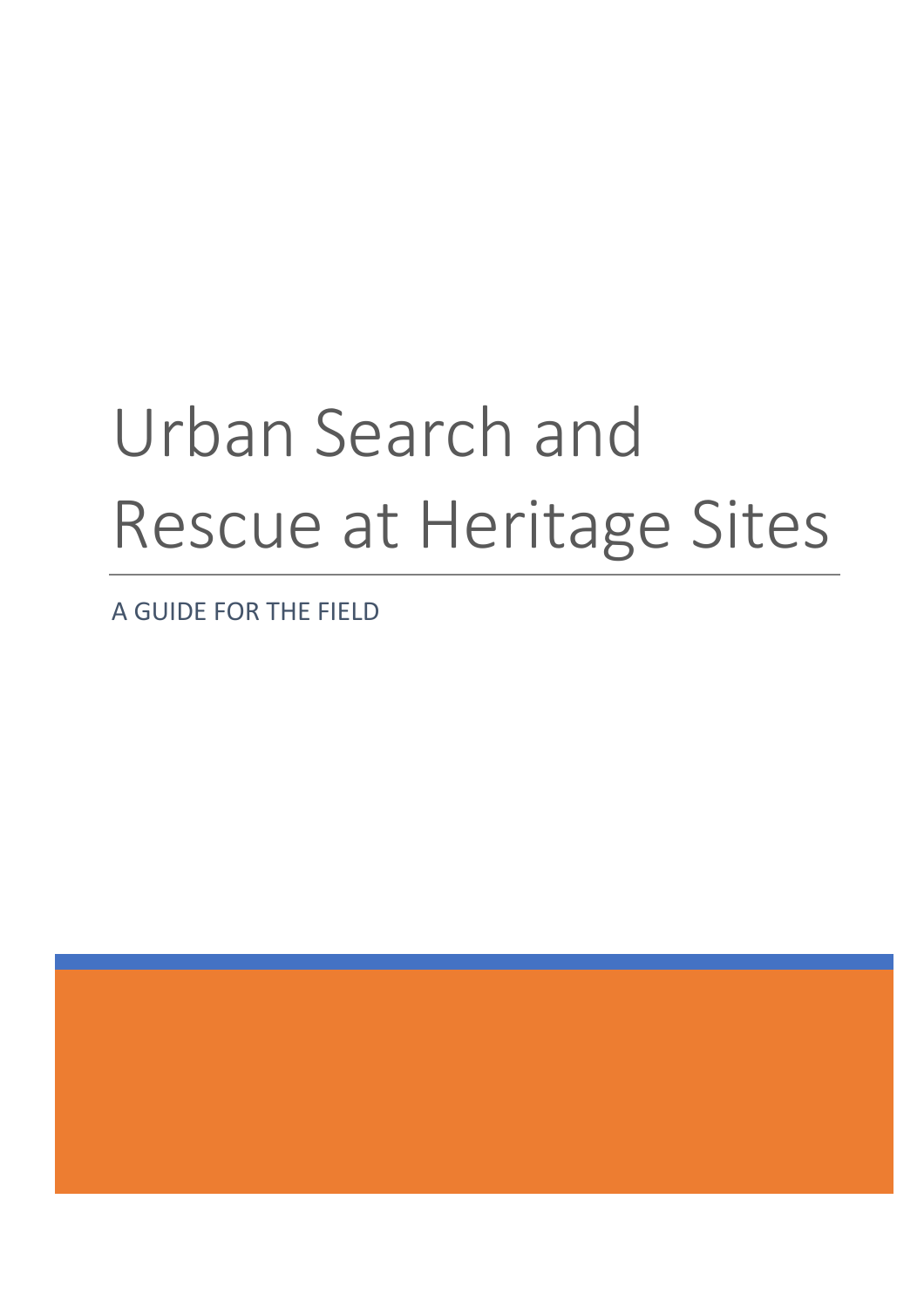Published by

UNESCO…….

International Centre for the Study of the Preservation and Restoration of Cultural Property (ICCROM), Via di San Michele 13, 00153 Rome, Italy;

## INSARAG?

With the collaboration of ICOMOS-ICORP Turkey and GEA Search and Rescue Team

## **CO-CREATION**

**Editor:** Aparna Tandon, ICCROM **Authors:** Aparna Tandon, ICCROM, Dr. Zeynep Gül Ünal, ICOMOS -ICORP Turkey, Cem Behar, GEA Urban Search and Rescue Team

## **SPECIFIC CONTENT CONTRIBUTIONS**

The following members of ICOMOS ICORP Turkey and GEA Urban Search and Rescue Team: Umut Dinçşahin,- GEA USAR Coordinator Nevra Ertürk Kadir Erkan Mehmet Ünal Bilgen Özbay Zeynep Ece Atabay Alessandra Macedonio – Intern, ICORP Turkey Mohona Chakraburtty, Consulant, ICCROM

**Scientific review and research:** Jessica Doyle, Consultant, ICCROM

**Information design:**

# **COORDINATION ICCROM:**

**UNESCO:** 

[Specific language on rights]-UNESCO and ICCROM

[Disclaimer]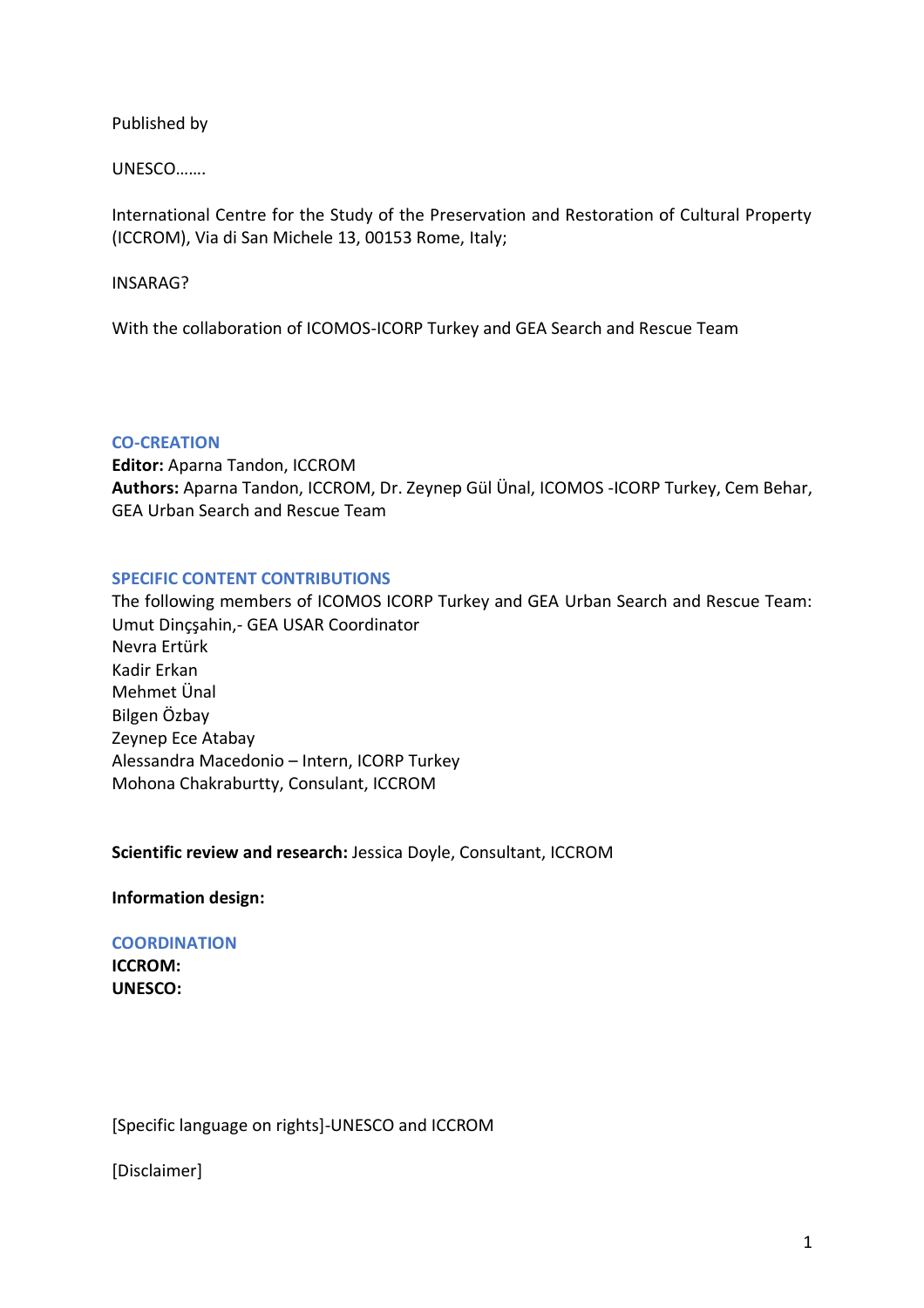# **CONTENTS**

| 2.3. INTERNATIONAL COORDINATION: THE UNESCO RAPID RESPONSE MECHANISM FOR HERITAGE SAFEGUARD IN                  |
|-----------------------------------------------------------------------------------------------------------------|
| 2.4. INTERNATIONAL CAPACITY BUILDING: THE FIRST AID TO CULTURAL HERITAGE IN TIMES OF CRISIS TRAINING OF ICCROM8 |
|                                                                                                                 |
|                                                                                                                 |
|                                                                                                                 |
|                                                                                                                 |
|                                                                                                                 |
|                                                                                                                 |
|                                                                                                                 |
|                                                                                                                 |
|                                                                                                                 |
|                                                                                                                 |
|                                                                                                                 |
|                                                                                                                 |
|                                                                                                                 |
|                                                                                                                 |
|                                                                                                                 |
|                                                                                                                 |
|                                                                                                                 |
|                                                                                                                 |
|                                                                                                                 |
|                                                                                                                 |
|                                                                                                                 |
|                                                                                                                 |
|                                                                                                                 |
| ANNEX 2. PROPOSED METHOD FOR MARKING CULTURAL HERITAGE SITES BASED ON THE INSARAG MARKING SYSTEM 25             |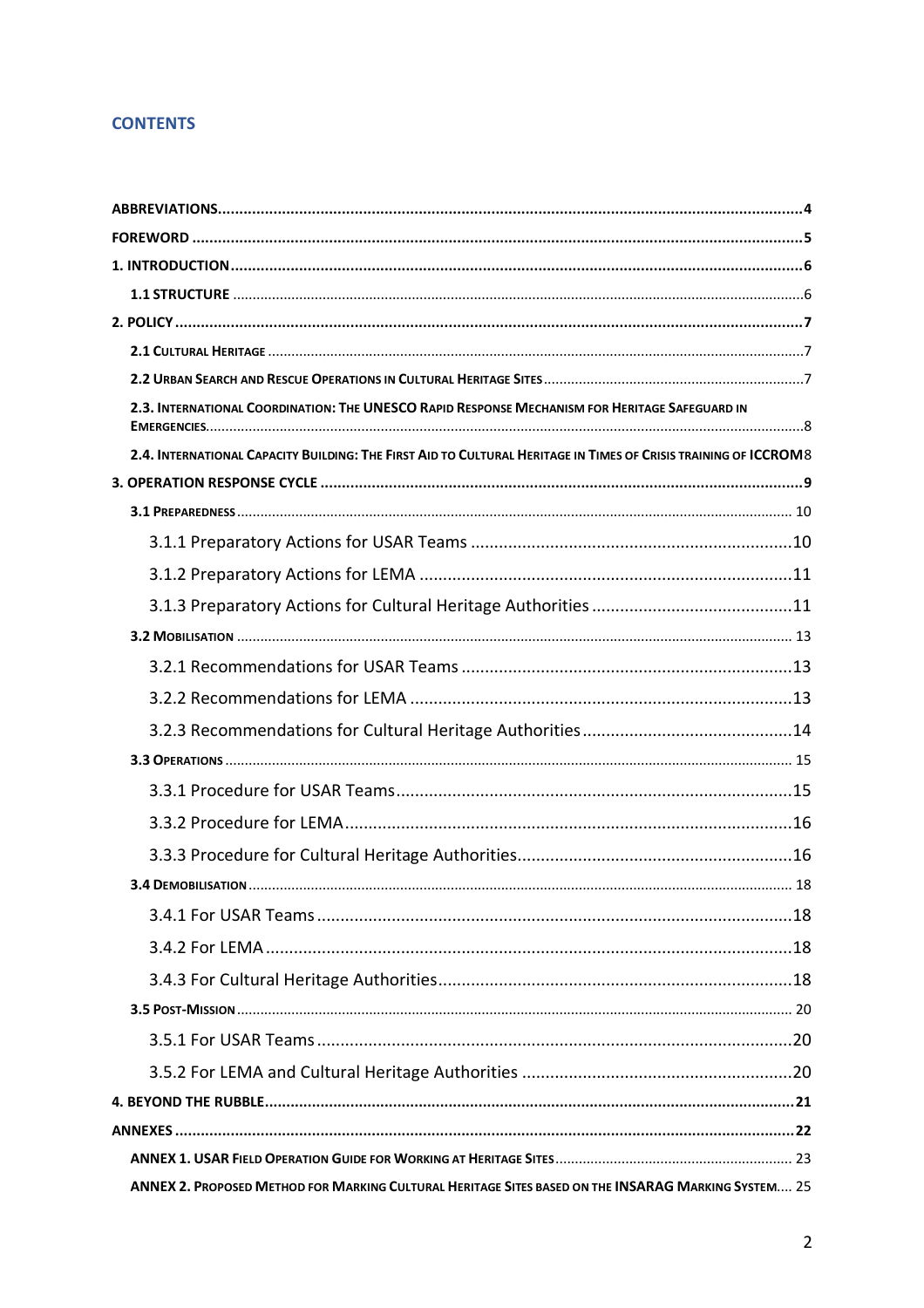| ANNEX 6. MOVEMENT AND TRACKING FORM FOR HANDOVER OF OBJECTS RELOCATED TO A SECURE STORAGE 29   |  |
|------------------------------------------------------------------------------------------------|--|
| ANNEX 7. SAMPLE FORM FOR FILLING IN DAMAGE AND RISK INFORMATION AT CULTURAL HERITAGE SITES  30 |  |
|                                                                                                |  |
|                                                                                                |  |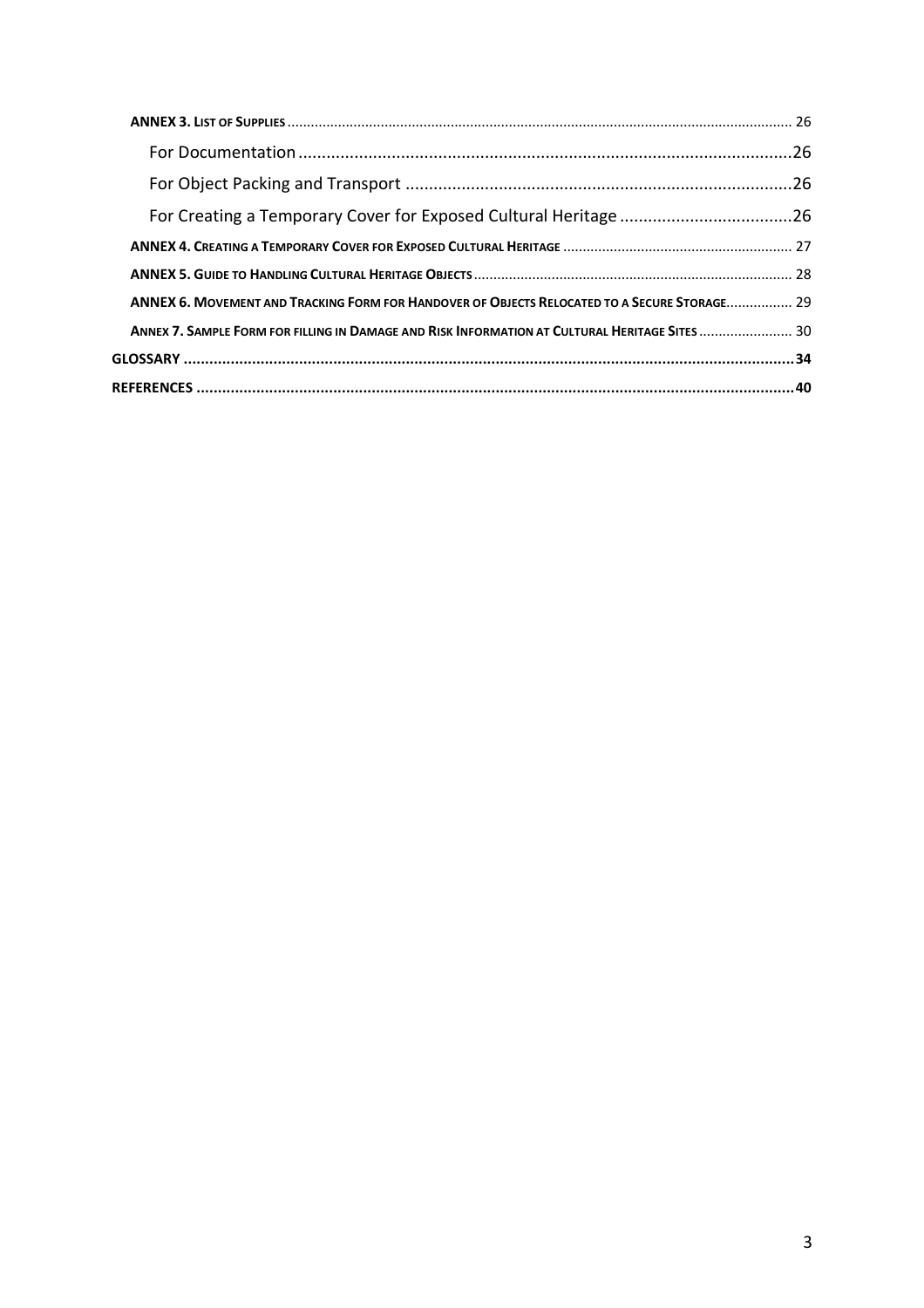## <span id="page-4-0"></span>**ABBREVIATIONS**

| <b>ASR</b>          | Assessment, Search and Rescue Level                                                            |
|---------------------|------------------------------------------------------------------------------------------------|
| <b>CFA</b>          | Cultural Heritage First Aider                                                                  |
| EFS                 | <b>Emergency Fact Sheet</b>                                                                    |
| <b>ICCROM</b>       | International Centre for the Study of the Preservation and Restoration<br>of Cultural Property |
| <b>ICOM</b>         | <b>International Council of Museums</b>                                                        |
| <b>ICOMOS</b>       | International Council on Monuments and Sites                                                   |
| <b>ICOMOS-ICORP</b> | International Council on Monuments and Sites-International Committee<br>on Risk Preparedness   |
| <b>ICMS</b>         | <b>INSARAG Coordination and Management System</b>                                              |
| <b>INSARAG</b>      | <b>International Search and Rescue Advisory Group</b>                                          |
| LEMA                | Local Emergency Management Authority                                                           |
| <b>NDMA</b>         | National Disaster Management Agency                                                            |
| <b>OSOCC</b>        | <b>On-Site Operations Coordination Centre</b>                                                  |
| <b>RDC</b>          | <b>Reception/Departure Centre</b>                                                              |
| <b>UNESCO</b>       | United Nations Educational, Scientific and Cultural Organization                               |
| <b>USAR</b>         | <b>Urban Search and Rescue</b>                                                                 |
| <b>UCC</b>          | <b>USAR Coordination Cell</b>                                                                  |
| <b>VOSOCC</b>       | Virtual On-Site Operations Coordination Centre                                                 |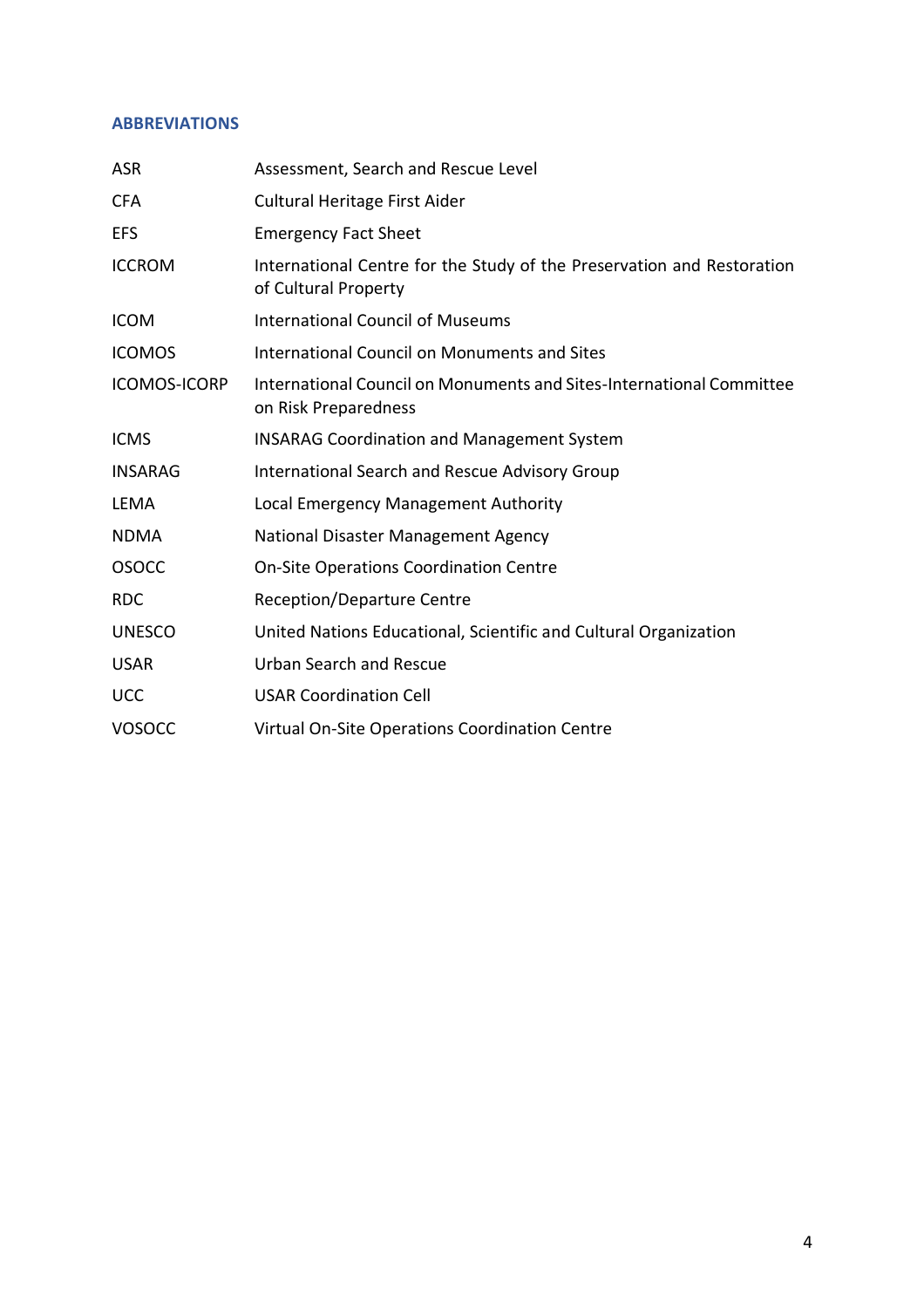# <span id="page-5-0"></span>**FOREWORD**

To be written jointly by the co-publishers

# NOTE FOR REVIEWERS

- 1. All the words in orange coloured text are glossary words to be hyperlinked in the final design.
- 2. Icons, hyperlinks and photos will be added once the text is finalised.
- 3. Please use insert comment and track change features for suggestions and changes.
- 4. Once the text has been reviewed, it will be sent to a copy-editor for proof-reading and final language check.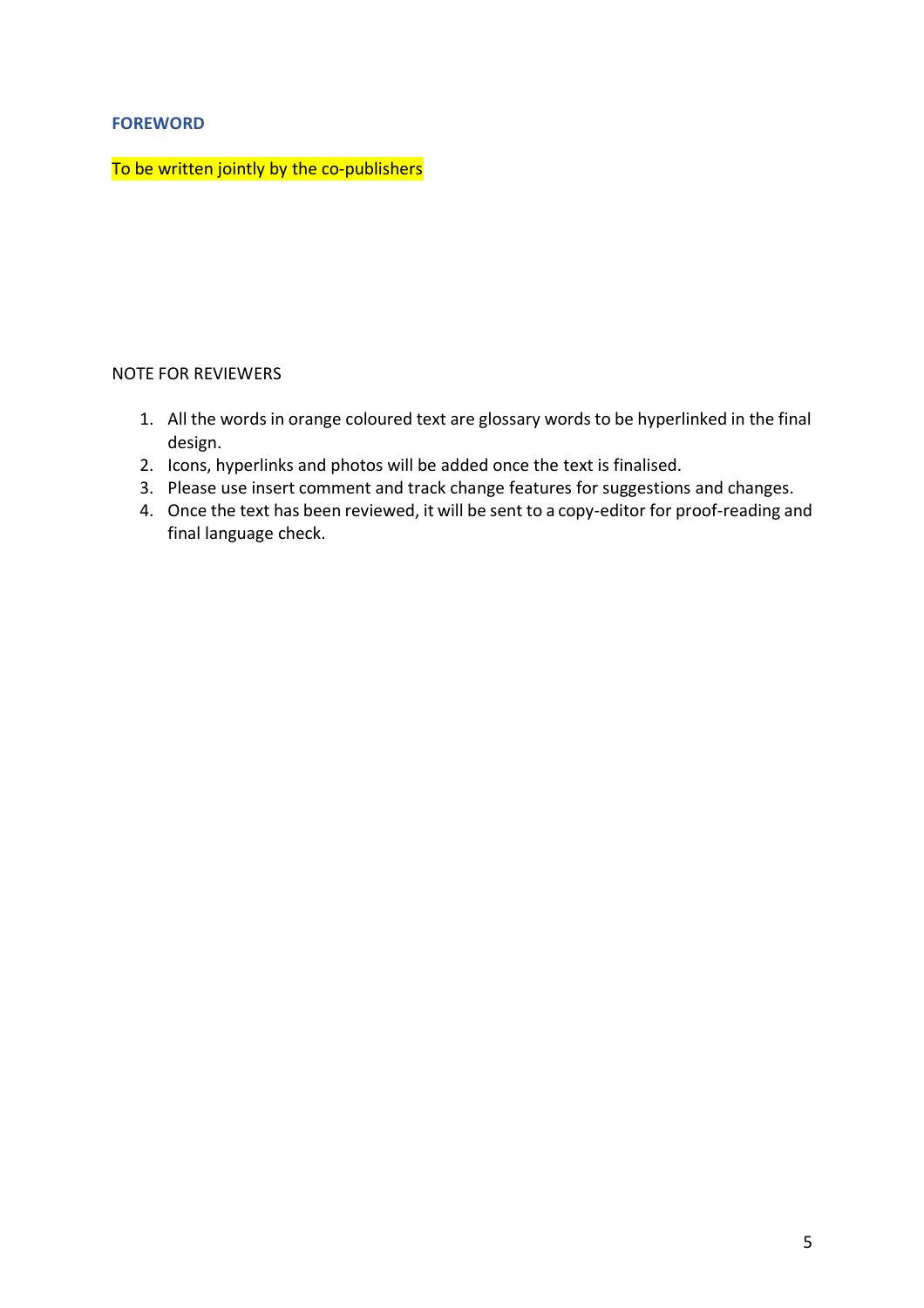## <span id="page-6-0"></span>**1. INTRODUCTION**

**Urban Search and Rescue at Heritage Sites: A guide for the field** is designed to provide [Urban](#page-38-0)  [Search and Rescue \(USAR\)](#page-38-0) Teams, [National Disaster Management Authorities \(NDMA\)](#page-36-0) and [Local Emergency Management Authorities \(LEMA\),](#page-36-1) Cultural Ministries, Heritage Departments and Authorities and [Cultural Heritage First Aiders \(CFA\)](#page-35-0) with standard procedures to be followed, when carrying out operations at heritage sites following a disaster.

It outlines the policy, preparedness and capacities needed for providing [cultural heritage first](#page-34-1)  [aid](#page-34-1) as part of search and rescue operations within th[e International USAR Response Cycle](#page-9-0) (see also, [INSARAG Guidelines 2020 Vol. II, Manual B,](https://www.insarag.org/guidelines) pp. 6-7).

The guide will help increase awareness for the safeguard of heritage in the immediate aftermath of a disaster, particularly during search and rescue. This guide may be used by international and national USAR Teams as well as LEMA to self-train and improve overall preparedness; ensuring inter-agency cooperation and coordination between emergency management and cultural heritage sectors.

The [International Search and Rescue Advisory \(INSARAG\) Guidelines](https://www.insarag.org/guidelines) 2020 have been used as a key reference for the creation of this guide. Moreover, it draws on the standardised and field-tested methodology for providing cultural heritage first aid, developed by the International Centre for the Study of the Preservation and Restoration of Cultural Property's (ICCROM).

## <span id="page-6-1"></span>**1.1 STRUCTURE**

**[Section](#page-7-0) 2** on Policy defines what constitutes cultural heritage, current international response mechanisms and capacity building operations for at-risk heritage, and the connections between cultural heritage first aid and USAR operations in affected heritage sites.

**[Section 3](#page-9-0)** is divided into five sections based around the USAR Operation Response Cycle:

**[3.1. Preparedness](#page-10-0)**, outlines actions that USAR Teams and LEMA, in cooperation with national and local cultural heritage agencies, should take in order to enhance their readiness to safeguard cultural heritage during search and rescue where needed.

**[3.2 Mobilisation](#page-13-0)** explains measures to be taken when international USAR Teams are to be deployed. These measures include gathering basic information on cultural heritage sites where search and rescue may be involved.

**3.3 [Operations](#page-15-0)**lists the procedures that should be followed if search and rescue is carried out in heritage places.

**[3.4 Demobilisation](#page-18-0)** and **[3.5 Post-Mission Reporting](#page-20-0)** provide guidance to USAR Teams for debriefing and sharing relevant documents that could help safeguard heritage and assist with its first aid.

**[Section 4](#page-21-0)** describes the Beyond the Rubble phase, in which the host nation may request the international USAR teams, which have the necessary expertise to assist with cultural heritage first aid.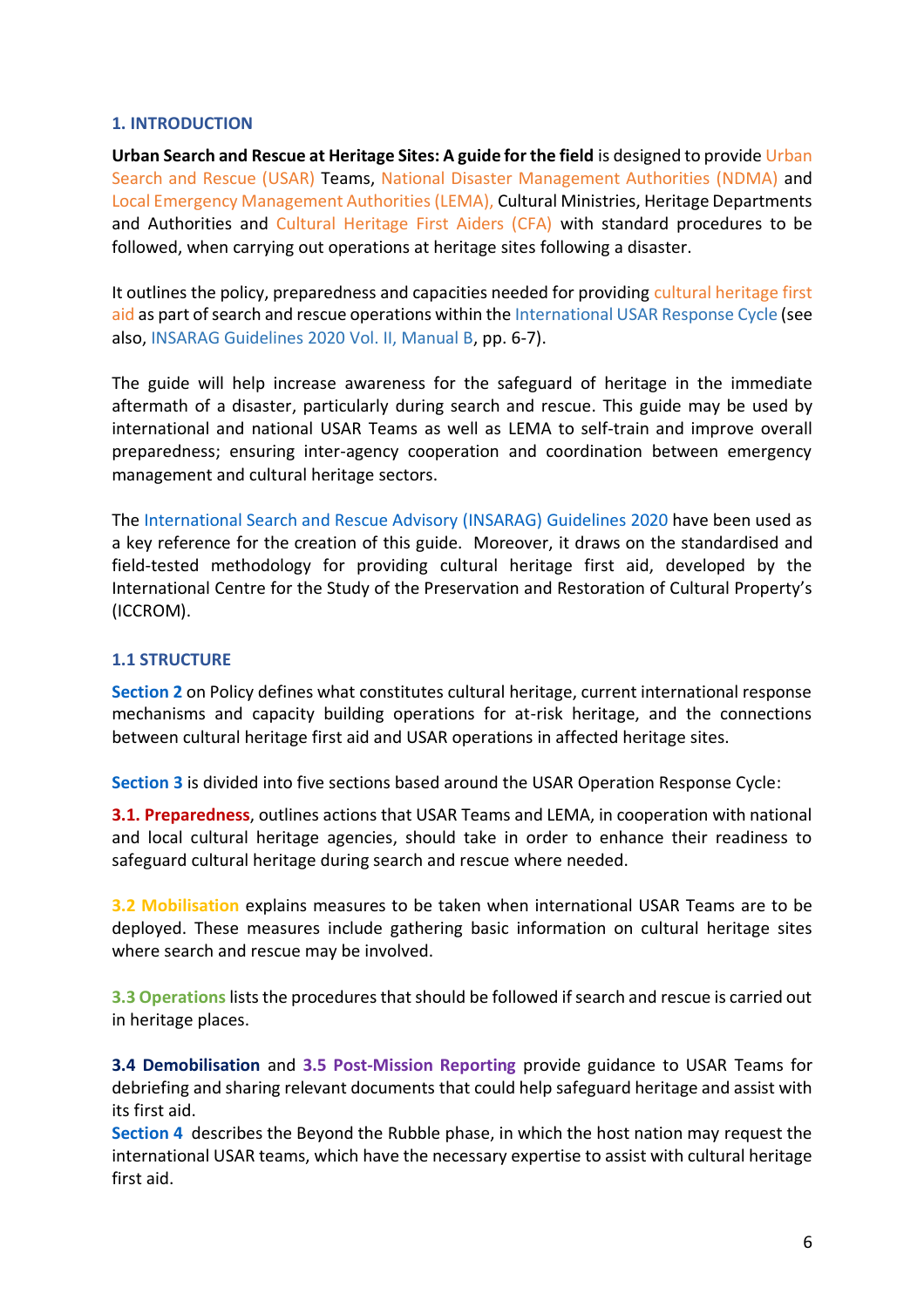## <span id="page-7-0"></span>**2. POLICY**

This section describes what constitutes cultural heritage; the connections between cultural heritage first aid and USAR operations; factors that USAR Teams must consider when carrying out operations where cultural heritage is involved; and current international response mechanisms and capacity building operations for at-risk heritage.

## <span id="page-7-1"></span>**2.1 Cultural Heritage**

[Cultural heritage](#page-34-2) describes the tangible and intangible expressions of life that are produced, maintained and transmitted within a society over time. It links individual and communities with their past, contributes to their identity and helps to provide a sense of continuity.

[Tangible cultural heritage](#page-37-0) may refer, but is not limited to:

- *Immovable cultural heritage*: such as monuments; archaeological sites; religious sites, and places of human habitation including buildings, structures, villages, towns and cities.
- *Movable cultural heritage*: including documents and archives; works of art; handicrafts; musical instruments; furniture; clothing items or personal decoration; religious, ritual and funerary objects; tools; mechanical equipment and industrial systems.

[Intangible cultural heritage](#page-35-1) encompasses traditional practices, representations, expressions, language, performing arts, sport, traditional cuisines, skills and knowledge that a given individual, group or community recognise as part of their cultural heritage.

In most countries, tangible and intangible heritage is designated by the relevant national heritage authorities and is formally listed in the national inventories.

Cultural heritage can be of international, national, regional or local [significance.](#page-37-1) In the event of an emergency, it is necessary to seek permission from the custodian(s) of an affected cultural heritage place or item before taking any action to secure it. Custodians may take different forms, for example a local council, government institution, traditional owner or religious trust.

## <span id="page-7-2"></span>**2.2 Urban Search and Rescue Operations in Cultural Heritage Sites**

Amid the chaos and destruction caused by a sudden onset disaster, affected communities always strive to secure and safeguard their cultural heritage, as it provides a thread of continuity and sense of identity in the midst of uncertainty.

Cultural heritage is a critical source for livelihoods therefore, it is vital for resilient recovery of affected communities. In a disaster involving heavy structural damages, search and rescue operations may have to be enacted at a heritage site, village, or urban setting of international, national or local significance.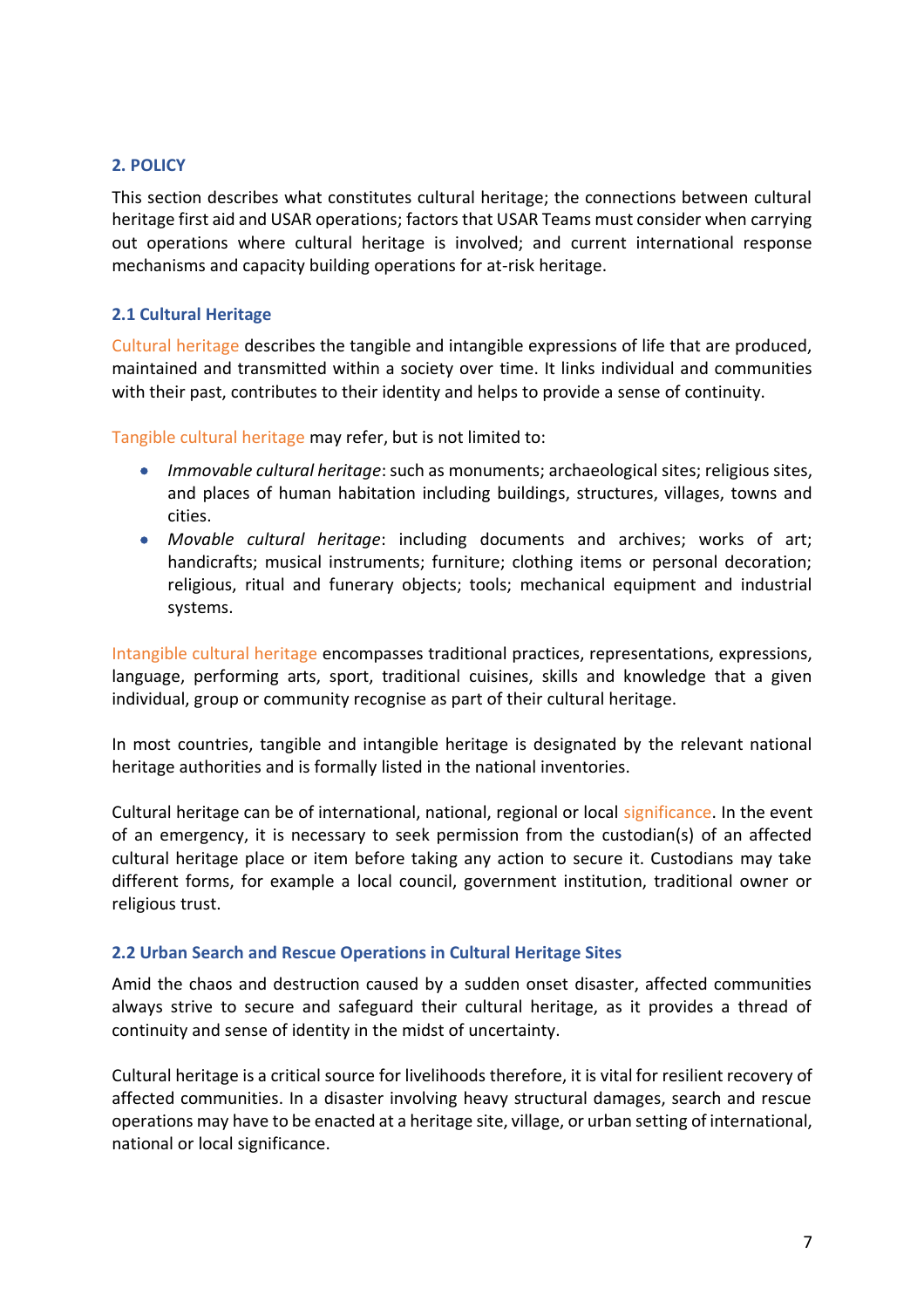As stated in th[e INSARAG 2020 Guidelines,](https://www.insarag.org/guidelines) all members must adhere to the core humanitarian principles of inclusiveness, professionalism, respect for diversity and cultural sensitivity. While carrying out search and rescue at heritage places, USAR Teams must take into consideration the following aspects, which could not only have an impact on the mission effectiveness of those deployed, but also hamper the recovery of the affected community:

- $\mathcal{L}_{\mathcal{A}}$ Heritage structures and their construction may differ from the other buildings in the affected area. Therefore, these structures may require a specific approach in terms of USAR skills.
- $\mathcal{L}_{\mathcal{A}}$ Heritage sites or structures may contain valuable artefacts or building parts that may cause security problems and additional measures may be required during search and rescue operations to ensure their safeguard.
- ä, In some cases, heritage sites may include sacred structures, objects or specific areas for carrying out rituals that may require USAR Teams to be culturally aware and sensitive to the beliefs of the affected community.

# <span id="page-8-0"></span>**2.3. International Coordination: The UNESCO Rapid Response Mechanism for Heritage Safeguard in Emergencies**

In the event of sudden onset damage to cultural heritage, the United Nations Educational, Scientific and Cultural Organization (UNESCO) has established the **UNESCO Rapid Response Mechanism for Culture in Emergencies**. The objective of the mechanism is to deploy at short notice, qualified experts to countries affected by conflicts or disasters, with the purpose to undertake emergency intervention regarding the protection of heritage. The Rapid Response Mechanism for Culture in Emergencies can only be activated at the request of national authorities, and in full consultation with them throughout deployment.

# <span id="page-8-1"></span>**2.4. International Capacity Building: The First Aid to Cultural Heritage in Times of Crisis training of ICCROM**

ICCROM, in partnership with multiple international organisations provides periodic training to cultural heritage professionals, first responders, military and civil defence personnel as well as fire fighters at international, national and regional levels. Its standardised methodology for providing cultural heritage first aid is widely implemented by national and local teams in over 70 risk-prone countries.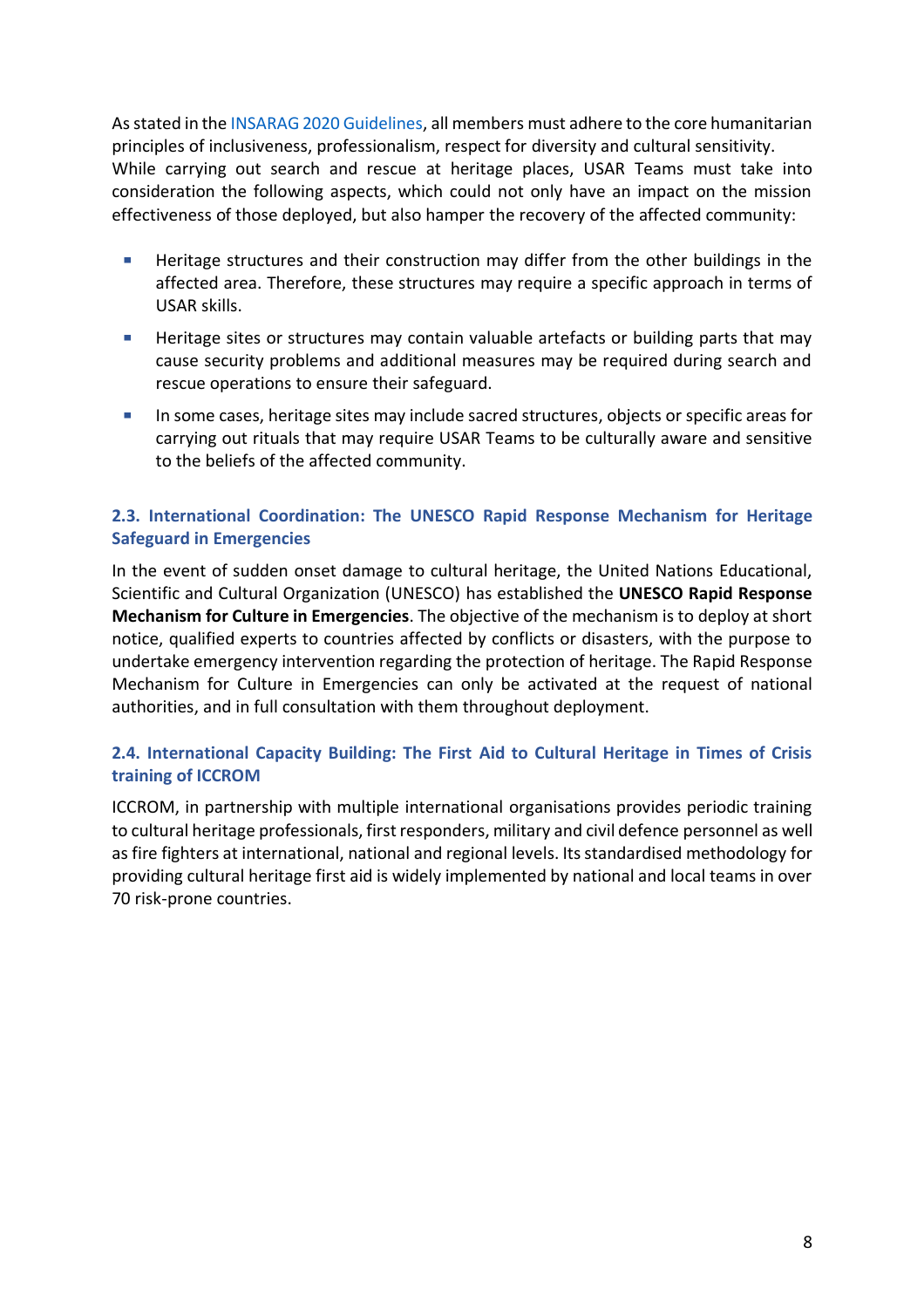## <span id="page-9-0"></span>**3. OPERATION RESPONSE CYCLE**

Following the [International USAR Operation Response Cycle,](https://www.insarag.org/guidelines) the subsequent sections of this guide will outline actions to be followed in the different phases of international search and rescue to ensure effective and safe operations at heritage sites and places.



*Figure 1: The INSARAG International Response Cycle [\(INSARAG Guidelines 2020 Vol. II,](https://www.insarag.org/guidelines)  [Manual B,](https://www.insarag.org/guidelines) p. 6)*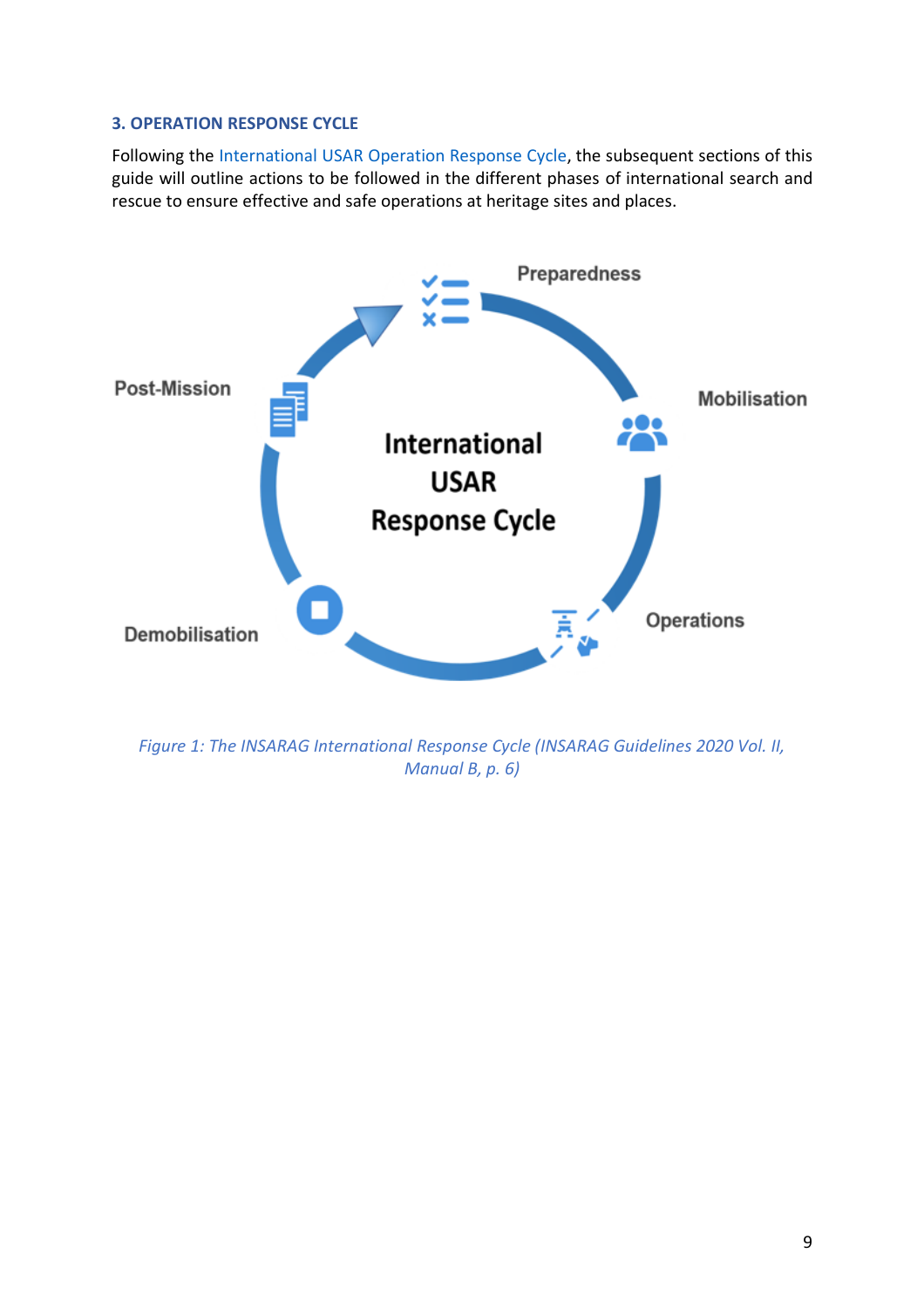## <span id="page-10-0"></span>**3.1 Preparedness**

The preparedness phase is the period between disaster responses. In this phase, USAR Teams undertake preparatory measures to ensure they are at the highest level of readiness for deployment as possible.

For more information: [INSARAG Guidelines 2020 Volume II: Preparedness and Response Manual B: Operations,](https://www.insarag.org/guidelines) p. 6: https://perma.cc/JM4A-ZAS6

## <span id="page-10-1"></span>3.1.1 Preparatory Actions for USAR Teams

This section outlines the preparatory actions that international and national USAR Teams can undertake to enhance their readiness to conduct search and rescue operations at heritage sites and coordinate through LEMA with the deployed CFA (if any) and the relevant heritage agencies to ensure heritage safeguard.

- USAR Teams should be aware of any heritage sites or structures present in the  $\blacksquare$ operation area.
- a, Training for USAR Teams should include how to provide heritage specific information in the pre-deployment. At the same time, training exercises that give insights into the various construction types of heritage structures region by region, could help in developing skills and techniques for undertaking search and rescue at heritage places. Additionally, education on culturally sensitive situations that may arise during operations in heritage sites should be considered as an important element for enhancing the readiness of USAR Teams. Refer to [Annex 1: USAR Field Operation Guide](#page-23-0)  [for Working at Heritage Sites.](#page-23-0)
- $\blacksquare$ Three different kinds of trainings could be organised for USAR Team members.
	- **1.** The first, is the basic training for all USAR Teams, which may include:
		- Identification of heritage sites in the [Wide Area Assessment.](#page-38-1)
		- Basic structural awareness for USAR Teams, which is region specific and requires precise advice of architects, engineers and building historians familiar with construction types and materials.
		- Significance of heritage sites for local communities. Again, this aspect is country and region specific. It requires inputs from heritage professionals.
	- **2.** The second type of training could include advanced modules for structural specialists or engineers in USAR Teams on how to approach collapsed heritage structures made of materials such as wood, stone, bricks, using lime or other types of mortars. As mentioned before, these modules should be designed around typical construction types in a specific region and will require the inputs of the relevant heritage professionals.
	- **3.** The third type of training may focus on developing effective communication between USAR Teams and cultural heritage authorities, who can provide relevant information in emergency situations. Training modules for this kind of training could help develop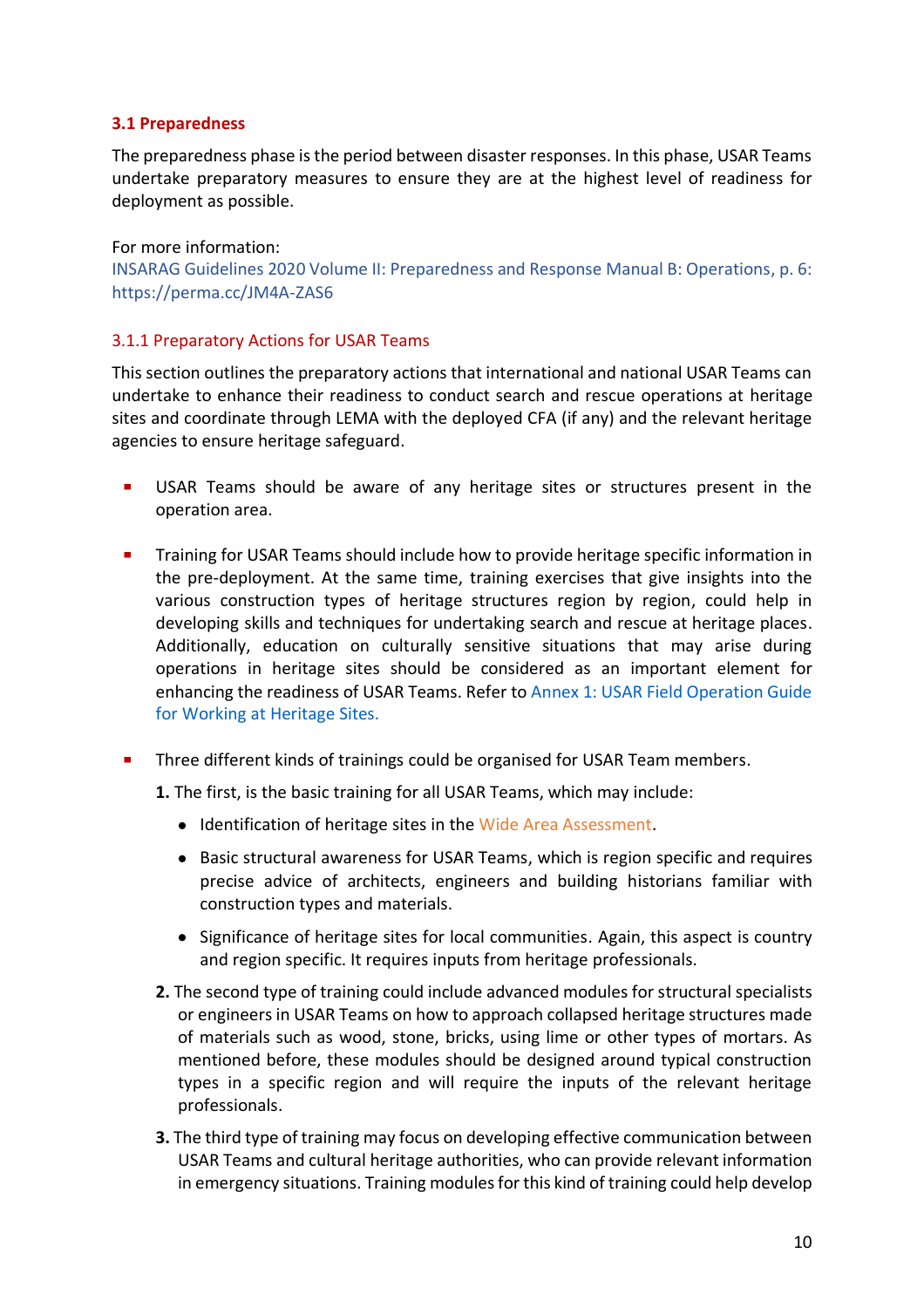standardised heritage specific information, which could be given to USAR teams at the time of deployment. Such a training should involve both, USAR and CFA teams.

 $\mathbf{r}$ USAR Teams should be familiar with advice prepared by cultural heritage authorities and include this information in their response plans.

# <span id="page-11-0"></span>3.1.2 Preparatory Actions for LEMA

To ensure heritage safeguard during search and rescue and coordination between USAR Teams and heritage professionals or CFA, LEMA should undertake the following preparatory actions:

- $\mathbf{r}$ In cooperation with local heritage departments, prepare a map indicating the geolocations of all significant heritage places; including archaeological sites, museums, libraries, archives, religious sites and public monuments. This data should be periodically updated.
- $\mathbf{r}$ NDMA or LEMA or should obtain floor plans and site maps for significant heritage sites or buildings that attract a great number of visitors. The floor plans should indicate areas accessible to visitors and the significant heritage elements of the site.
- a. Develop a routine for joint emergency simulations with local USAR Teams, CFA and heritage professionals at sites to improve readiness.
- $\blacksquare$ In cooperation with local heritage departments and CFA, develop and periodically update a [list of supplies](https://perma.cc/3LA9-9FZ8) (pp. 67, 93) needed for cultural heritage first aid.
- $\mathbf{r}$ Locate sources for obtaining supplies for cultural heritage first aid in the event of a sudden-onset disaster.
- $\blacksquare$ For heritage places that are located in risk-prone regions, develop coordination mechanisms with local CFA Teams and relevant heritage departments or management agencies; and seek their assistance during USAR operations should the need arise.
- $\blacksquare$ Organise simulation exercises in [INSARAG Coordination and Management System](#page-36-2)  [\(ICMS\)](#page-36-2) to ensure readiness for data management during disasters including that pertaining to heritage. Participate in Regional Earthquake Response Exercises as LEMA, which may include simulations of search and rescue at heritage sites.

# <span id="page-11-1"></span>3.1.3 Preparatory Actions for Cultural Heritage Authorities

To ensure heritage safeguard during search and rescue, cultural heritage authorities in collaboration with CFA and relevant community representatives, should undertake the following preparatory actions:

 $\mathbf{m}$  . Provide geo-referenced and ready to share lists of heritage sites to LEMA in risk-prone areas.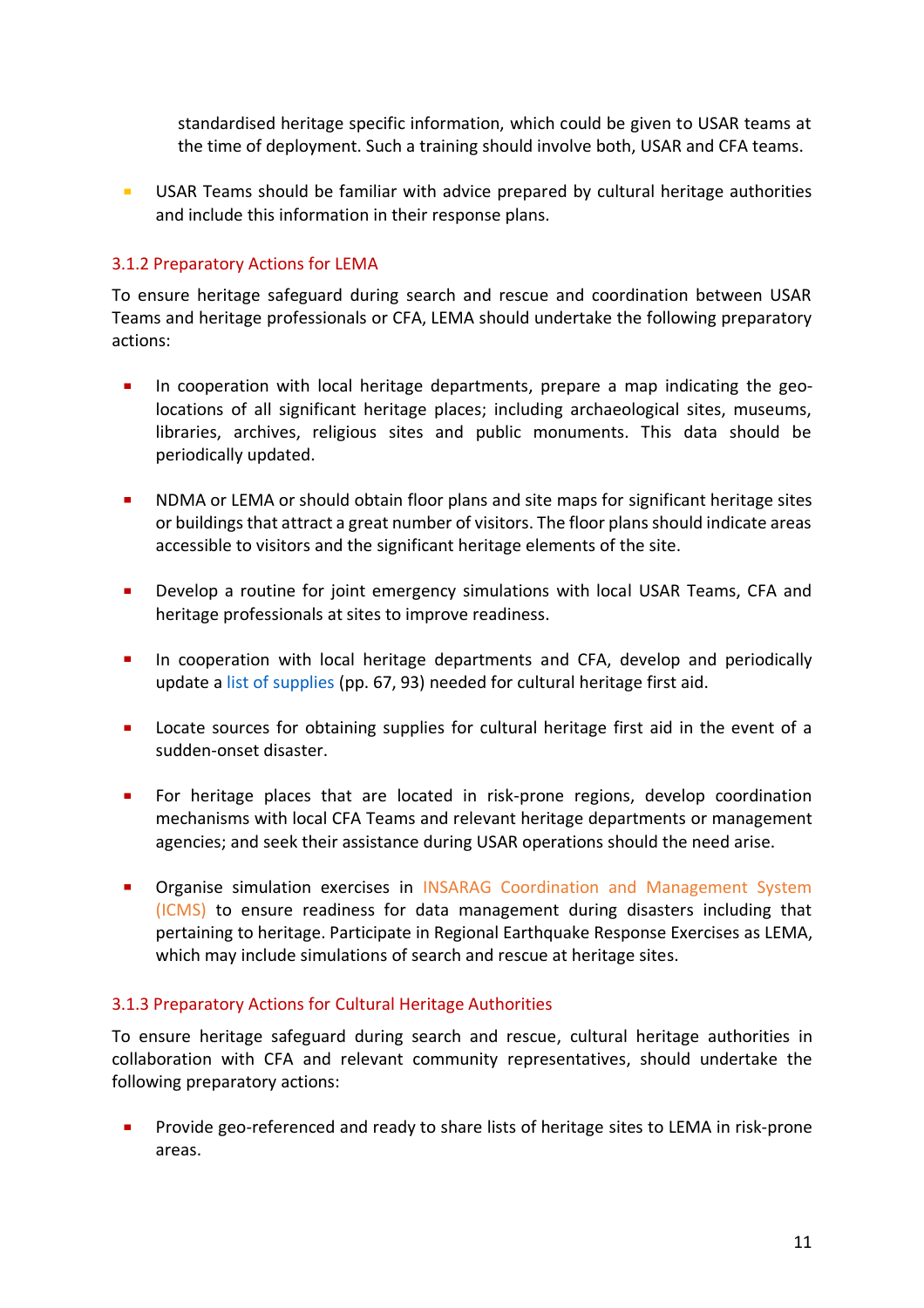- $\mathbf{r}$ Prepare documents such as an Emergency Fact Sheet (EFS) for heritage structures that covers region specific information for USAR Teams to use in emergency situations, especially for risk-prone countries.
- a. Organise information briefs on important cultural heritage sites in each risk-prone country for USAR Teams. This information should include local cultural or religious beliefs and special measures to be followed at heritage sites e.g., working in sacred spaces.
- **•** Organise general awareness as well as specialised training in collaboration with LEMA for all USAR Teams.
- **EXT** Carry out joint simulations with USAR Teams, LEMA and CFA to test readiness for providing cultural first aid in tandem with search and rescue.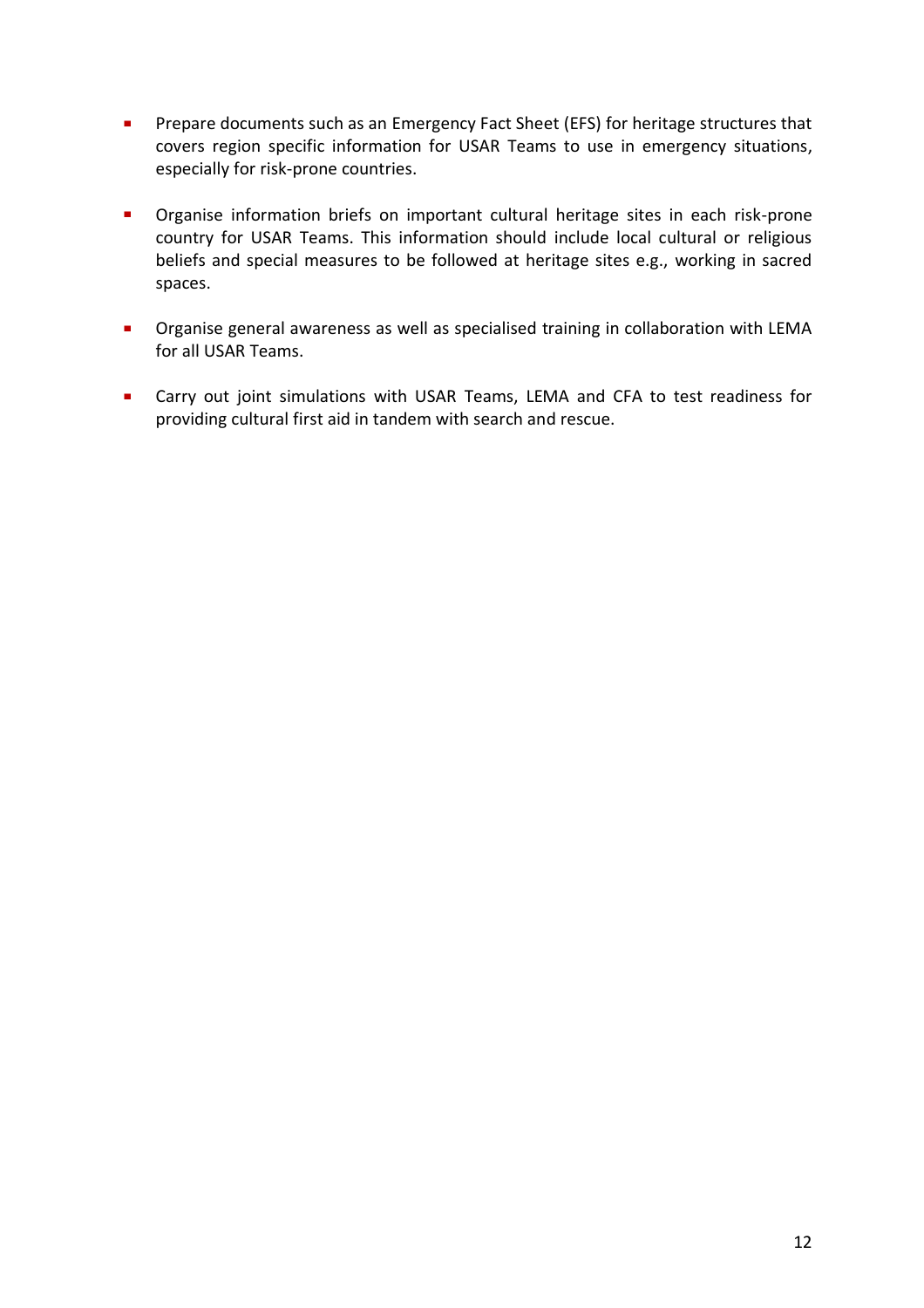## <span id="page-13-0"></span>**3.2 Mobilisation**

The mobilisation phase is the period immediately following the incidence of a disaster. At this time, international USAR Teams prepare to respond and travel to assist the affected country.

## For more information:

[INSARAG Guidelines 2020 Volume II: Preparedness and Response Manual B: Operations,](https://www.insarag.org/guidelines) p. 6: https://perma.cc/JM4A-ZAS6

## <span id="page-13-1"></span>3.2.1 Recommendations for USAR Teams

#### *Pre-deployment considerations*

Information shared by heritage authorities on the [Virtual On-Site Operations Coordination](#page-38-2)  [Centre \(VOSOCC\)](#page-38-2) should be examined and considered, when creating an operation plan. Additionally, USAR Teams should include responsible heritage authorities, identified through LEMA in their communication plans.

- If possible, the deploying USAR Team should include at least one expert member on  $\blacksquare$ built heritage.
- $\mathbb{Z}^{\mathbb{Z}}$ The deploying USAR Team should be provided with necessary information about heritage sites and structures in the affected area. This information could be included in the country information sheet/briefing pack for USAR teams[\(INSARAG Guidelines 2020,](https://perma.cc/5GUX-8KUZ)  [Vol. II, Manual B, Annex B5, Form 1\)](https://perma.cc/5GUX-8KUZ). Information on affected heritage sites may include:
	- **-** Location(s) as well as the boundaries of heritage site(s) involved
	- **-** Predominant construction type(s)
	- **-** Predominant functions or uses of the heritage sites involved
	- **-** Significant heritage areas and/or buildings.
	- **-** Cultural sensitivities or concerns regarding the heritage.
- $\blacksquare$ USAR Teams should be familiar with the information provided on the VOSOCC website regarding heritage sites.

## <span id="page-13-2"></span>3.2.2 Recommendations for LEMA

- LEMA in collaboration with the relevant cultural heritage authorities should provide a  $\mathbf{r}$ heritage specific EFS.
- $\mathbf{r}$ Remain in communication with INSARAG and update the EFS if necessary. Upload the EFS on the VOSOCC website in emergency situations.
- $\mathbf{m}$  . Appoint a person, who acts as a coordinator for cultural heritage first aid and may be contacted by international USAR teams.
- Establish mechanisms for information flow between [USAR Coordination Cell \(UCC\),](#page-38-3) CFA  $\mathbf{r}$ and cultural heritage authorities.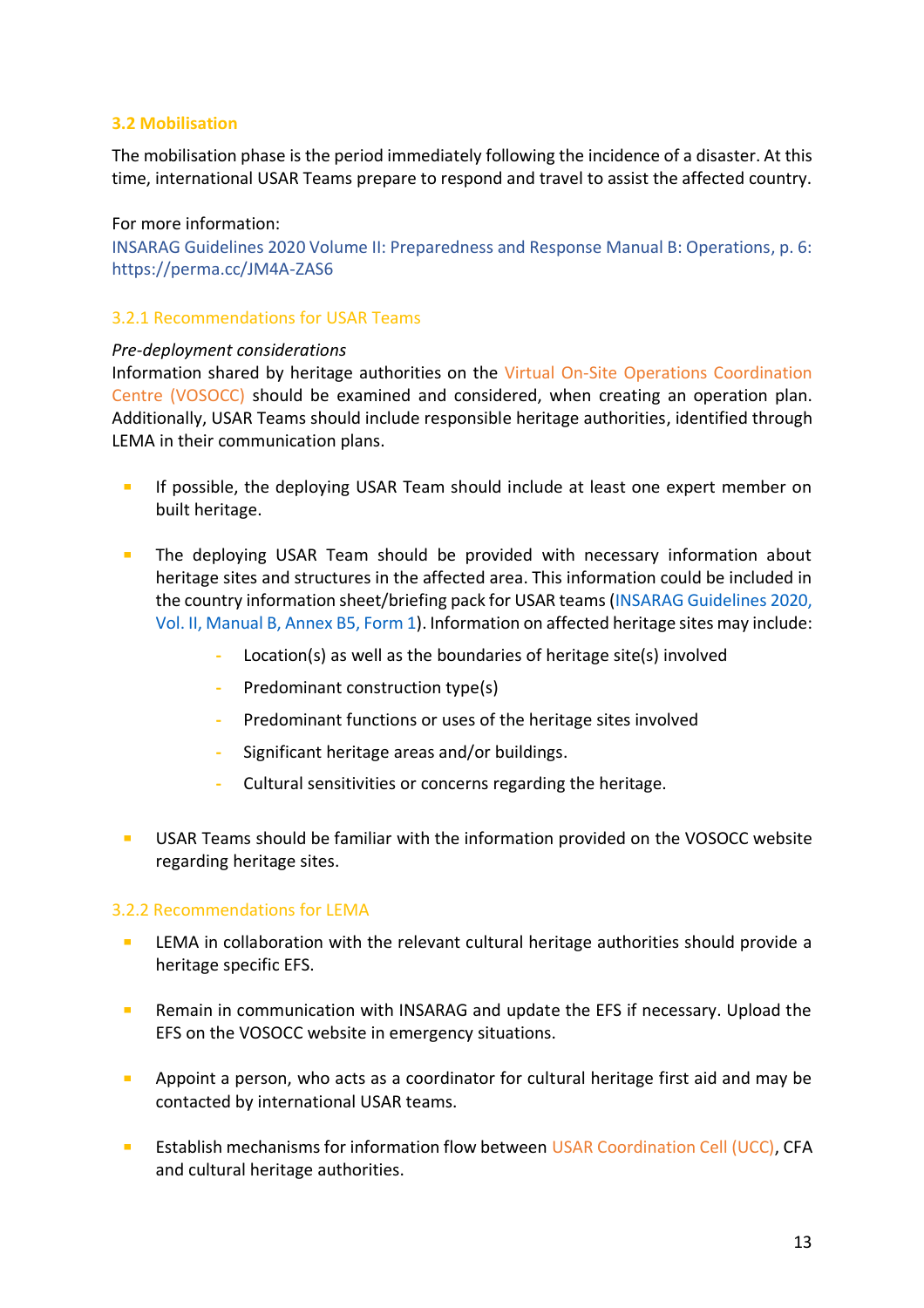## <span id="page-14-0"></span>3.2.3 Recommendations for Cultural Heritage Authorities

- $\blacksquare$ Through LEMA, remain in communication with INSARAG and update the EFS if necessary.
- Appoint a contact person, who is able to provide both general and technical information  $\mathbf{m}$  ,  $\mathbf{m}$ about heritage sites and structures within the operation area. This contact person may directly liaise with the person appointed as the coordinator for cultural heritage first aid within LEMA.
- $\mathbf{r}$ In collaboration with LEMA, prepare a roster of CFA teams and cultural heritage professionals who could be readily deployed during and immediately after search and rescue.
- Assist LEMA in maintaining the information flow with CFA teams and UCC. $\mathcal{L}_{\mathcal{A}}$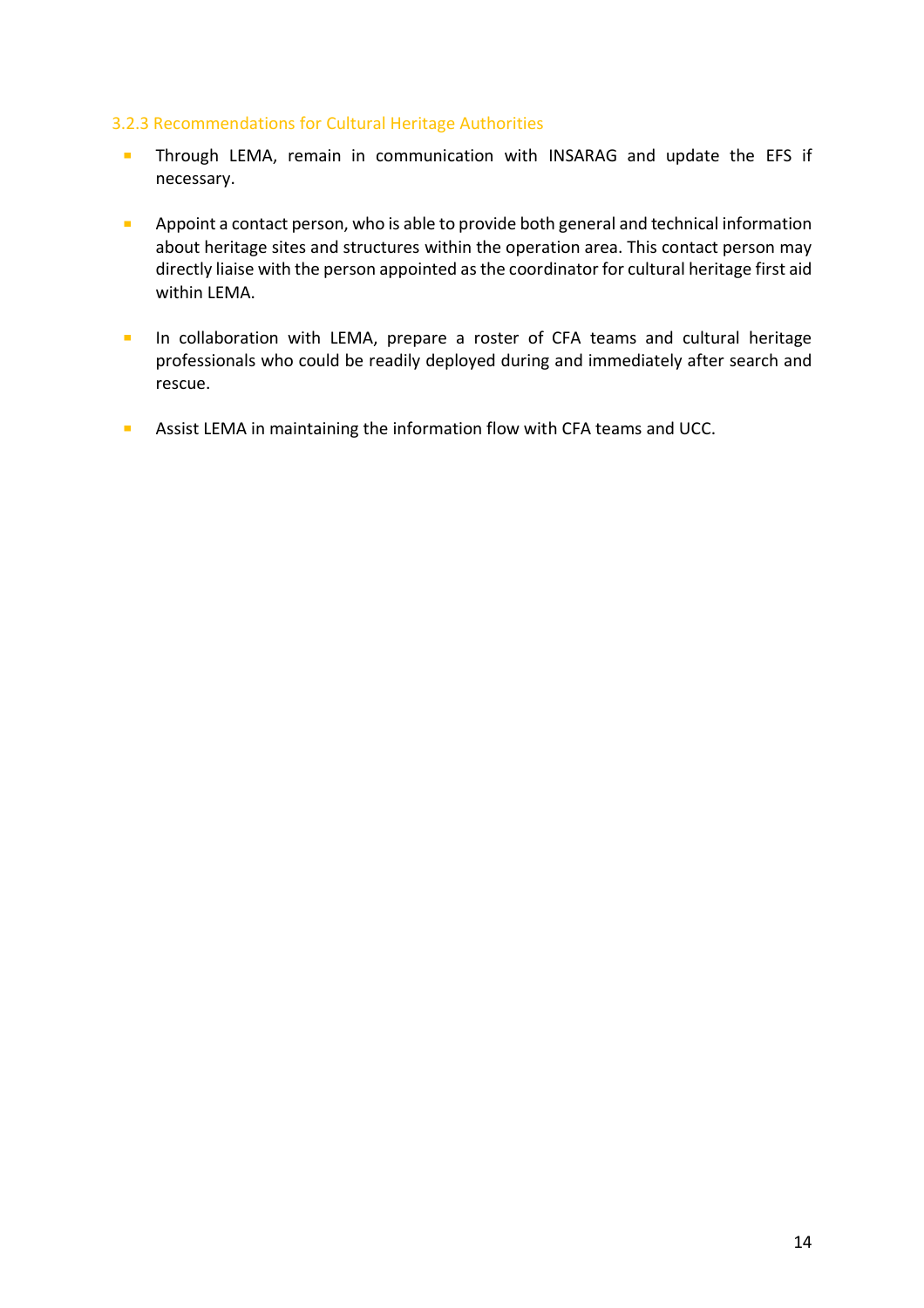## <span id="page-15-0"></span>**3.3 Operations**

The operations phase is the period when international USAR Teams are performing USAR operations in the affected country. It begins with arrival of a USAR Team at the [Reception/Departure Centre \(RDC\)](#page-37-2) in the affected country, registration with the UCC[/On Site](#page-36-3)  [Operations Coordination Centre \(OSOCC\),](#page-36-3) reporting to the LEMA or NDMA, and performance of USAR operations. The phase ends when the USAR Team is instructed to cease operations.

## For more information:

[INSARAG Guidelines 2020 Volume II: Preparedness and Response Manual B: Operations, p. 6:](#page-34-0)  [https://perma.cc/JM4A-ZAS6](#page-34-0)

# <span id="page-15-1"></span>3.3.1 Procedure for USAR Teams

This section details additional procedures that international or national USAR Teams may need to follow while performing search and rescue at heritage places in the affected region. These procedures will ensure that damage to heritage is not increased, and that its safety and security is not threatened further.

The procedures outlined here are designed to enhance mission effectiveness for USAR Teams and are not intended to cause interference in saving lives. Procedures must be carried out with the permission of LEMA or NDMA.

- USAR Teams should be aware of the contact persons for heritage specific information  $\mathbf{r}$ as well as the protocols for sharing information for heritage sites
- m. Deployed team should indicate if they have an expert member on built heritage construction types and historical sites in their [Team Fact Sheet](https://perma.cc/5GUX-8KUZ) (Annex B5 Form 1) and share this info with RDC.
- If needed, deployed team should request further information on affected heritage site  $\mathcal{L}_{\mathcal{A}}$ and/or buildings from LEMA or NDMA through UCC or OSOCC.

**TIP:** In case, the affected country does not have an up-to-date inventory or geo-locations for all heritage sites in operation area, look for signage as well as gather information from the locals.

Unmarked maps are not necessarily an indication that there are no heritage sites within the operation area.

- ×. Boundaries of the heritage sites and locations of significant historical structures should be marked on the sectorisation maps.
- $\mathbf{r}$ During [Assessment, Search and Rescue \(ASR\)](#page-34-3) Levels 1-2-3, the designated person in the USAR Team should take one or two overall photos of the heritage site to illustrate the status of the affected heritage structure and other heritage elements, before carrying out search and rescue. The photos recorded are to be shared with LEMA in the [demobilisation phase.](#page-18-0)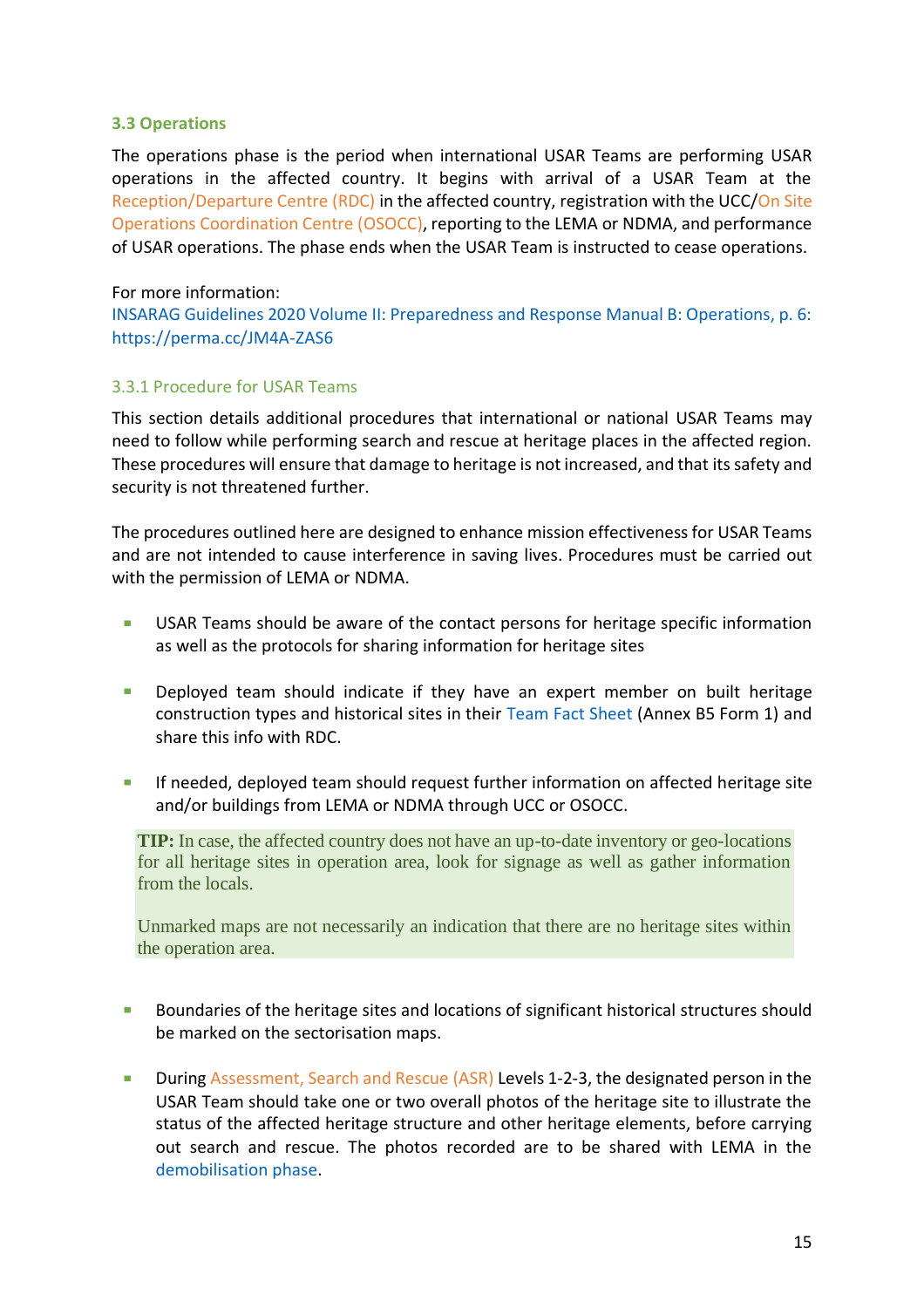**TIP:** where applicable USAR Teams may attach specific information on damage and preoperation status to heritage structures and objects additional information to [Worksite](https://perma.cc/5GUX-8KUZ)  [Triage](https://perma.cc/5GUX-8KUZ) (Annex B5, Form 2)and [Worksite Report](https://perma.cc/5GUX-8KUZ) (Annex B5, Form 3),. Such information should be recorded in consultation with LEMA [See Annex 7,](#page-30-0) which provides a sample for recording damage and risk information.

- Upon specific request from the deployed USAR Teams, UCC may ask LEMA to seek  $\mathcal{L}_{\mathcal{A}}$ assistance of local heritage professionals, who could give vital inputs on the type of construction, materials used, and collapse mechanisms of the heritage structures affected.
- $\blacksquare$ USAR Teams should convey all heritage specific information to UCC/OSOCC, which is then to be communicated to LEMA or NDMA.
- Once search and rescue is complete, USAR Teams deployed at heritage sites should ×. leave visible signage indicating the heritage status of the site in order to avoid damage during the debris removal that usually follows a search and rescue operation (se[e Annex](#page-25-0)  2. [Marking System for Cultural Heritage](#page-25-0) for suggested signage to identify heritage sites).

## <span id="page-16-0"></span>3.3.2 Procedure for LEMA

- In the event of a large-scale disaster involving search and rescue at heritage sites, LEMA or NDMA of the affected country should indicate the presence of [heritage assets,](#page-35-2) while preparing the sectorisation plan (see Annex 1. [USAR Field Operation Guide for Heritage](#page-23-0)  [Sites\)](#page-23-0).
- $\mathbb{R}^n$ During ASR Levels 1 and 2 i.e. Wide Area Assessment and Sector Assessment; upon mapping of heritage assets, LEMA should provide basic information on the nature and significance of the heritage assets involved.
- Upon receiving request for assistance from UCC/OSOCC, LEMA in consultation with the relevant authorities should provide inputs from heritage professionals and CFA Teams for facilitating search and rescue and taking appropriate measures to ensure safety and security at the heritage site.
- **EXA** should provide necessary supplies such as caution tapes, barriers etc for securing the site once search and rescue is over.

## <span id="page-16-1"></span>3.3.3 Procedure for Cultural Heritage Authorities

- **District** Cultural heritage authorities and CFA must be organised to receive relevant information regarding cultural heritage concerns and provide necessary feedback using both online platforms and/or by being present at the location of UCC.
- $\mathcal{L}_{\mathcal{A}}$ CFA or heritage professionals appointed as the contact person by the cultural heritage authorities should liaise with the designated person in LEMA to provide necessary supplies including signage for securing heritage sites, once search and rescue is over.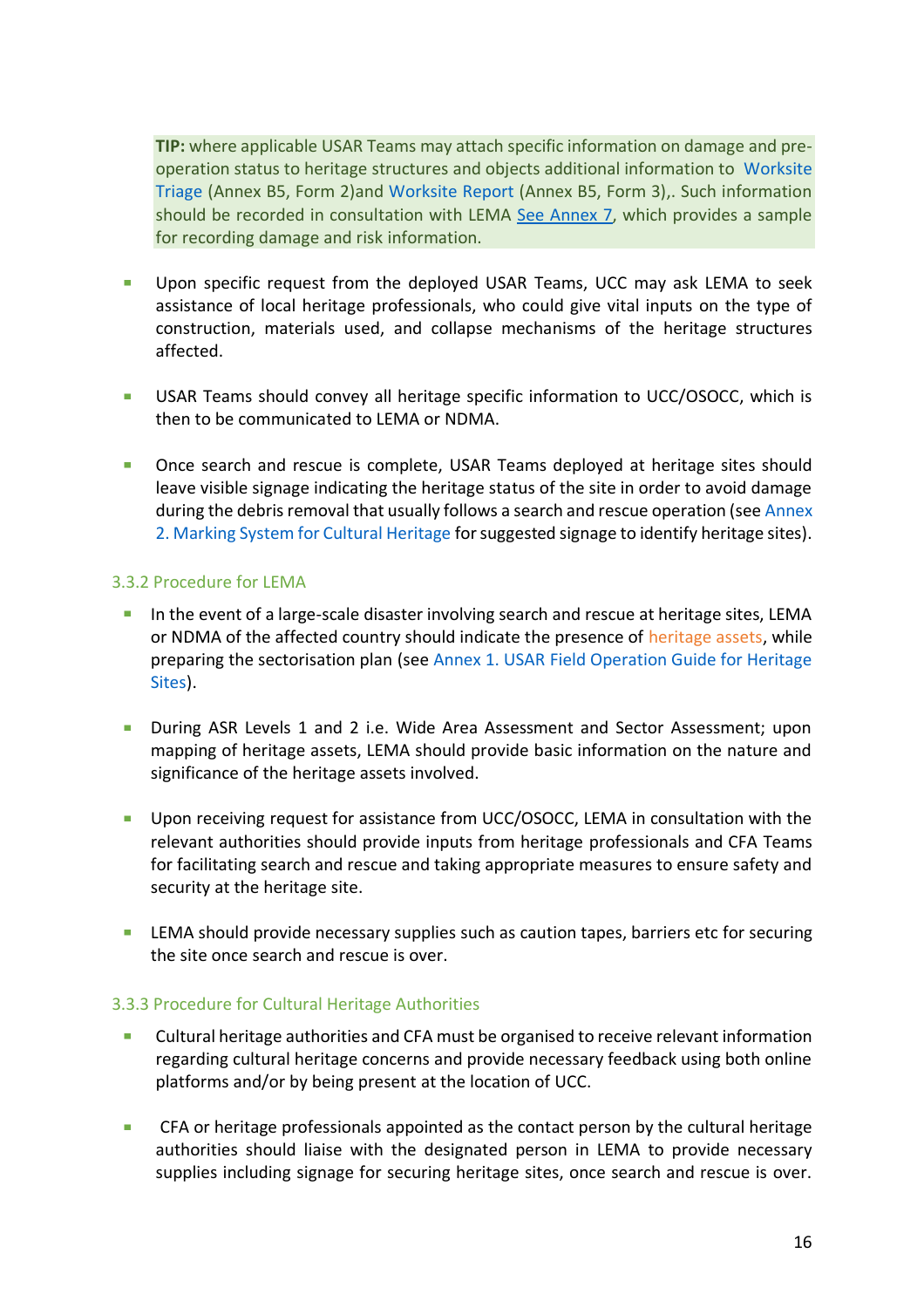These supplies may be made available to the USAR Team through UCC (see [Annex 3.](#page-26-0)  [List of Supplies](#page-26-0) for recommendations).

- The designated person in the USAR Team should transmit the damage and risk  $\blacksquare$ information for cultural heritage collected at the worksite to the designated contact person at the UCC. This information will help to plan cultural heritage first aid in Beyond the Rubble phase.
- During search and rescue, significant building parts such as carved or decorated railings,  $\mathcal{L}_{\mathcal{A}}$ painted panels, wood or stone carvings or historic windows and door frames, are often displaced. Similarly, if the worksite has a museum or religious site, objects of great significance to the communities in the affected area could be at risk. If heritage objects are scattered and exposed to elements, the heritage materials must be secured. Cultural heritage authorities in close collaboration with LEMA, should be ready to deploy CFA to provide cultural heritage first aid once, the search and rescue is over

For more information:

First Aid for Cultural Heritage in Times of Crisi[s Handbook](https://perma.cc/CS5P-5Y7S) an[d Toolkit](https://perma.cc/3LA9-9FZ8) (Tandon 2018a, 2018b).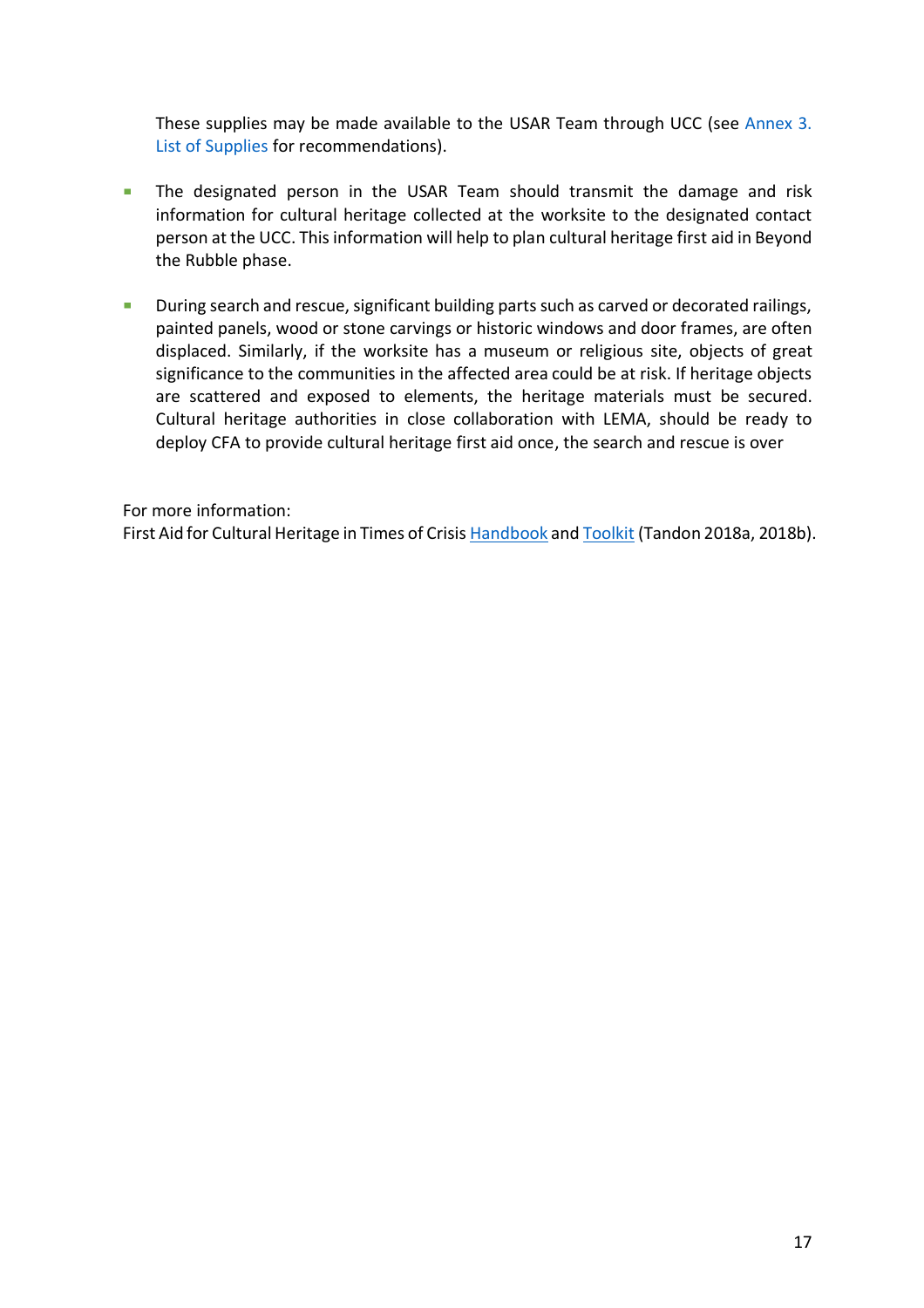## <span id="page-18-0"></span>**3.4 Demobilisation**

The demobilisation phase is the period when the international USAR Teams have ceased operations and commenced withdrawal, coordinating their departure through the UCC/OSOCC, departing the affected country through the RDC, and travelling to their home country.

## For more information:

[INSARAG Guidelines 2020 Volume II: Preparedness and Response Manual B: Operations,](https://www.insarag.org/guidelines) p. 7: https://perma.cc/JM4A-ZAS6

## <span id="page-18-1"></span>3.4.1 For USAR Teams

- The USAR Teams deployed at heritage sites should share all heritage related documentation including worksite triage forms, reports and photos with LEMA.
- $\mathbf{m}$  . Upon request of the host country (conveyed through LEMA), expert USAR members on built heritage and heritage sites may give support for emergency stabilisation of structures or help provide temporary cover for exposed heritage structures. See [Annex](#page-27-0)  4. [Creating Temporary Cover for Exposed Cultural Heritage](#page-27-0) and First Aid to Cultural Heritage in Times of Crisis [Handbook](https://perma.cc/CS5P-5Y7S) and [Toolkit.](https://perma.cc/3LA9-9FZ8)
- m. If requested, USAR Teams may assist CFA in salvaging heritage fragments and objects and relocating them on the worksite or to another safer location. For detailed information see [Annex 5. Guide to Handling Movable Cultural Heritage](#page-28-0) and [Annex 6.](#page-29-0)  [Movement and Tracking Form for Handover of Objects Relocated to Secure Storage.](#page-29-0) For more detailed information, visit First Aid to Cultural Heritage in Times of Crisis [Handbook](https://perma.cc/CS5P-5Y7S) and [Tool Kit, Annex II.](https://perma.cc/3LA9-9FZ8)

## <span id="page-18-2"></span>3.4.2 For LEMA

- In the demobilisation phase, LEMA should be prepared to collect all worksite triage forms and reports including photos that document the pre-operation status of the affected heritage sites in the operation area. This information must be shared with the relevant cultural heritage authorities and CFA Teams to implement safety and security measures at the affected sites and plan subsequent cultural heritage first aid operations.
- $\mathcal{L}_{\rm{max}}$ If needed, LEMA should coordinate submission of requests to USAR Teams for assistance with emergency stabilisation of structures or salvage of objects.
- LEMA should provide the necessary supplies for cultural heritage first aid at the affected  $\blacksquare$ sites. See [Annex 3. List of Supplies](#page-26-0) and First Aid to Cultural Heritage in Times of Crisis [Handbook](https://perma.cc/CS5P-5Y7S) and [Toolkit.](https://perma.cc/3LA9-9FZ8)

## <span id="page-18-3"></span>3.4.3 For Cultural Heritage Authorities

Cultural heritage authorities should ensure a smooth transition from USAR operations to Beyond the Rubble and early recovery phase.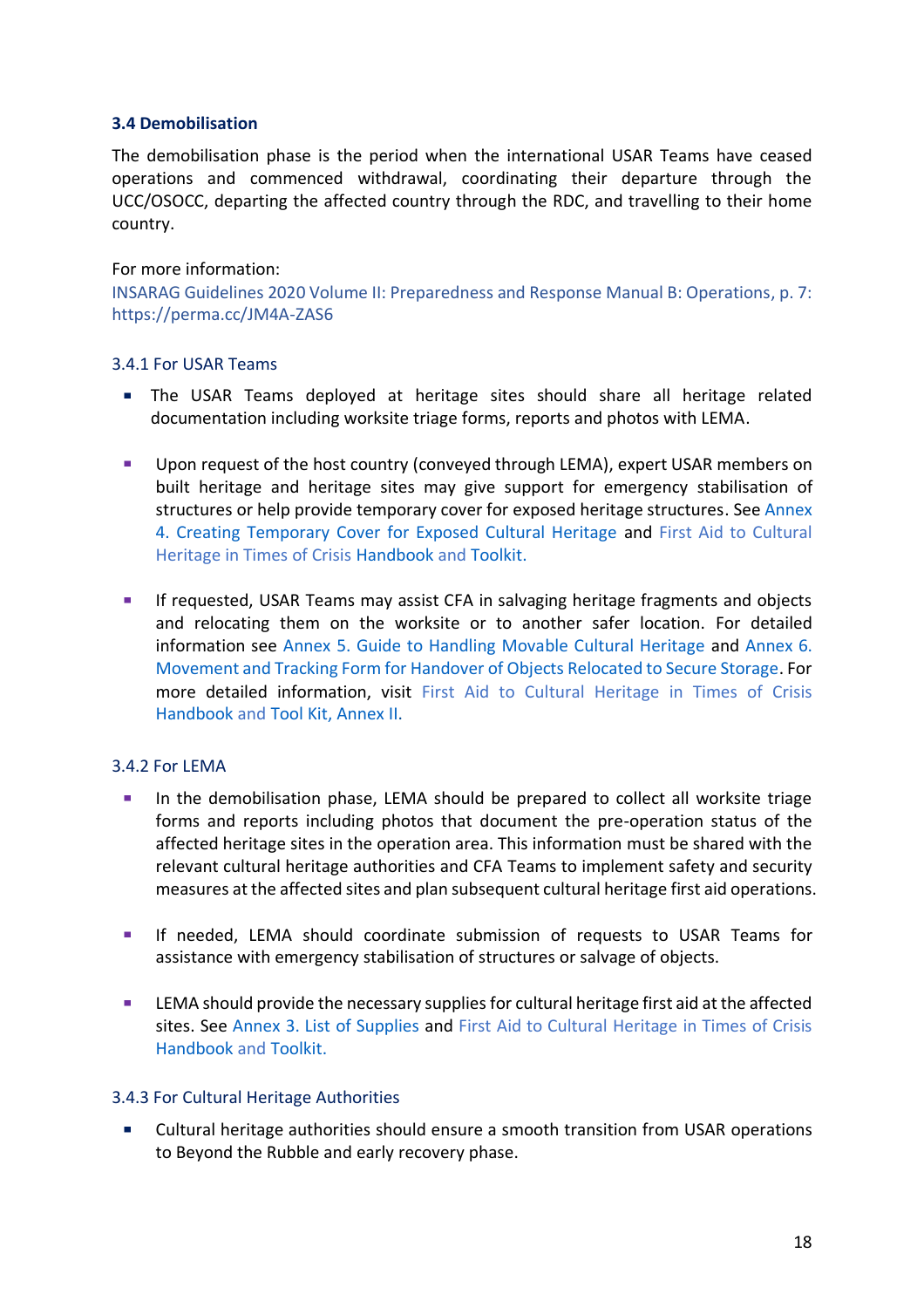- $\blacksquare$ They should be ready to deploy CFA to secure affected sites and provide cultural heritage first aid.
- Through reports and documentation provided by LEMA, they should make  $\blacksquare$ arrangements for procuring necessary supplies for structural stabilisation as well as emergency salvage and evacuation at the affected sites. In the demobilisation phase, cultural heritage authorities should also plan for providing [psychosocial first aid](#page-37-3) to communities directly associated with the affected heritage sites. Refer to First Aid to Cultural Heritage in Times of Crisis [Handbook](https://perma.cc/CS5P-5Y7S) and [Toolkit.,](https://perma.cc/3LA9-9FZ8) for additional information.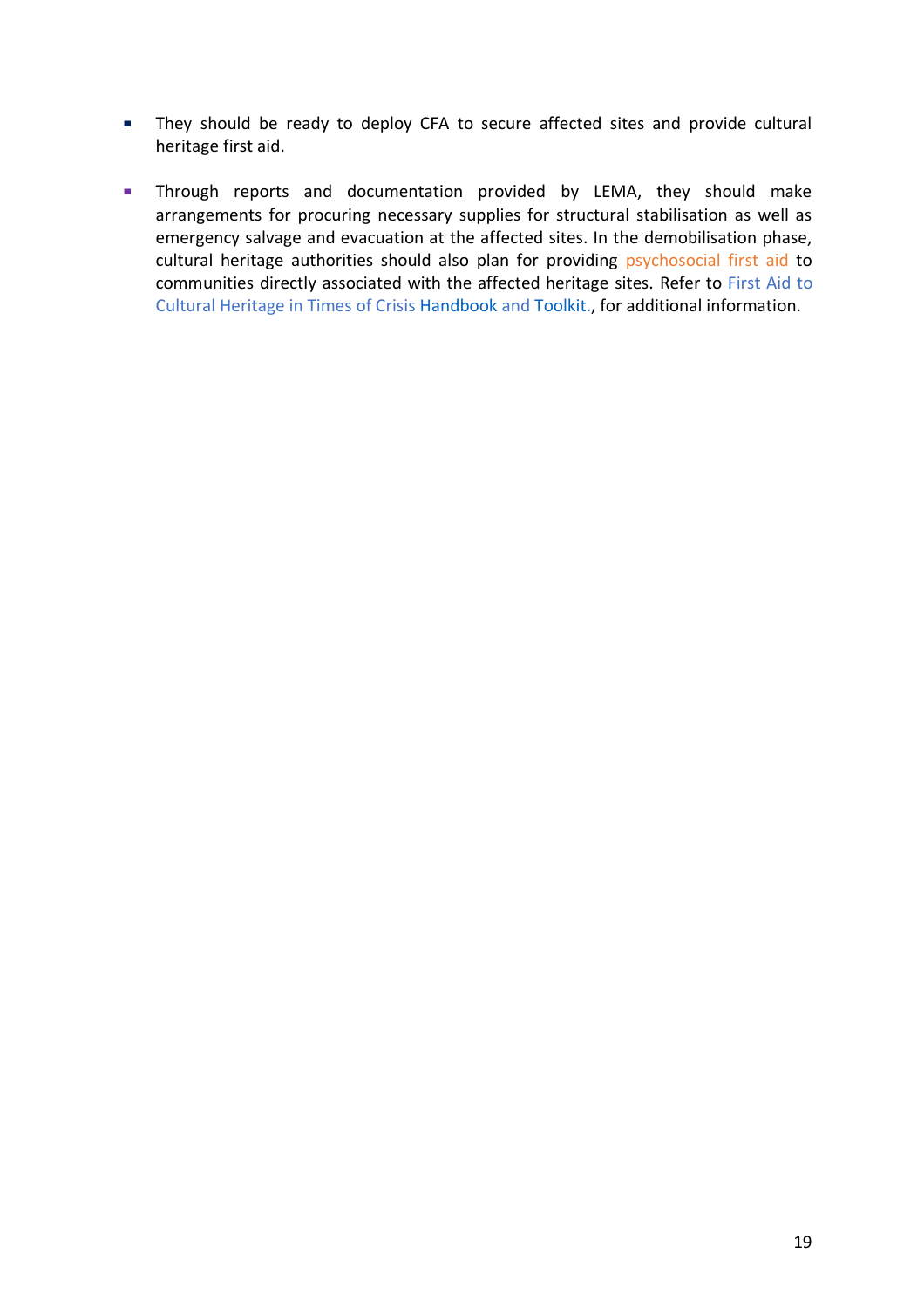## <span id="page-20-0"></span>**3.5 Post-Mission**

The post-mission phase is the period immediately after a USAR Team has returned home. In this phase the USAR Team is required to complete and submit a post-mission report and conduct a review to improve the overall effectiveness and efficiency for response to future disasters. The post-mission phase continuously merges into the preparedness phase.

For more information:

INSARAG Technical Library, Post Mission <https://perma.cc/76KH-4K5A>

## <span id="page-20-1"></span>3.5.1 For USAR Teams

- The post-mission report should include detailed information on interaction with heritage sites, buildings and/or objects.
- **College** A review on experience gained, and lessons learnt should be prepared and presented at the Team Leaders meetings or regional meetings.

## <span id="page-20-2"></span>3.5.2 For LEMA and Cultural Heritage Authorities

- $\mathcal{L}_{\mathcal{A}}$ In the post-mission phase, LEMA must gather all the post-mission reports and share them consistently with the relevant cultural heritage authorities to plan and implement cultural heritage first aid.
- $\mathcal{L}_{\text{max}}$ Cultural heritage authorities in coordination with LEMA should begin deployment of CFA and heritage specialists. Where necessary, they should seek LEMA's assistance for specialised equipment and volunteers for carrying out stabilisation, salvage and debris removal at the affected heritage sites.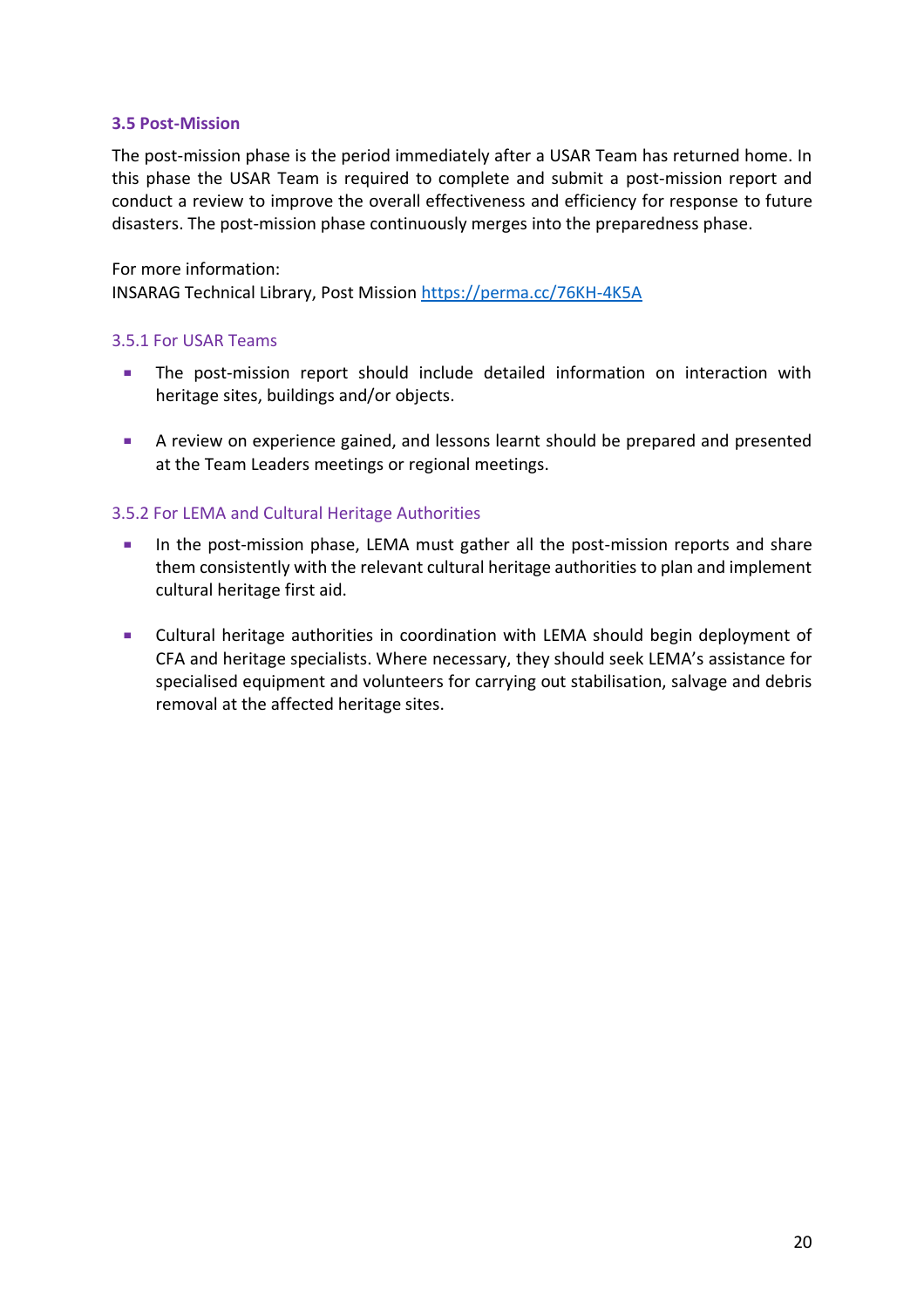# <span id="page-21-0"></span>**4. Beyond the Rubble**

In this phase the transition from USAR operations and emergency response to recovery takes place. If requested by the host nation, in this phase USAR Team members who have the relevant training and experience may continue to work with heritage experts and CFA in order to support the recovery of the affected sites and associated communities.

These operations may include, but may not be limited to:

- 1. assisting in structural safety assessments;
- 2. providing technical inputs in post-event damage and risk assessments for heritage structures and objects;
- 3. Securing heritage sites by placing barriers and removing hazardous materials;
- 4. providing temporary cover to exposed buildings and objects;
- 5. emergency stabilisation of heritage structures;
- 6. evacuation of heritage objects and relocation to other safer places;
- 7. salvage of heritage fragments and objects and their temporary storage;
- 8. building temporary storages;
- 9. transporting supplies;
- 10. and providing psycho-social help to traumatised heritage communities and cultural bearers.

For more information:

First Aid for Cultural Heritage in Times of Crisi[s Handbook](https://perma.cc/CS5P-5Y7S) an[d Toolkit](https://perma.cc/3LA9-9FZ8) (Tandon 2018a, 2018b).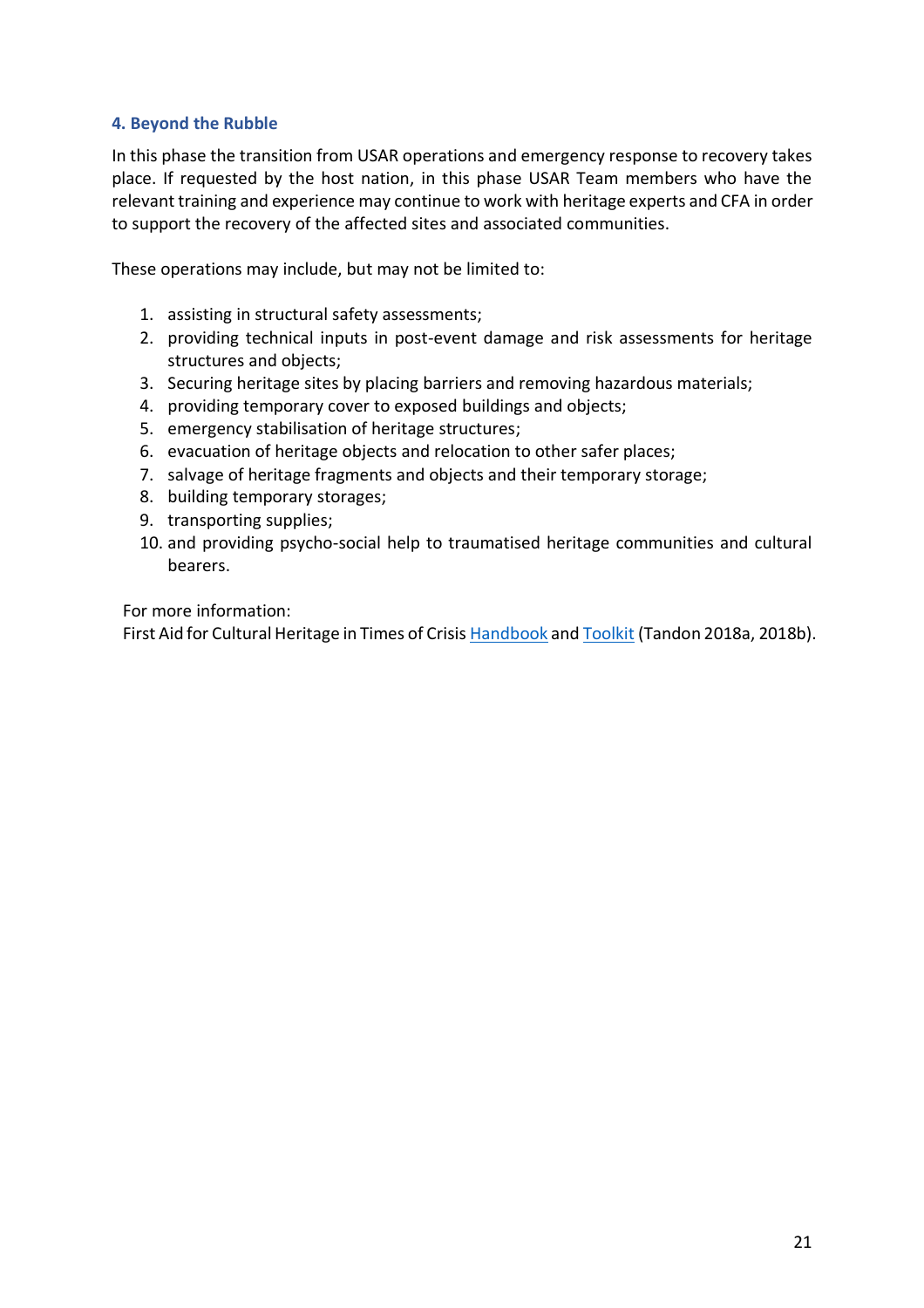<span id="page-22-0"></span>**Annexes**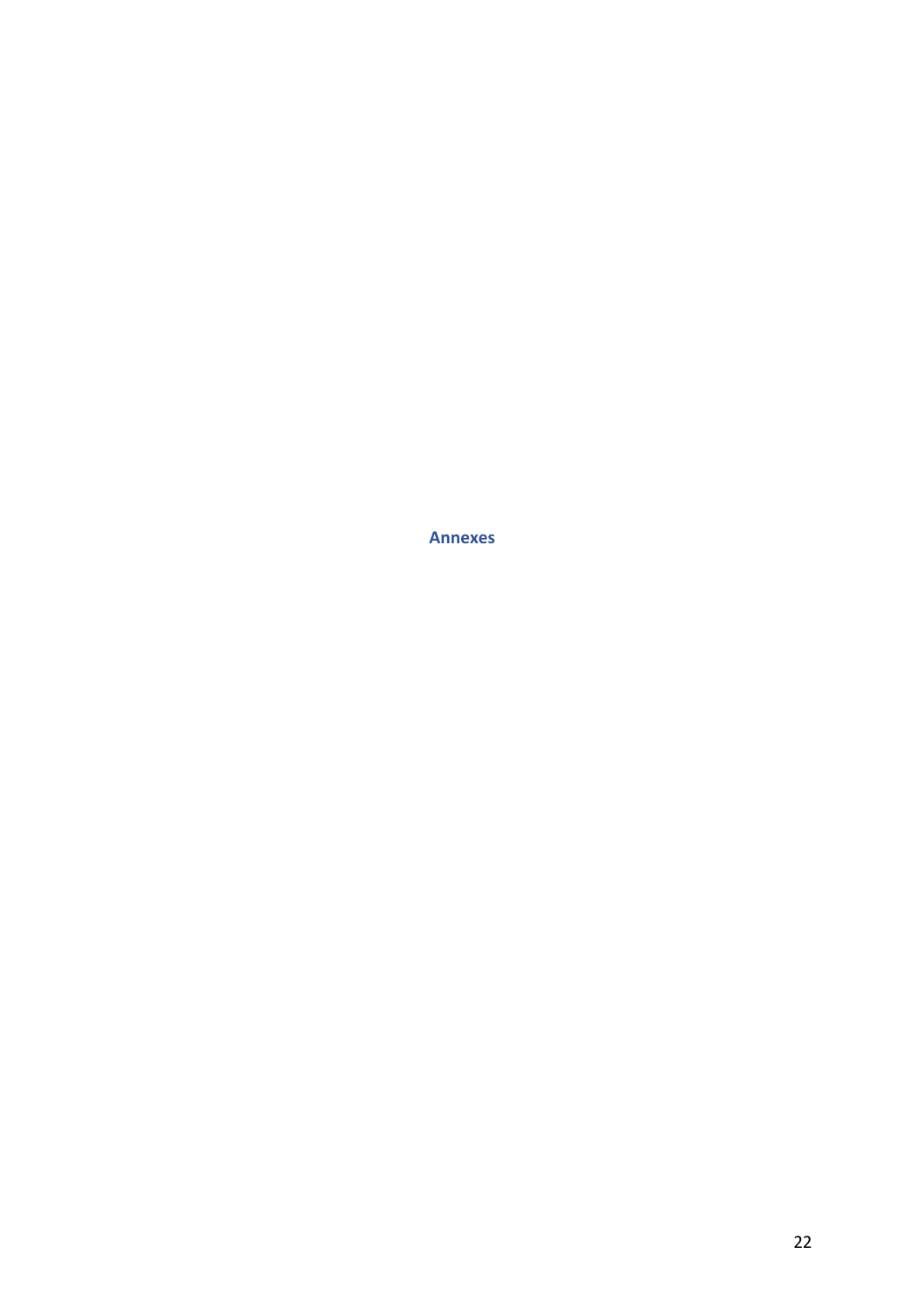# <span id="page-23-0"></span>**ANNEX 1. USAR Field Operation Guide for Working at Heritage Sites**

- a. Get the necessary information on the cultural heritage sites and buildings in the affected area of the country that you are deploying to, from VOSOCC and/or the host country.
- Include the following information in the Country Information Sheet/Briefing Pack:
	- General physical characteristics of the urban fabric; location, boundaries, roads and density.
	- Predominant construction type.
	- Predominant building functions.
	- Significant heritage areas and/or buildings.
	- Cultural sensitivities or concerns regarding the heritage.
- Include the information you acquired in your operation plan.  $\mathcal{L}_{\mathcal{A}}$
- If available, include at least one expert member, who has the knowledge of different types of construction and materials used in heritage structures.
- Include the information regarding your expert member in your team fact sheet. **COL**
- Include responsible heritage authorities in your communication plans.  $\sim$
- Check, if you need any additional equipment specific to the construction systems for affected heritage buildings in the damaged area for search and rescue operation.
- ٠ Deploying USAR Team should be provided with necessary information about heritage sites in the affected area. This information should be included in the [country](https://perma.cc/5GUX-8KUZ)  [information sheet/briefing pack of USAR Teams.](https://perma.cc/5GUX-8KUZ)
- Inform RDC if you have an expert team member, who has prior knowledge of the types  $\blacksquare$ of construction and materials used at the affected heritage sites.
- If needed, request further information on affected heritage sites and buildings from LEMA or NDMA through UCC/OSOCC.
- Identify the heritage sites and significant historical buildings and mark their location on  $\blacksquare$ sectorisation map during the Wide Area Assessment.
- $\overline{\phantom{a}}$ If you are going to perform a rescue operation at a religious site, seek information from LEMA on how to enter the area and respect local beliefs and customs, while conducting search and rescue.
- If you are going to perform a rescue operation at a museum, a library or an archive that contains movable heritage, secure the area to prevent looting and to protect the objects in coordination with LEMA. Make sure to communicate any safety or security concerns that may arise with UCC.
- If you need to move building parts of a historical building during rescue operation, collect the fragments and store in a nearby location, **do not throw them away**. Once the operation is over, take a photo to document the parts relocated.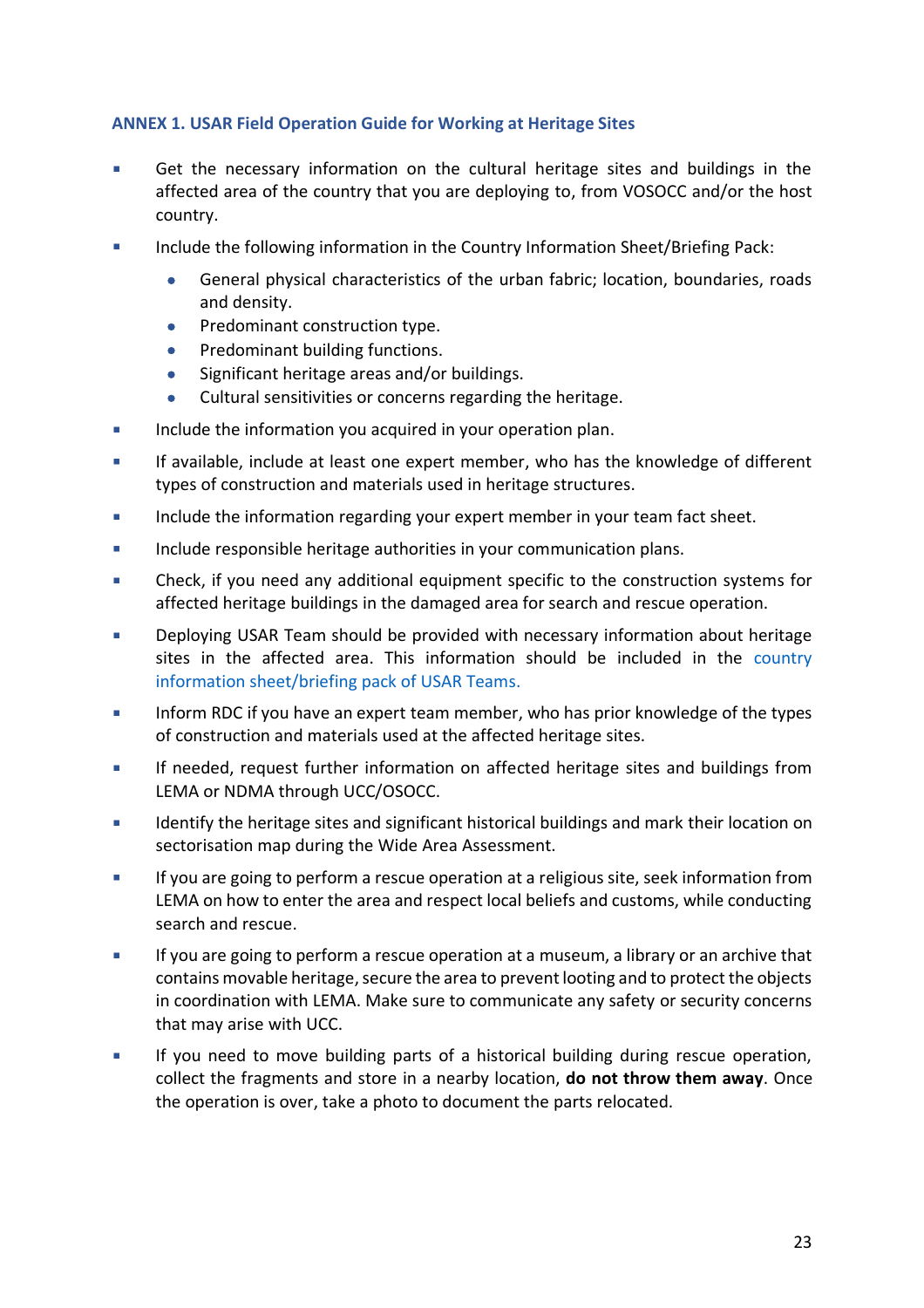- While shoring collapsed structures during rescue operations, keep in mind that the ٠ building has a historical structural system and that any intervention carried out should be temporary in nature.
- If required, assistance of local experts, who have knowledge about the built heritage, could be sought through UCC and LEMA, if required.
- Report to LEMA or NDMA through UCC/OSOCC in case you have moved building parts ٠ during search and rescue or have taken any other measures to the exposed heritage fragments, objects and the site itself.
- ×. During ASR 1-2-3 Phases, the Designated Person in the USAR Team should take one or two photos of the heritage site to illustrate the overall view of the affected heritage structure and other elements, before carrying out search and rescue. The photos recorded are to be shared with LEMA in the demobilisation phase.
- ×. After taking a photo of the worksite, recording pre-operation status of the heritage building and other elements, the designated person in the team should fill the initial damage and risk information [\(Annex 7. Damage and Risk Information for Cultural](#page-30-0)  [Heritage Form \)](#page-30-0) for various heritage elements at the worksite. I can be added as an attachment to the [Worksite Triage](https://perma.cc/5GUX-8KUZ) an[d Worksite Report](https://perma.cc/5GUX-8KUZ) Forms.
- a. Be aware of information sharing mechanisms for heritage sites during a disaster. In most cases, heritage structures have structural and non-structural elements that have high historical significance. Therefore, ensure that the specific damage and risk information is shared only with responsible authorities in accordance with the prescribed security protocols.
- $\mathbf{r}$ During Wide Area Assessment, after the rescue operation, leave signage in visible places, marking the site as a heritage site. See suggested marking style in [Annex 2. Marking](#page-25-0)  [System for Cultural Heritage.](#page-25-0)
- ×. Do not use spray paint to mark heritage sites.
- Upon request from the host country, USAR Team members who have the relevant knowledge and experience may assist LEMA and CFA with emergency stabilisation of heritage structures or assist with other cultural heritage first aid measures.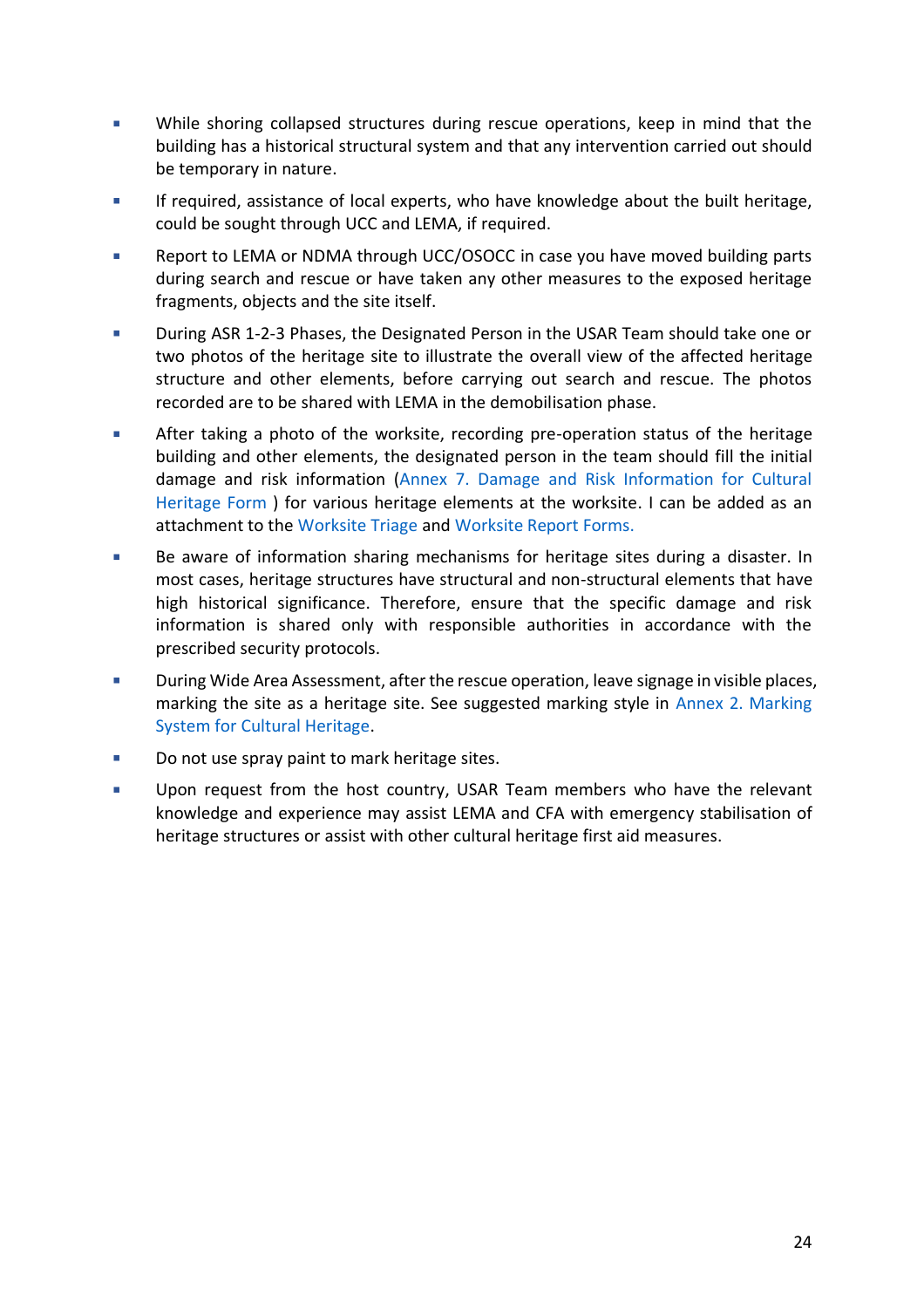# <span id="page-25-0"></span>**ANNEX 2. Proposed Method for Marking Cultural Heritage Sites based on the INSARAG Marking System**



*Source: Zeynep Gül Ünal, ICOMOS-ICORP Turkey, Cem Behar, GEA Urban Search and Rescue Team*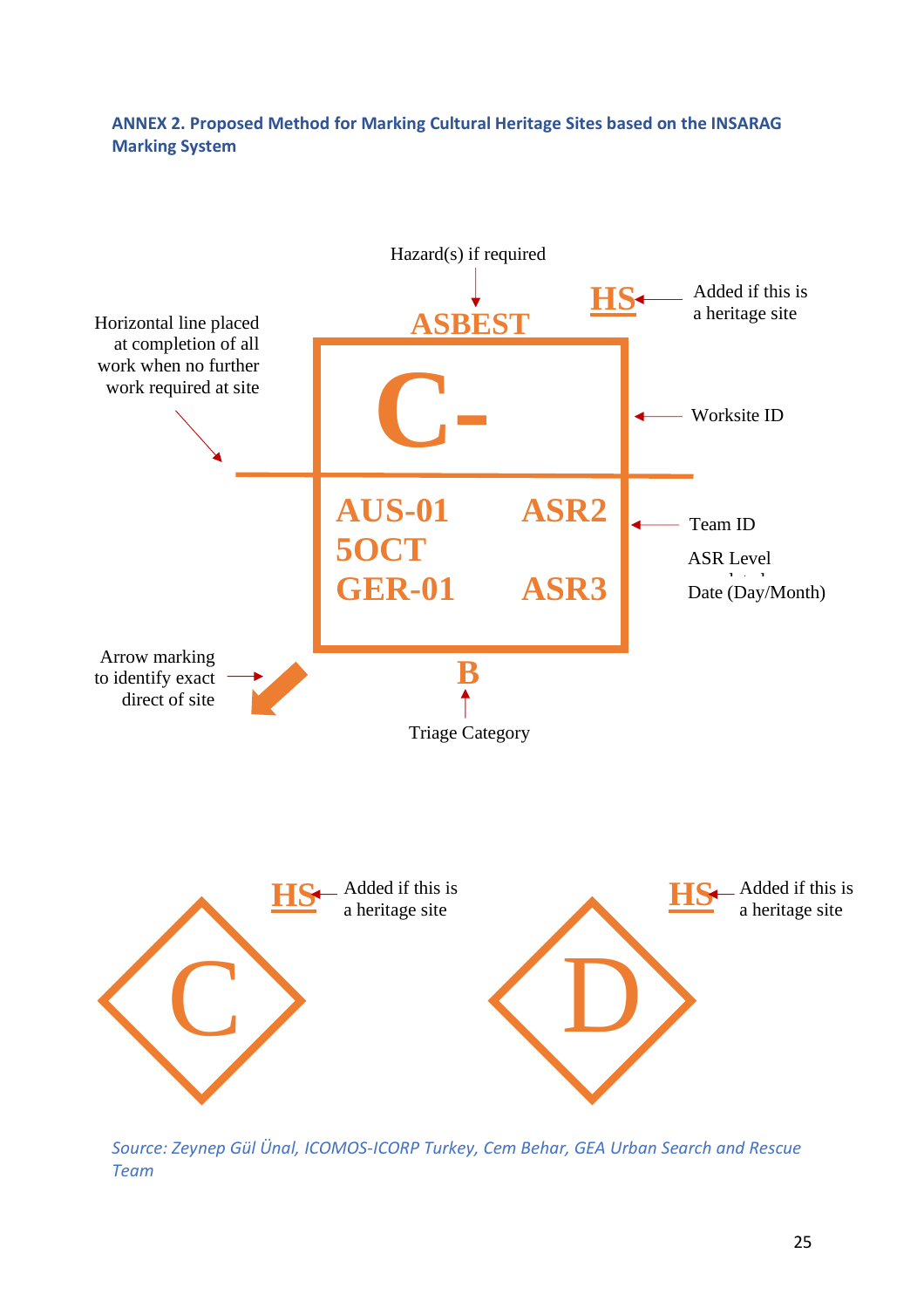# <span id="page-26-0"></span>**ANNEX 3. List of Supplies**

## <span id="page-26-1"></span>For Documentation

- Camera (with spare batteries and SD card) or smartphone, for photo documentation.  $\sim$
- Sketch pads and note pads  $\mathcal{L}_{\mathcal{A}}$
- Clipboard  $\overline{\phantom{a}}$
- Pens, pencils and erasers ٠
- $\mathbf{m}$ Twill or thick cotton string for tying packages and labels
- $\mathcal{L}_{\mathcal{A}}$ Self-adhesive labels
- $\mathbf{r}$ Range pole
- $\mathbf{r}$ Measuring tape, ruler and 10cm scale

## <span id="page-26-2"></span>For Object Packing and Transport

- m. Unstarched muslin or fine cotton fabric.
- m. Pure rag paper or any acid free alternative.
- $\mathbf{r}$ Polyester film, commonly sold as 'mylar' or 'melinex'
- Tyvek  $\mathcal{L}_{\mathcal{A}}$
- $\mathcal{C}^{\mathcal{A}}$ Tarpaulin
- $\mathcal{L}_{\mathcal{A}}$ Polyethylene foam
- $\mathcal{L}_{\mathcal{A}}$ Polyethylene bags (Ziploc bags).
- $\mathbf{r}$ Bubble wrap
- $\mathcal{L}_{\mathcal{A}}$ Cushions/pillows. Do not use down-filled pillows as they often harbour insects.
- Light-coloured clean cotton towels or rags ×.
- Cardboard boxes  $\overline{\phantom{a}}$
- Plastic boxes, crates and trays  $\mathcal{L}_{\mathcal{A}}$
- Wooden fruit crates and pallets  $\overline{\phantom{a}}$
- à. Rolling/poster tubes
- $\overline{\phantom{a}}$ Packing tape
- **Scissors**  $\mathbf{r}$
- Box-cutter knives  $\overline{\phantom{a}}$
- ٠ Self-adhesive labels
- $\overline{\phantom{a}}$ Pens and permanent markers

# <span id="page-26-3"></span>For Creating a Temporary Cover for Exposed Cultural Heritage

- $\overline{\phantom{a}}$ **Tarpaulin**
- $\blacksquare$ Rope
- ×. Tent pegs
- Sandbags  $\mathcal{L}_{\mathcal{A}}$
- $\blacksquare$ Gaffer tape
- m. Wooden planks
- **COL** Roll of wire
- Nails  $\sim$
- Hammer or malletm.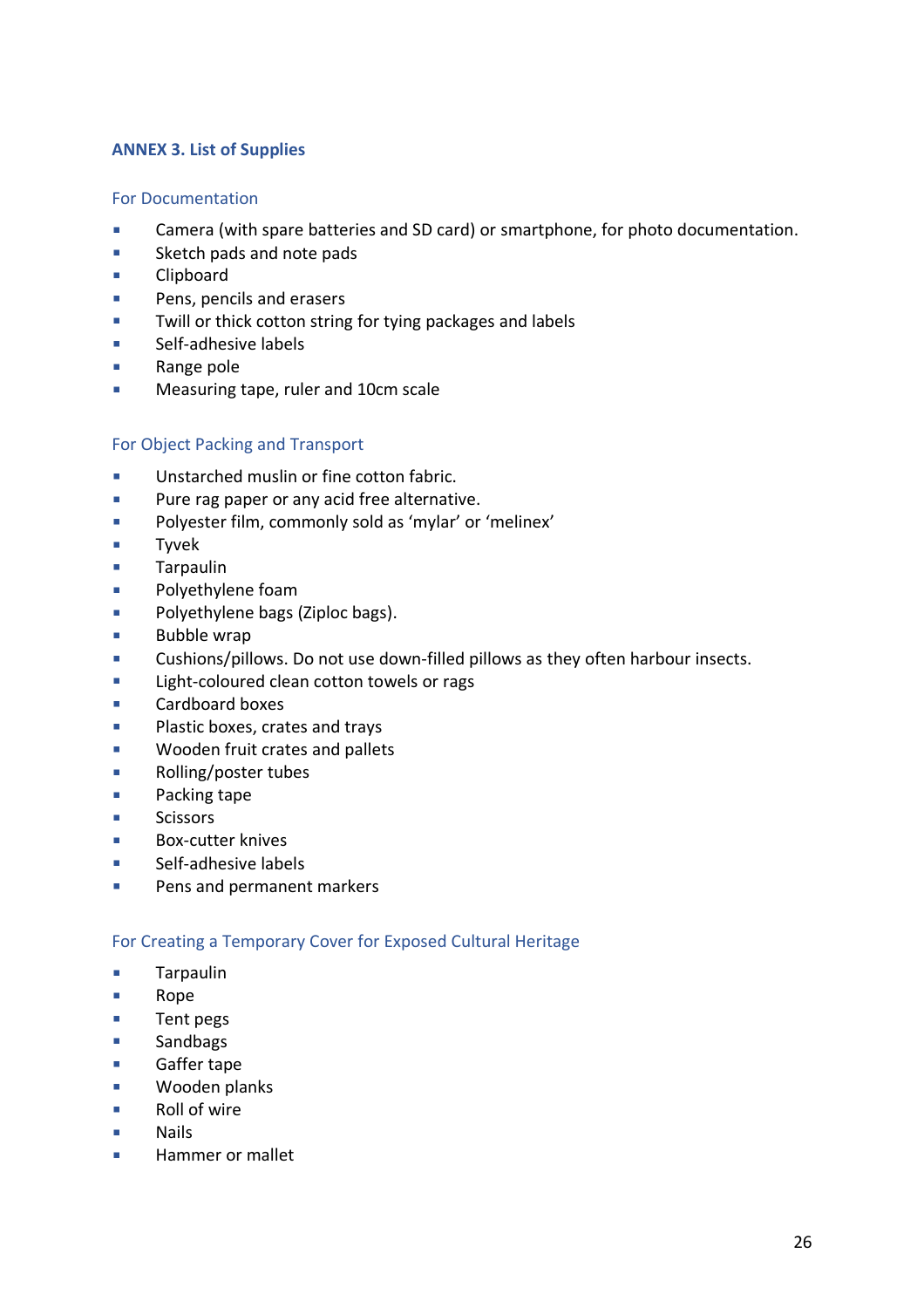# <span id="page-27-0"></span>**ANNEX 4. Creating a Temporary Cover for Exposed Cultural Heritage**

For structures and heritage objects that are unable to relocated off-site, it may be necessary to create a temporary cover or protection from the elements to prevent further structural collapse or unwanted intrusions. For additional instructions, refer to the [First Aid For Cultural](https://perma.cc/3LA9-9FZ8)  [Heritage Toolkit](https://perma.cc/3LA9-9FZ8) (Tandon 2018 p. 73).

- **1.** Measure the length and width of the pile of debris or in-situ heritage.
- **2.** Use a tarpaulin, with dimensions larger than the pile of debris you have measured. If you cannot find material large enough to cover the surface area, join as much material as required together with strong, pressure sensitive tape to create the desired size.
- **3.** Cover the debris and secure the cover to the ground by nailing it down with tent pegs, or by weighing it down using heavy objects such as sandbags. Alternatively, a tent or temporary shelter can be erected, providing coverage on all sides, if resources permit.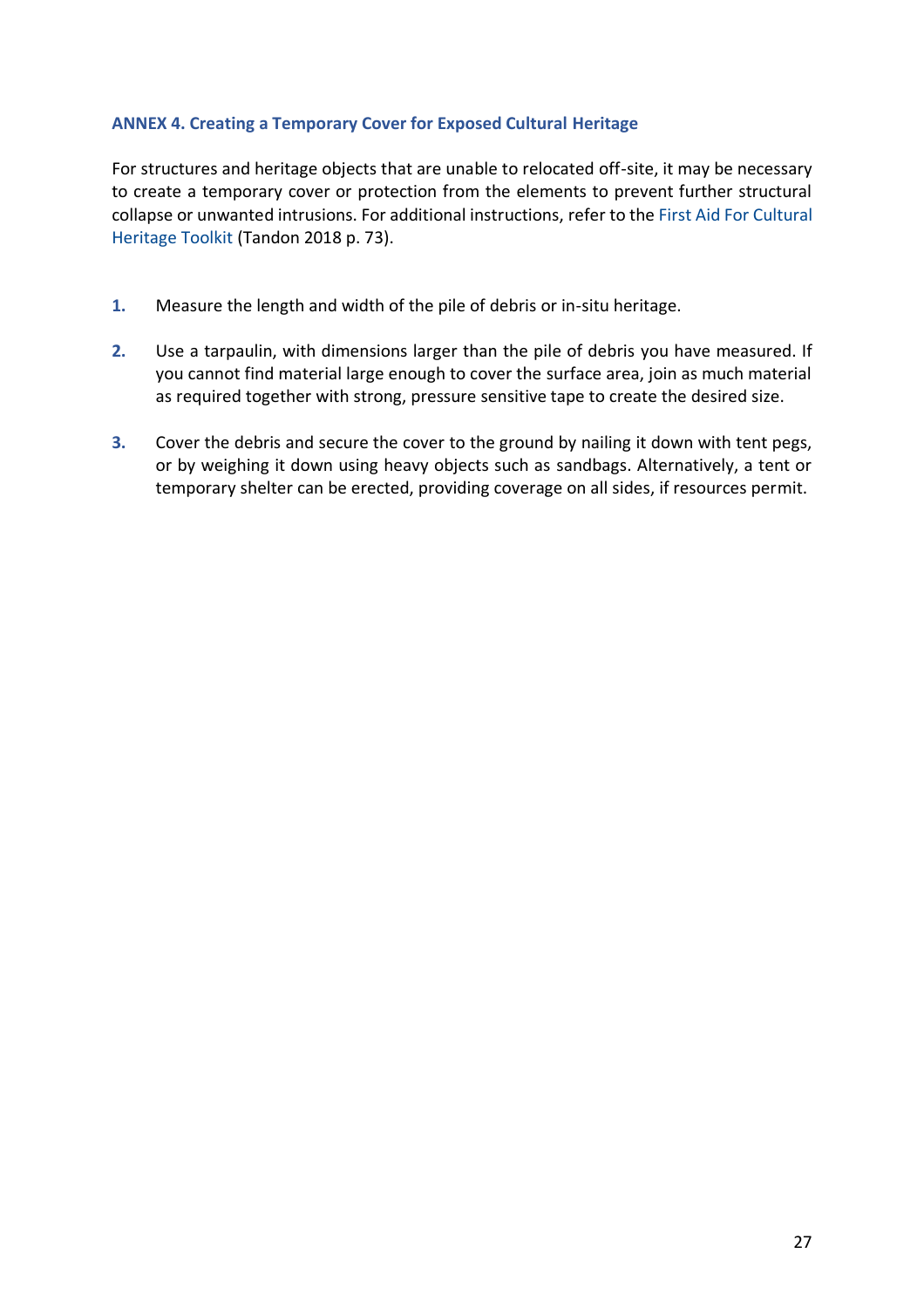# <span id="page-28-0"></span>**ANNEX 5. Guide to Handling Cultural Heritage Objects**

- $\mathbf{r}$ Use nitrile or vinyl gloves to handle heritage materials that are dusty or contaminated. Make sure the glove fit your hands properly; poorly fitted gloves may cause you to inadvertently drop or cause damage to the object.
- Change your gloves when they get too dirty to avoid cross-contamination of dirt. ×.
- $\blacksquare$ Wear a dust mask when handling dusty or dirty objects.
- m. Remove jewellery and accessories that may become entangled or scratch the object.
- **COL** Before transporting objects or building fragments from one place to another, identify a clear path and ensure there are no obstacles.
- a. Always use two hands to hold an object. To ensure that the weight of the object is balanced, place one hand underneath the object and use the other hand to support the body of the object.
- $\mathcal{C}$ Do not carry objects by their handles, spouts, or other fragile or protruding elements.
- $\blacksquare$ To avoid accidents or breakage, do not carry too many objects at the same time.
- m. Where possible, use containers, boxes or trays to move objects. For transporting objects over a distance, use a trolley if available.
- To carry fragile items such as paintings, paper objects, textiles or small building fragments, use flat pieces of cardboards or plywood.
- m. If materials such as paper or textiles are found in damp or wrinkled condition, do not try to straighten them. Simply place them on a flat surface and leave them to air dry in the shade.
- Avoid exposing wet, dry or brittle heritage materials to direct sunlight. a.
- For heavy or oversized objects, at least two people are needed to transport the object safely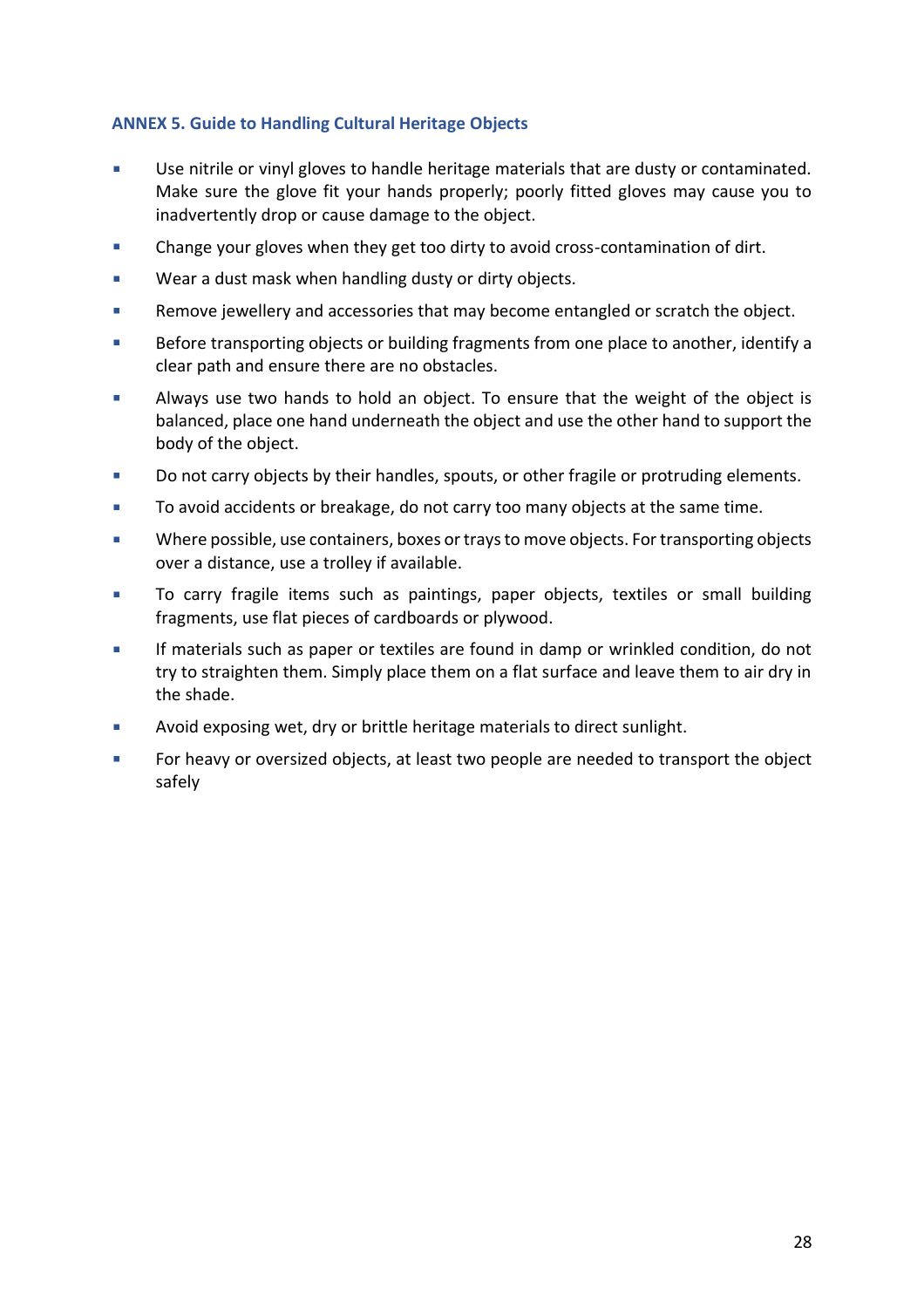# **ANNEX 6. Movement and Tracking Form for Handover of Objects Relocated to a Secure Storage**

## **Heritage Objects Handover Form**

<span id="page-29-0"></span>

| Name:                      | Date:                    |                                                |                               | Worksite Number:     |                          | <b>Storage Location:</b>   |                         |                          |                                                |                       |
|----------------------------|--------------------------|------------------------------------------------|-------------------------------|----------------------|--------------------------|----------------------------|-------------------------|--------------------------|------------------------------------------------|-----------------------|
| <b>Entry</b><br>numb<br>er | <b>Box</b><br>numb<br>er | <b>Numb</b><br>er of<br><b>items</b><br>in box | <b>Handling instructions</b>  | <b>Dispatched by</b> | <b>Date left</b><br>site | Courier/vehi<br>cle number | <b>Date</b><br>received | <b>Box</b><br>numbe<br>r | <b>Numbe</b><br>r of<br><b>items</b><br>in box | <b>Received by</b>    |
| $\mathbf{1}$               | $\mathbf{1}$             | 5                                              | Ceramics. Handle with<br>care | J. SMITH,            | DD/MM/YY<br>YY           | 123456                     | DD/MM/YY<br>YY          | $\mathbf{1}$             | 5                                              | A. HILL,<br>Custodian |
| $\overline{2}$             |                          |                                                |                               |                      |                          |                            |                         |                          |                                                |                       |
| $\mathbf{3}$               |                          |                                                |                               |                      |                          |                            |                         |                          |                                                |                       |
| $\overline{4}$             |                          |                                                |                               |                      |                          |                            |                         |                          |                                                |                       |
| 5                          |                          |                                                |                               |                      |                          |                            |                         |                          |                                                |                       |
|                            |                          |                                                |                               |                      |                          |                            |                         |                          |                                                |                       |
|                            |                          |                                                |                               |                      |                          |                            |                         |                          |                                                |                       |
|                            |                          |                                                |                               |                      |                          |                            |                         |                          |                                                |                       |
|                            |                          |                                                |                               |                      |                          |                            |                         |                          |                                                |                       |
|                            |                          |                                                |                               |                      |                          |                            |                         |                          |                                                |                       |
|                            |                          |                                                |                               |                      |                          |                            |                         |                          |                                                |                       |
|                            |                          |                                                |                               |                      |                          |                            |                         |                          |                                                |                       |
|                            |                          |                                                |                               |                      |                          |                            |                         |                          |                                                |                       |
|                            |                          |                                                |                               |                      |                          |                            |                         |                          |                                                |                       |
|                            |                          |                                                |                               |                      |                          |                            |                         |                          |                                                |                       |

I hereby confirm that the above items recorded have been checked and taken into the care of …………………………………………… on this date ………………………………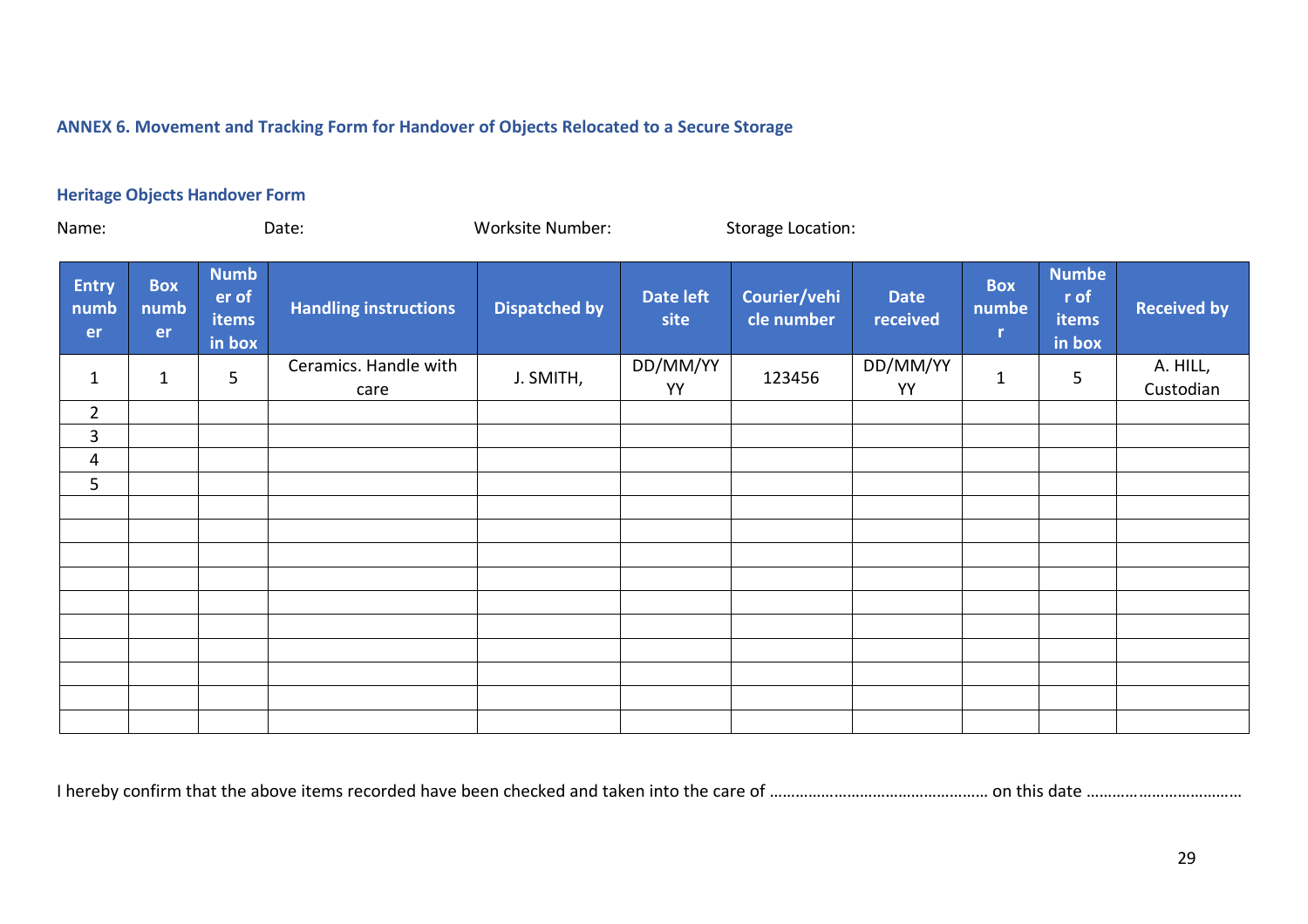# <span id="page-30-0"></span>**Annex 7. Sample Form for filling in Damage and Risk Information at Cultural Heritage Sites**

Note: Listed below, is the typical first damage and risk information that USAR Teams could provide when carrying out operations at cultural heritage sites. This form may be annexed to the Worksite Triage and Worksite Report Forms that USAR Teams use in the normal course.

## Worksite ID: \_\_\_\_\_\_\_\_\_\_\_\_\_\_\_\_\_\_\_\_\_\_\_\_\_\_\_\_\_\_\_\_\_\_\_\_\_\_\_\_\_\_\_\_\_\_\_\_\_\_\_\_\_\_\_\_\_\_\_\_\_\_\_\_

*Here fill in the Worksite ID allocated during ASR2, e.g. "A-1" – Sector A- Worksite 1*

#### Heritage Building number:

*Here fill in the building number allocated during Worksite Triage. If the Worksite contains a single building then it would be the same number as that of the Worksite, e.g. "A-1". In case there are more than one triaged buildings on the Worksite, then specific building numbers may have to be given, such as "A-1-3", i.e. Building number 3, on Worksite 1 in Sector A.*

**1.** Are there any routes open and accessible, for medium or heavy weight vehicles to reach the site? Check the appropriate box.

| L | s<br>e      |
|---|-------------|
| L | J<br>n<br>N |

If yes, please mark them on a roughly drawn site map.

*This information will help in planning subsequent cultural heritage first aid operations.* 

- **2.** Which material(s) have been used in the building and what construction system is used to build it? Check the appropriate box.
	- $\Box$  Stone masonry structure with load-bearing walls and gable roof
	- $\Box$  Timber frame structure
	- $\Box$  Brick masonry
	- $\Box$  Adobe (mud) structure with load-bearing walls, vaults and domes
	- $\Box$  Concrete structure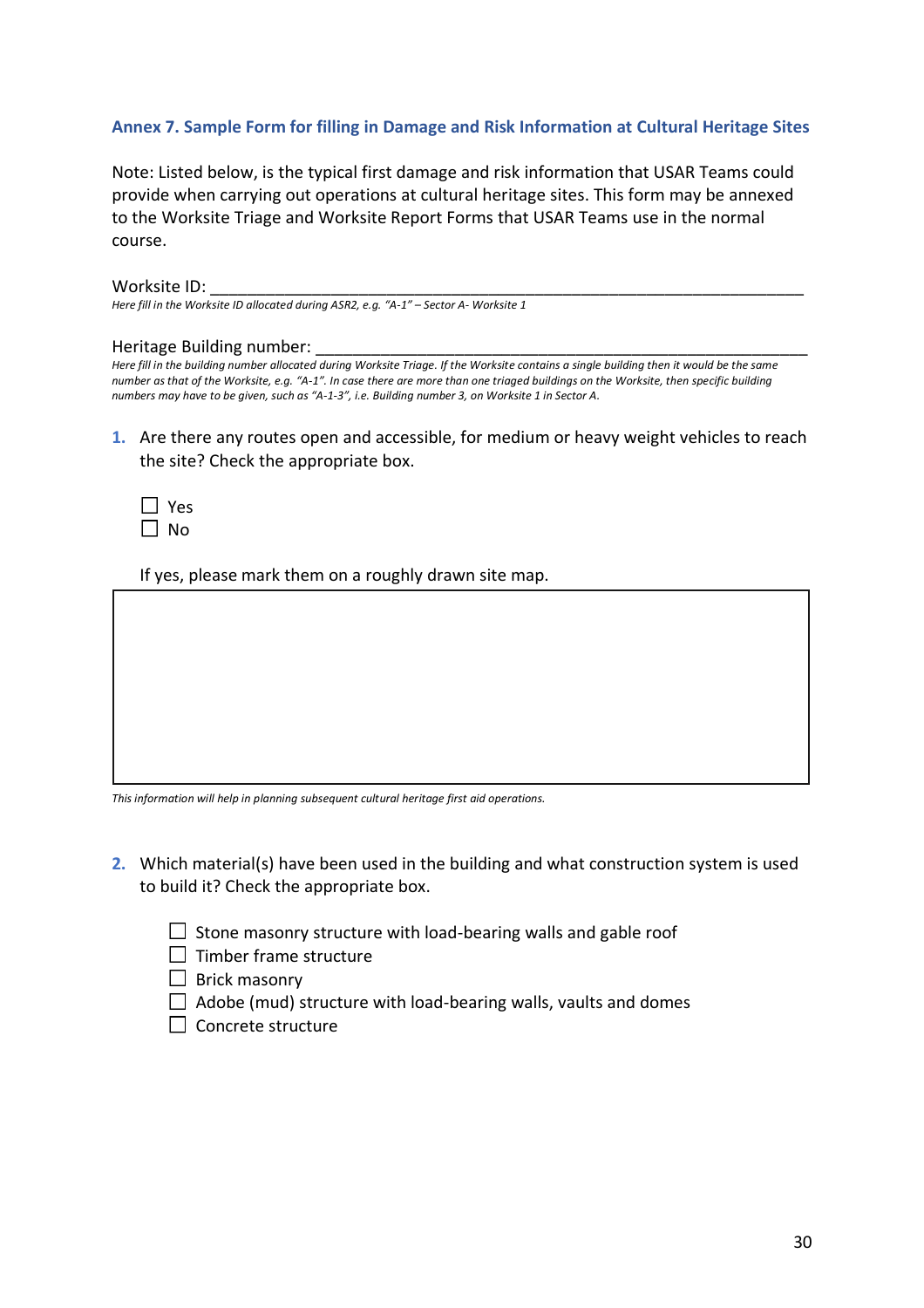| <b>3.</b> Please indicate the type of collapse suffered by the heritage structure. Check the |
|----------------------------------------------------------------------------------------------|
| appropriate boxes.                                                                           |

|    | Inclined: one, some, or all of the columns and walls have collapsed in a way that<br>floors collapse on an incline.                                                                                                                                                                                                  |
|----|----------------------------------------------------------------------------------------------------------------------------------------------------------------------------------------------------------------------------------------------------------------------------------------------------------------------|
|    | $\Box$ Overturn: part or all of the building has fallen to the side.                                                                                                                                                                                                                                                 |
|    | Pancake: one, some, or all floors have collapsed completely.                                                                                                                                                                                                                                                         |
|    | Debris heap: one, some or all of the floors, columns and walls have collapsed<br>resulting in a heap of debris                                                                                                                                                                                                       |
|    | <b>Overhang:</b> lower parts of the building have collapsed, leaving the higher part of<br>the building to hang over the lower part.                                                                                                                                                                                 |
|    |                                                                                                                                                                                                                                                                                                                      |
| 4. | What are the different types of structural damage observed? Check the appropriate<br>boxes.                                                                                                                                                                                                                          |
|    | $\Box$ Leaking, collapsed or blown-off roofs<br>$\Box$ Bowing, leaning or bulging in walls<br>Diagonal cracks at the top and bottom corners of walls<br>$\Box$ Vertical cracks at the corner of walls<br>$\Box$ Façade disconnection<br>$\Box$ Cracks, buckling or collapse of floor slabs<br>Other (please explain) |

- **5.** Please identify the critical non-structural damage that the building has suffered. Check the appropriate boxes.
	- $\Box$  Damaged furniture and objects
	- $\Box$  Windows and Doors coming off their hinges
	- $\Box$  Broken or dismantled historic wall cladding
	- $\Box$  Collapse of cantilever sun-shades
	- $\Box$  Damaged Parapet
	- $\Box$  Collapse of balcony stone balustrade
	- $\square$  Displacement of roof tiles
	- $\Box$  Damage to sanitary equipment and plumbing lines
	- $\Box$  Damage to electrical cables and wires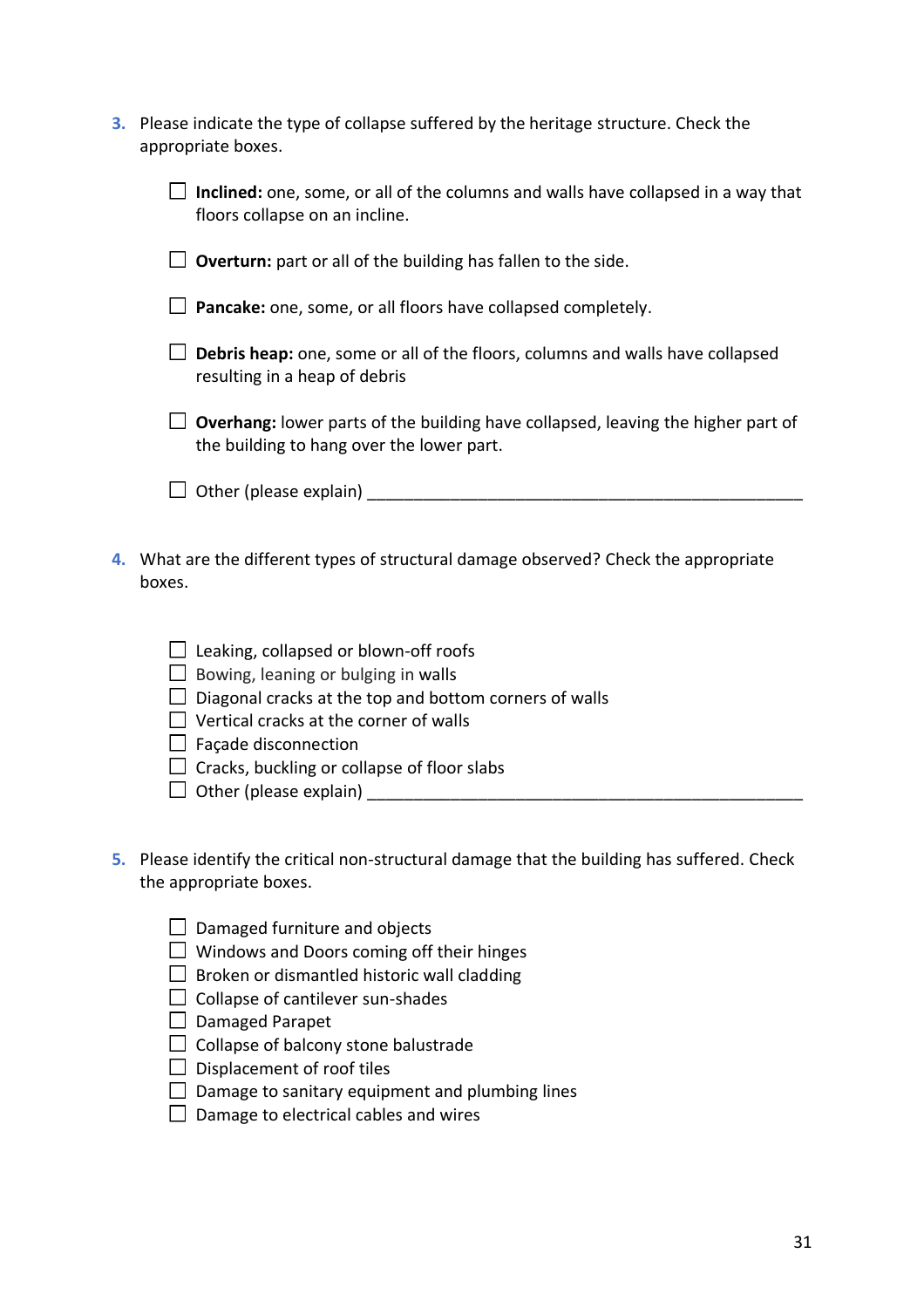**6.** What type of heritage objects located in the building? Indicate by checking the appropriate boxes.

| $\Box$ Frescoes or wall canvases |  |
|----------------------------------|--|
|----------------------------------|--|

- $\Box$  Books
- $\Box$  Textiles
- $\Box$  Coins
- $\Box$  Manuscripts
- $\Box$  Sculptures
- $\Box$  Mosaics
- $\Box$  Photographs
- $\Box$  Audio/Visual tapes
- $\Box$  Other (please explain)
- **7.** Please record the type(s) of damage to these heritage objects and check the appropriate boxes.

| $\Box$ Objects are buried under rubble or scattered on the site |
|-----------------------------------------------------------------|
|-----------------------------------------------------------------|

- $\Box$  Objects are wet and covered with mud or sewage.
- $\Box$  Objects are burnt
- $\Box$  Objects are deformed, broken, cracked or torn
- **8.** Which secondary hazards could affect the heritage structures and objects? Check the appropriate boxes.

| $\Box$ Theft of heritage materials |  |
|------------------------------------|--|
|------------------------------------|--|

- $\Box$  Fire due to flammable materials on the site
- $\Box$  Aftershocks following a major earthquake
- $\Box$  Water leaks due to damaged sanitary or drainage systems
- $\Box$  Deterioration of heritage materials, due to exposure to harsh weather conditions
- $\Box$  Other (please explain)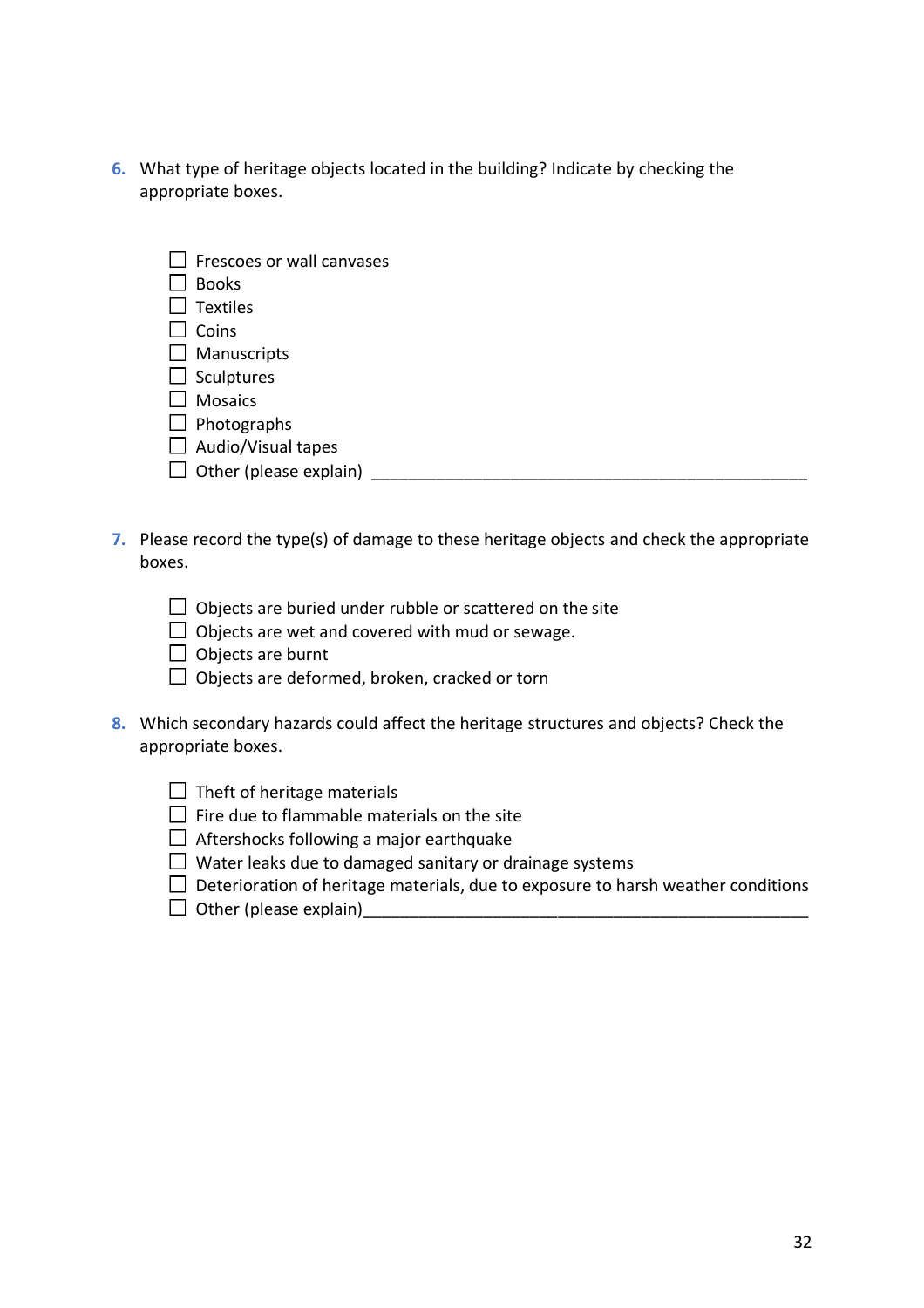**9.** Sketch the heritage site to show the location of critical damage to heritage structures and/ or mark the location of damaged objects.

| Sketch of the<br>heritage site |  |  |  |  |  |  |  |  |
|--------------------------------|--|--|--|--|--|--|--|--|
|                                |  |  |  |  |  |  |  |  |
|                                |  |  |  |  |  |  |  |  |
|                                |  |  |  |  |  |  |  |  |
|                                |  |  |  |  |  |  |  |  |
|                                |  |  |  |  |  |  |  |  |
|                                |  |  |  |  |  |  |  |  |
|                                |  |  |  |  |  |  |  |  |
|                                |  |  |  |  |  |  |  |  |
|                                |  |  |  |  |  |  |  |  |
|                                |  |  |  |  |  |  |  |  |
|                                |  |  |  |  |  |  |  |  |
|                                |  |  |  |  |  |  |  |  |
|                                |  |  |  |  |  |  |  |  |
|                                |  |  |  |  |  |  |  |  |
|                                |  |  |  |  |  |  |  |  |
|                                |  |  |  |  |  |  |  |  |
|                                |  |  |  |  |  |  |  |  |
|                                |  |  |  |  |  |  |  |  |

- **10.** Kindly list the immediate actions that need to be taken in order to secure and stabilise the building or objects.
	- $\Box$  Putting temporary cover on damaged heritage buildings or objects
	- $\Box$  Securing the area around the effected site by installing fences and signage
	- $\Box$  Retrieving and carefully moving the building parts, fragments and objects
	- $\Box$  Shoring and propping in buildings to provide temporary structural support
	- Other (please explain) \_\_\_\_\_\_\_\_\_\_\_\_\_\_\_\_\_\_\_\_\_\_\_\_\_\_\_\_\_\_\_\_\_\_\_\_\_\_\_\_\_\_\_\_\_\_\_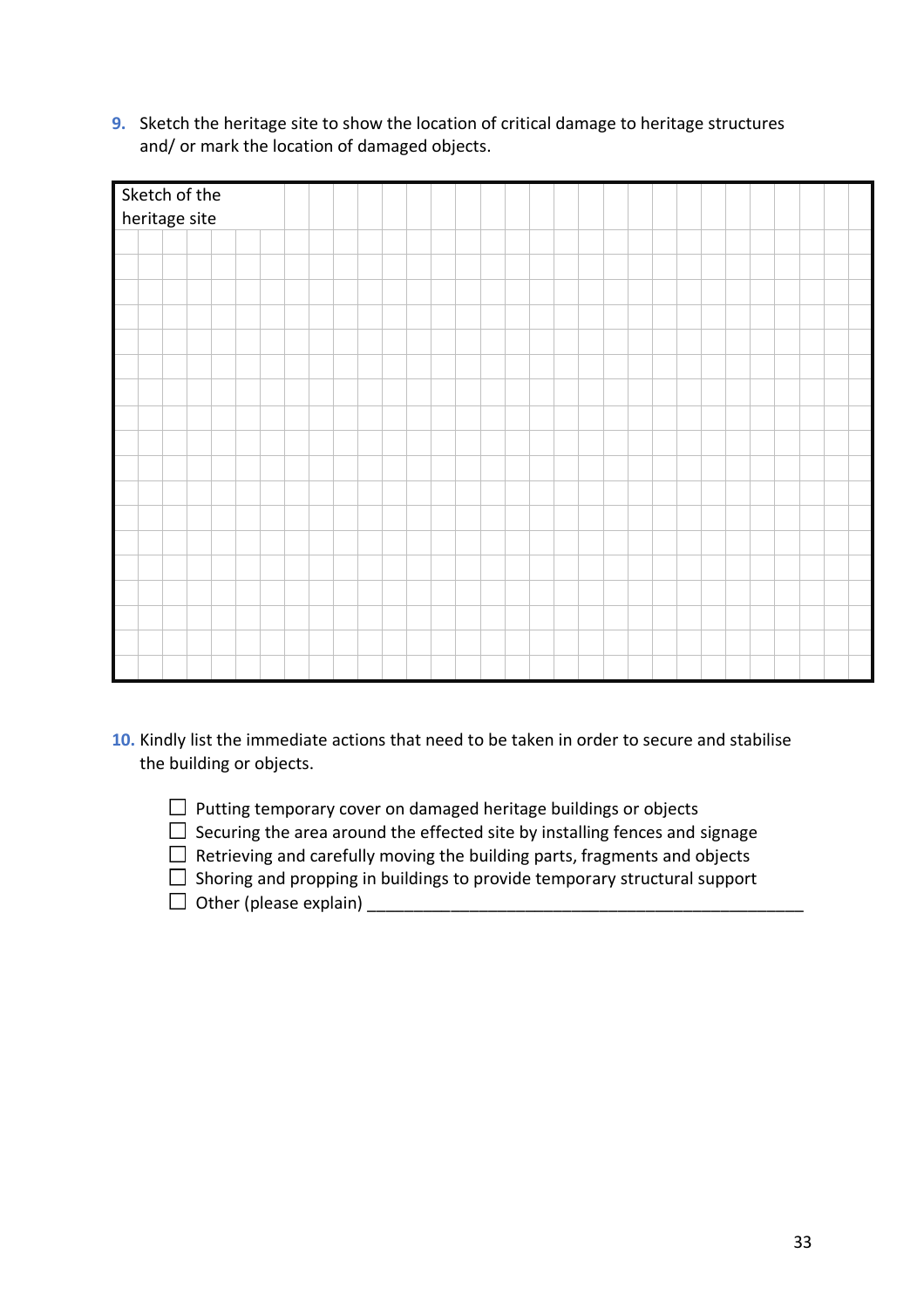## <span id="page-34-0"></span>**Glossary**

#### <span id="page-34-3"></span>**Assessment, Search and Rescue Level (ASR)**

ASR refers to the five operational levels that can define the phases of potential USAR related work normally needed during a major USAR incident. The five levels are:

- **Level 1: Wide Area Assessment**
- **Level 2: Sector Assessment**
- Level 3: Rapid Search and Rescue
- **Level 4: Full Search and Rescue**
- **Level 5: Total Coverage Search and Recovery.**

These levels will not always be conducted by international USAR teams; often LEMA resources will carry out some of the work. The levels may also be combined when appropriate and carried out simultaneously in different areas of the incident (INSARAG Guidelines 2020, Vol. II, Manual B, pp. 30-35)

Read more: INSARAG, 2020:<https://perma.cc/JM4A-ZAS6>

#### **Beyond the Rubble**

The activities offered or conducted by USAR teams deployed after a disaster to overcome the transitional phase between the USAR and the following early recovery/relief phase (INSARAG Guidelines 2020, Vol. II, Manual B, p. 54).

Read more: INSARAG, 2020:<https://perma.cc/JM4A-ZAS6>

## <span id="page-34-2"></span>**Cultural Heritage**

Cultural heritage may be defined as the expression of the ways of living as developed by a community that are passed on from generation to generation, including customs, practices, places, objects and artistic expressions and values. Frequently, cultural heritage is characterised as either tangible or intangible. (ICOMOS, 2002).

#### <span id="page-34-1"></span>**Cultural Heritage First Aid**

The immediate and interdependent actions taken to stabilise and reduce risks to endangered cultural heritage during and after an emergency. (Tandon, 2018a p. 10).

Read more: Tandon, 2018a:<https://perma.cc/CS5P-5Y7S>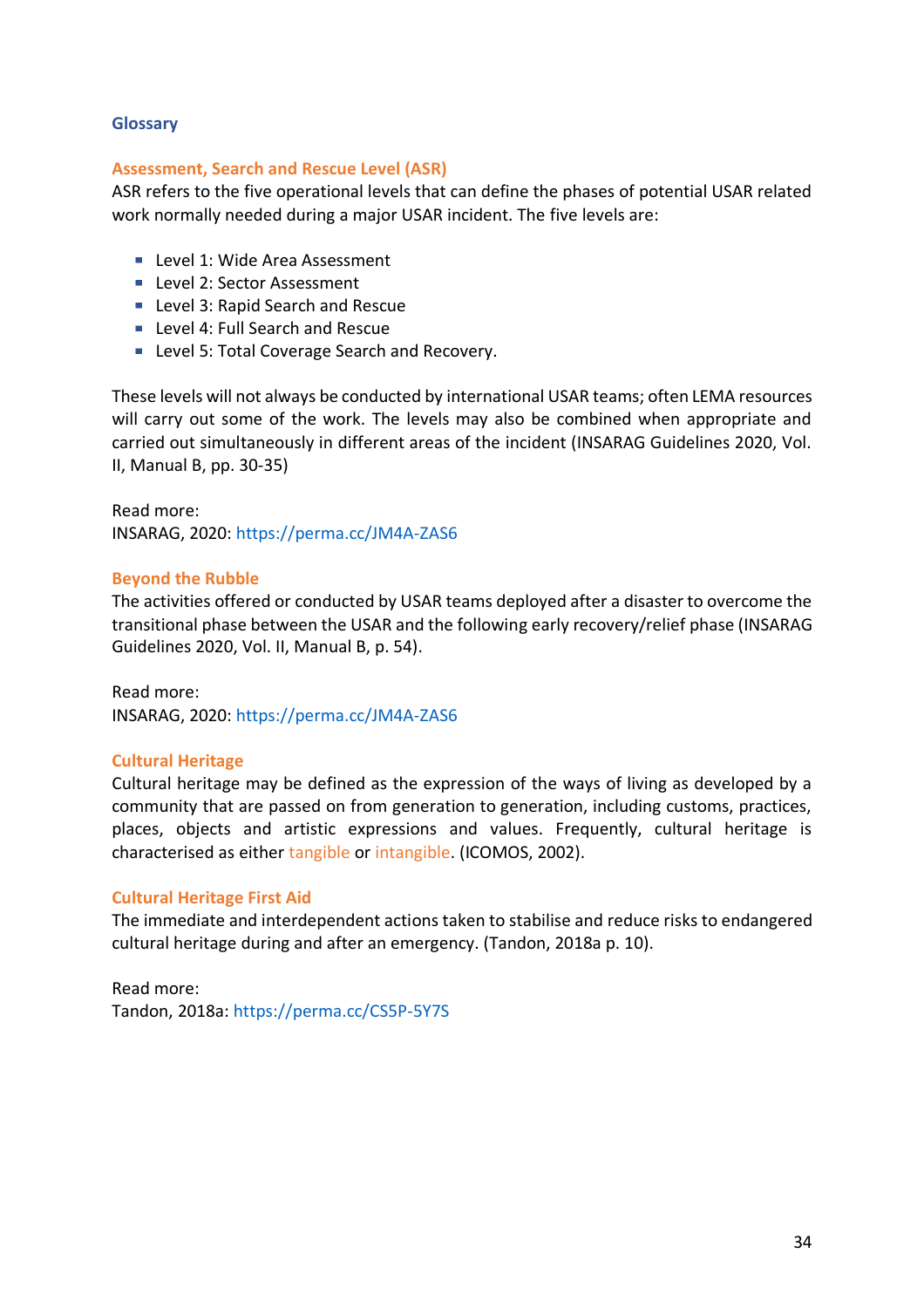## <span id="page-35-0"></span>**Cultural Heritage First Aider (CFA)**

A cultural first aider is someone who has received prior training in safeguarding endangered cultural heritage during, or immediately after an emergency. They can plan and implement first aid operations in coordination with emergency responders, humanitarian professionals, heritage owners and volunteers. They are deployed internationally either through bilateral arrangements with the affected country, or through international organisations such as UNESCO, ICCROM, ICOMOS and ICOM (Tandon, 2018a p. 16).

Read more:

Tandon 2018a:<https://perma.cc/CS5P-5Y7S>

#### **Disaster**

A serious disruption of the functioning of a community or society involving widespread human, material, economic or environmental losses and impacts, which exceeds the ability of the affected community or society to cope using its own resources. (UNISDR, 2009, p. 9).

Read more: UNISDR, 2009:<https://perma.cc/85M4-6TB9>

#### <span id="page-35-2"></span>**Heritage Asset**

A heritage asset is an item or place whose value is based on its significance within a community or nation's society, knowledge and culture. Its significance is derived from its aesthetic, historic, scientific, social or spiritual value. A heritage asset may be tangible or intangible. (Resource Planning and Development Commission, 2003).

Read more: Resource Planning and Development Commission, 2003: <https://perma.cc/CNS7-SZNA>

## <span id="page-35-1"></span>**Intangible Cultural Heritage**

Intangible cultural heritage encompasses the practices, representations, expressions, knowledge, skills, instruments, objects, artefacts and cultural spaces that a given community, group or individuals recognise as part of their cultural heritage. It is transmitted from generation to generation and is continually redefined by communities in response to their interactions with their surrounding environments and history; thus, forming a sense of identity and continuity that promotes respect for cultural diversity and human creativity. Such heritage is expressed through oral tradition; customs; language; performing arts; ritual and festive events; popular sports; food and culinary arts; traditional medicine and pharmacopeia; traditional crafts and associated skills of production; and knowledge and practices that concern the natural environment. (ICOMOS, 2002; UNESCO, 2003).

Read more: UNESCO, 2003:<https://perma.cc/5ZXN-XCPV>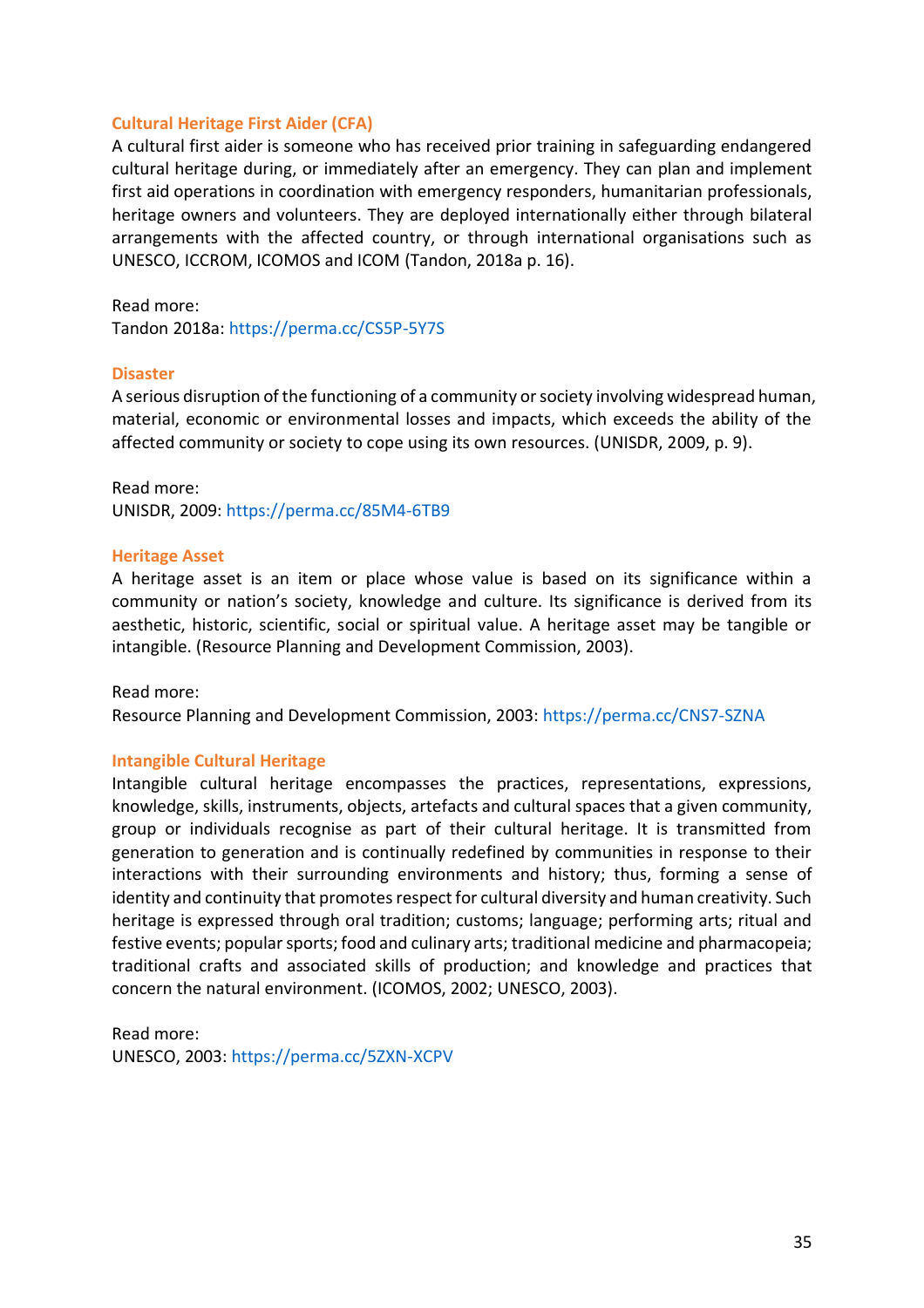## **International Search and Rescue Advisory Group (INSARAG)**

INSARAG is an intergovernmental humanitarian network of disaster managers, government officials, non-governmental organisations (NGOs) and USAR practitioners operating under the umbrella of the UN, and within the realm of its mandate contributes to the implementation of the International Strategy for Disaster Reduction (INSARAG Guidelines 2020, Vol. I, p. 7)

#### Read more: INSARAG, 2020:<https://perma.cc/JM4A-ZAS6>

#### <span id="page-36-2"></span>**INSARAG Coordination and Management System (ICMS)**

A web based INSARAG management and coordination system. It contains digital forms (Survey 123 application) and an ESRI-based dashboard that displays the data collected on the forms as numbers, charts and on a map (INSARAG Guidelines, 2020, Vol. II, Manual B, p. 23).

Read more:

INSARAG, 2020:<https://perma.cc/JM4A-ZAS6>

#### <span id="page-36-1"></span>**Local Emergency Management Authority (LEMA)**

The term used to describe the local emergency management authority. The LEMA is the ultimate responsible authority for the overall command, coordination and management of the response operation. LEMA can refer to national, regional or local authorities, or combinations thereof, which are collectively responsible for the disaster response operation (INSARAG Guidelines 2020, Vol. II, Manual B, pp. 11-12).

Read more: INSARAG, 2020:<https://perma.cc/JM4A-ZAS6>

#### <span id="page-36-0"></span>**National Disaster Management Agency (NDMA)**

A central government body with overall responsibility for coordinating disaster management preparedness, relief and recovery in a country (Carter and Pozarny, 2016, p. 1).

#### <span id="page-36-3"></span>**On-Site Operations Coordination Centre (OSOCC)**

Coordinates international responders and supports the initial inter-cluster coordination mechanisms such as health, water, sanitation, and shelter. The OSOCC covers two main objectives:

- To rapidly provide a means to facilitate on-site cooperation, coordination and information management between international responders and the government of the affected country in the absence of an alternate coordination system.
- To establish a physical space to act as a single point of service for incoming response teams, notably in the case of a sudden-onset disaster where the coordination of many international response teams is critical to ensure optimal rescue efforts (INSARAG Guidelines 2020, Vol. I, p. 27).

Read more: INSARAG, 2020:<https://perma.cc/JM4A-ZAS6>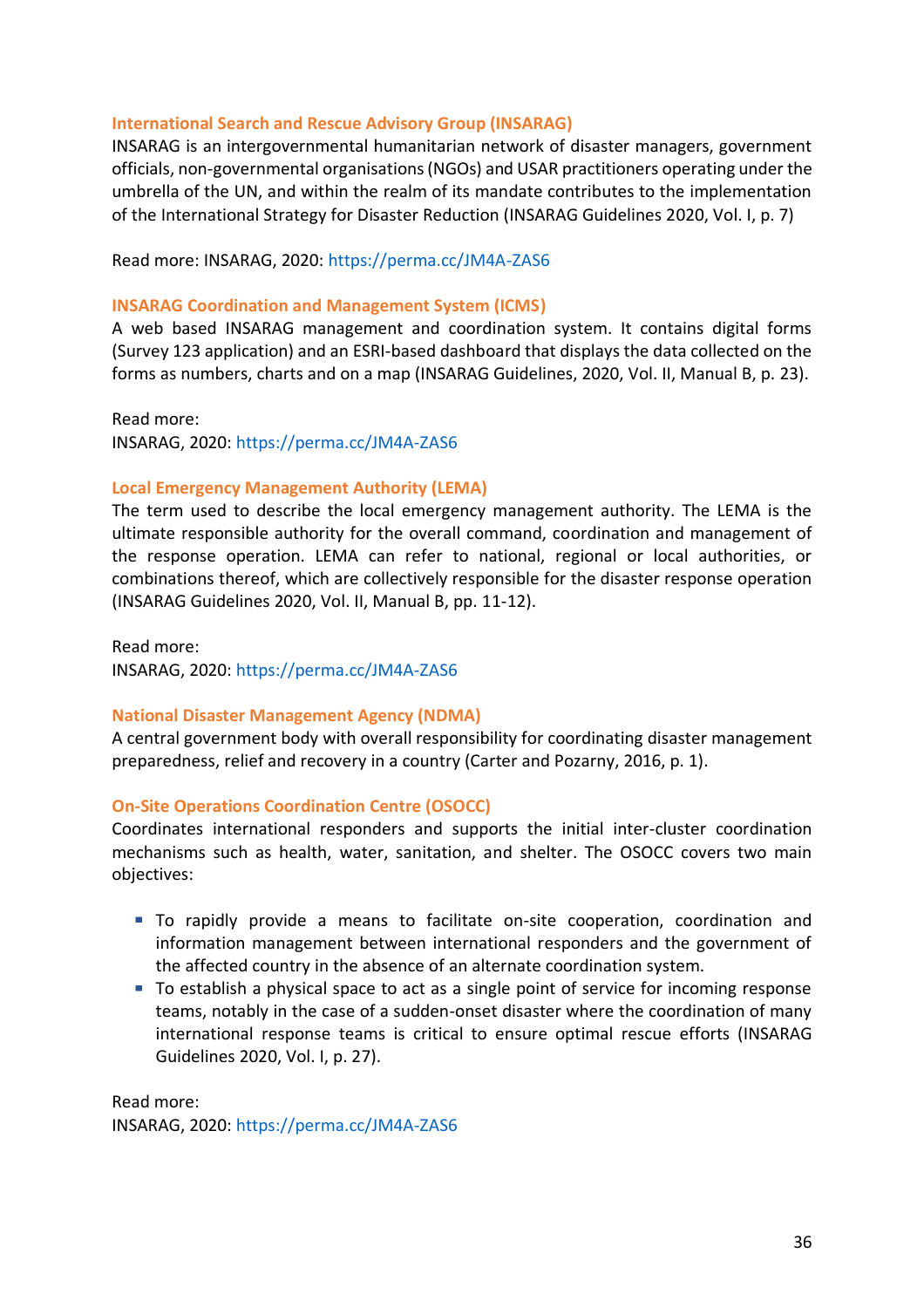## <span id="page-37-3"></span>**Psychosocial First Aid**

Is an approach to helping people affected by an emergency, disaster or traumatic event. Using basic support principles to promote natural recovery, it involves helping people to feel safe, connected to others, calm and hopeful, access physical, emotional and social support, and feel able to help themselves. Psychological first aid aims to reduce initial distress, meet current needs, promote flexible coping and encourage adjustment (Australian Psychological Society & Australian Red Cross, 2013).

## Read more:

Australian Psychological Society & Australian Red Cross, 2013:<https://perma.cc/WRY5-39YM>

## <span id="page-37-2"></span>**Reception/Departure Centre (RDC)**

The central intake area for international relief traffic. Coordinates incoming international USAR Teams and other humanitarian assistance and reports to the **LEMA** through **OSOCC**. Also coordinates the departure of the teams post-mission (INSARAG Guidelines 2020, Vol. I, p. 26).

Read more: INSARAG, 2020:<https://perma.cc/JM4A-ZAS6>

## <span id="page-37-1"></span>**Significance**

The meaning and values of an item, collection, or tradition and what makes it important. Significance is the historic, aesthetic, scientific and social values that a cultural heritage asset has for past, present and future generations. (Russell & Winkworth, 2009).

Read more: Russell & Winkworth, 2009: https://perma.cc/GJ8G-ERAN

# <span id="page-37-0"></span>**Tangible Cultural Heritage**

Tangible cultural heritage is composed of the physical manifestations of culture produced, maintained and transmitted within a society. Imbued with cultural significance. Tangible cultural heritage may refer to:

- a. **Immovable cultural heritage**: places of human habitation including buildings; villages; towns and cities; and structures.
- b. **Movable cultural heritage**: documents and archives; works of art; handicrafts; musical instruments; furniture; clothing items of personal decoration; religious, ritual and funerary objects; tools and mechanical equipment; and industrial systems (Tandon, 2018a, p. 148).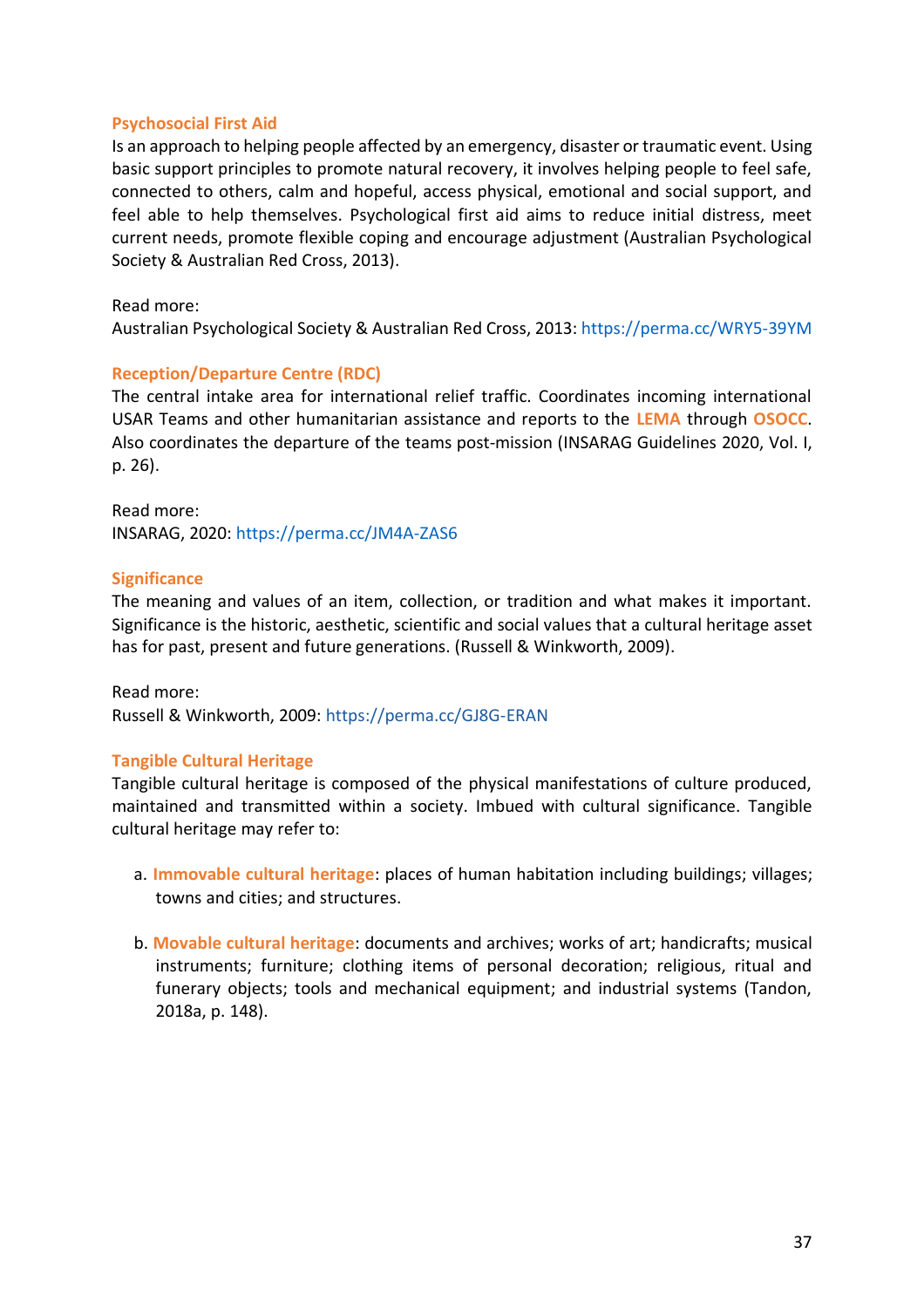#### <span id="page-38-0"></span>**Urban Search and Rescue (USAR)**

USAR involves the location, extrication, and initial stabilisation of people trapped in a confined space or under debris due to a sudden-onset large-scale structural collapse, in a coordinated and standardised fashion. This can occur due to disasters, landslides, accidents, and deliberate actions. The aim of search and rescue operations is to rescue the greatest number of trapped people in the shortest amount of time, while minimising the risk to rescuers (INSARAG Guidelines 2020, Vol. I, pp. 22-26).

#### <span id="page-38-3"></span>**USAR Coordination Cell (UCC)**

A sub-component of the OSOCC usually established prior to the arrival of the rest of the OSOCC personnel. It functions as a stand-alone entity until absorbed into the full OSOCC structure. The UCC is responsible for making contact with other appropriate agencies or authorities; maintain a link with the RDC to obtain updated data; and meet with the OSOCC Manager and receive LEMA objectives and rescue priorities, Function and position of teams already at work sites, Reporting and briefing schedules, and Other information included in the INSARAG LEMA briefing form (INSARAG Guidelines 2020, Vol. II, Manual B, p. 23).

Read more:

INSARAG, 2020:<https://perma.cc/P7A5-G6C8>

#### <span id="page-38-2"></span>**Virtual On-Site Operations Coordination Centre (VOSOCC)**

The VOSOCC is a web-based information management tool. It is a virtual version of the **OSOCC**. The VOSOCC is a crucial information sharing portal to facilitate near real-time information exchange amongst international responders and with the affected country, and the UN response mechanisms, following a sudden-onset disaster (INSARAG Guidelines, 2020, Vol. II, Manual B, p. 10).

**Note:** Access to the VOSOCC is restricted to emergency response stakeholders – registration is required. The VOSOCC is managed by the Activation and Coordination Support Unit in OCHA-Geneva.

Read More: INSARAG, 2020:<https://perma.cc/JM4A-ZAS6>

#### <span id="page-38-1"></span>**Wide Area Assessment**

ASR Level 1, The preliminary survey of the affected or assigned area. Used for determining the scope and magnitude of the incident; identifying scope, location and types of damage; estimating urgent resource needs; developing a sectorisation plan; establishing priorities; identifying general hazards; identifying infrastructure issues and identifying potential BoO locations. It is usually done by vehicle, helicopter, waterborne craft, on foot or from reports from others e.g. LEMA disaster (INSARAG Guidelines, 2020, Vol. II, Manual B, p. 31).

Read More: INSARAG, 2020:<https://perma.cc/JM4A-ZAS6>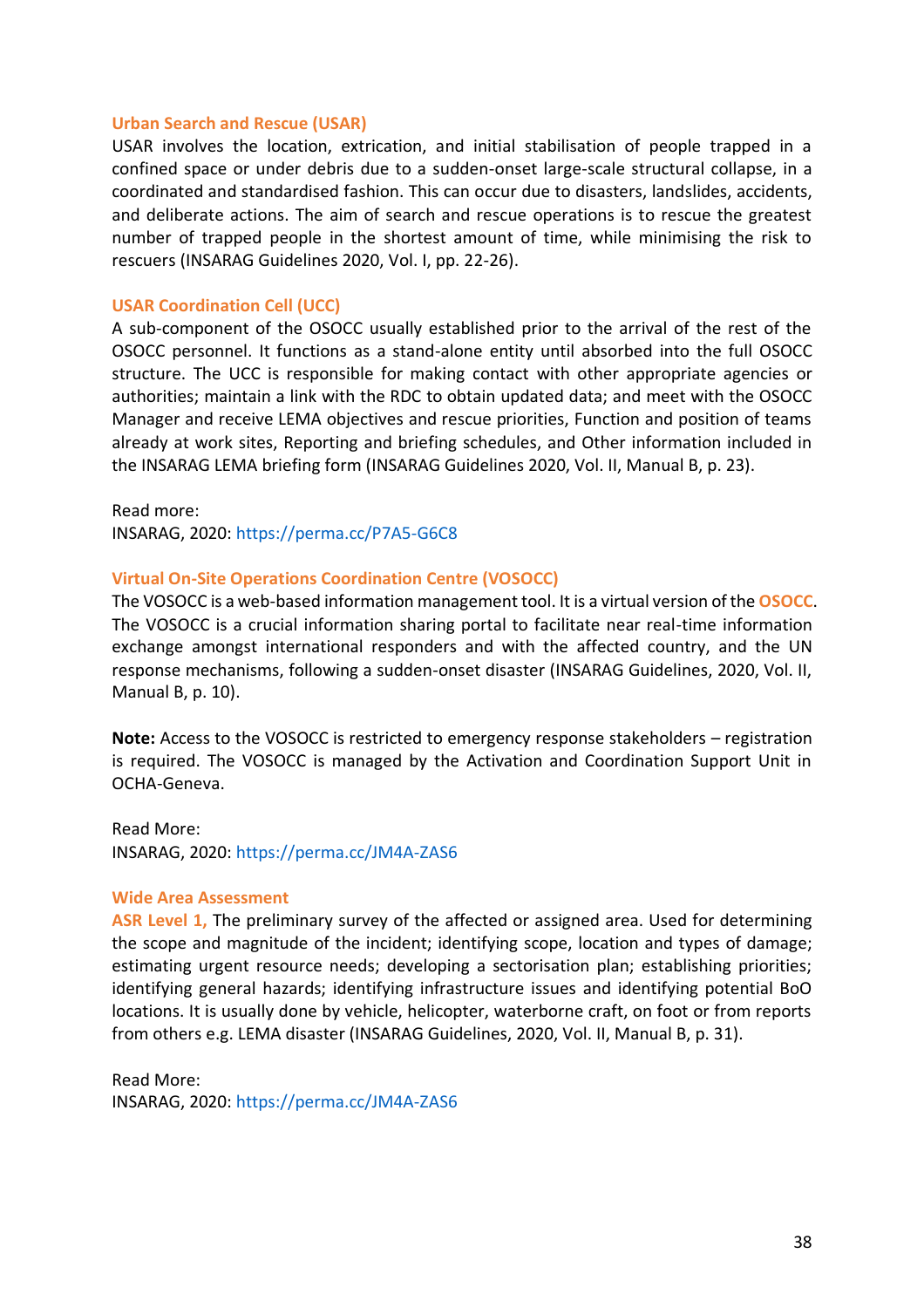## **Worksite**

Any site where USAR operations are carried out. Typically, a Worksite will be one building where one Team is working where there is thought to be the potential for a live rescue. However, they can be much larger or smaller. For example, a large building or complex of buildings may be identified as a single worksite. Alternatively, the site of a single rescue in an area of only a few square metres would also be identified as a Worksite (INSARAG Guidelines, Vol. II, Manual B, pp. 26-27).

Read more: INSARAG, 2020:<https://perma.cc/JM4A-ZAS6>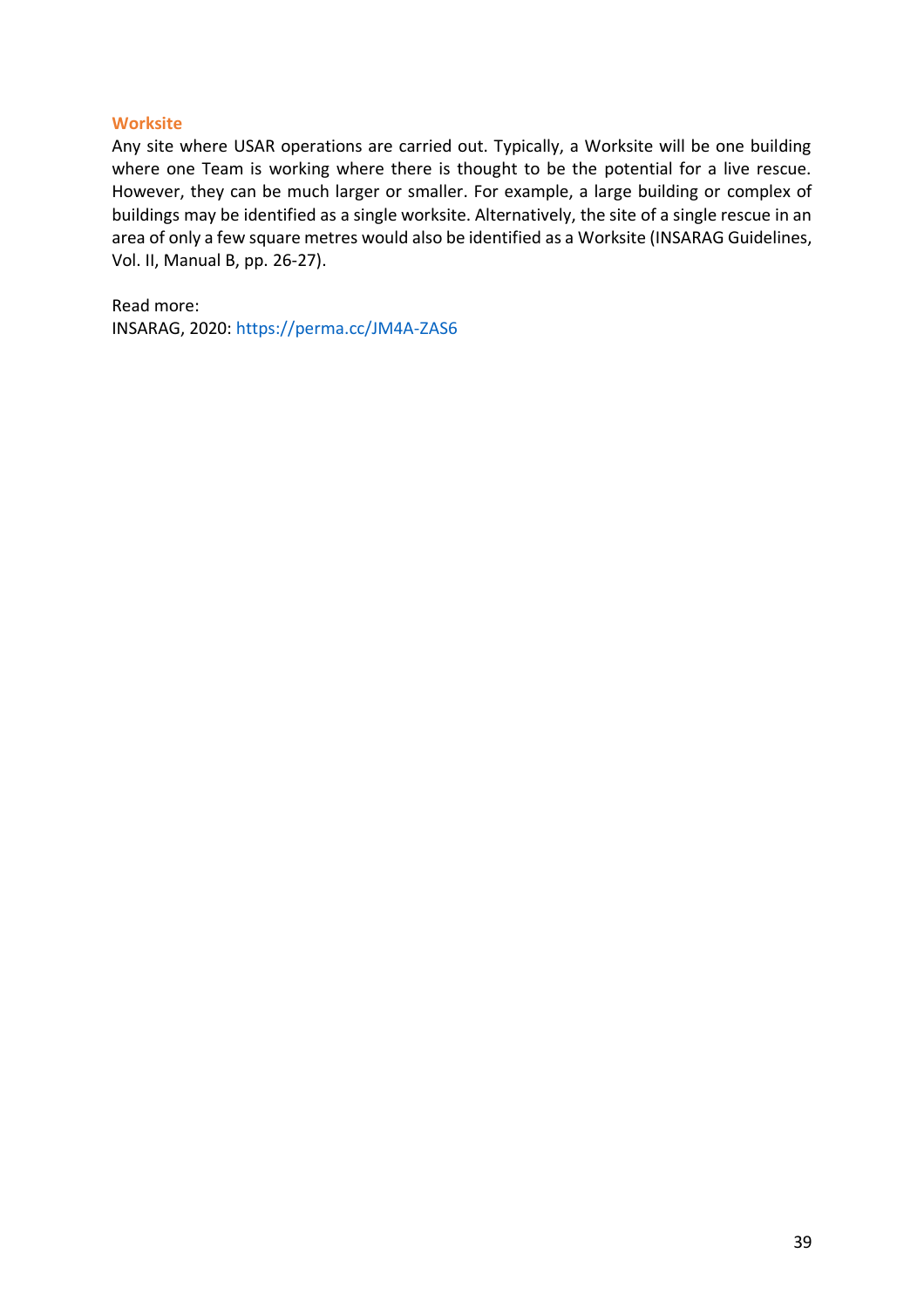## <span id="page-40-0"></span>**References**

## **1. Introduction**

INSARAG 2020. *INSARAG Guidelines 2020*. Geneva. OCHA. Available at: <https://www.insarag.org/guidelines> [Accessed 23 October 2020]

Permanent link:<https://perma.cc/JM4A-ZAS6>

Tandon, A. 2018a. *First Aid to Cultural Heritage in Times of Crisis 1. Handbook*, Rome and Amsterdam, ICCROM and Prince Claus Fund for Culture and Development. Available at: [https://www.iccrom.org/sites/default/files/2018-10/fac\\_handbook\\_print\\_oct-](https://www.iccrom.org/sites/default/files/2018-10/fac_handbook_print_oct-2018_final.pdf)2018 final.pdf [Accessed 23 October 2020]

Permanent link:<https://perma.cc/CS5P-5Y7S>

## **2. Policy**

INSARAG, 2020. *INSARAG Guidelines 2020*. Geneva. OCHA. Available at: <https://www.insarag.org/guidelines> [Accessed 23 October 2020]

Permanent link:<https://perma.cc/JM4A-ZAS6>

Russell, R. & Winkworth, K. 2009. *Significance 2.0: A guide to assessing the significance of collections*. Adelaide, Collections Council of Australia Ltd. Available at: <https://www.arts.gov.au/sites/g/files/net1761/f/significance-2.0.pdf> [Accessed 23 October 2020].

Permanent link:<https://perma.cc/GJ8G-ERAN>

UNESCO. 2003. *Convention for the Safeguarding of the Intangible Cultural Heritage*. Paris, UNESCO. Available at[: https://ich.unesco.org/en/convention](https://ich.unesco.org/en/convention) [Accessed 23 October 2020].

Permanent link:<http://perma.cc/5ZXN-XCPV>

#### **3. Operation Response Cycle**

INSARAG. 2020. *INSARAG Guidelines 2020*. Geneva. OCHA. Available at: <https://www.insarag.org/guidelines> [Accessed 23 October 2020]

Permanent link:<https://perma.cc/JM4A-ZAS6>

INSARAG. 2020. *Information Management*. Geneva. OCHA. Available at: <https://www.insarag.org/guidance-notes/manuals/information-management> [Accessed 28 October 2020].

Permanent link:<https://perma.cc/58US-882J>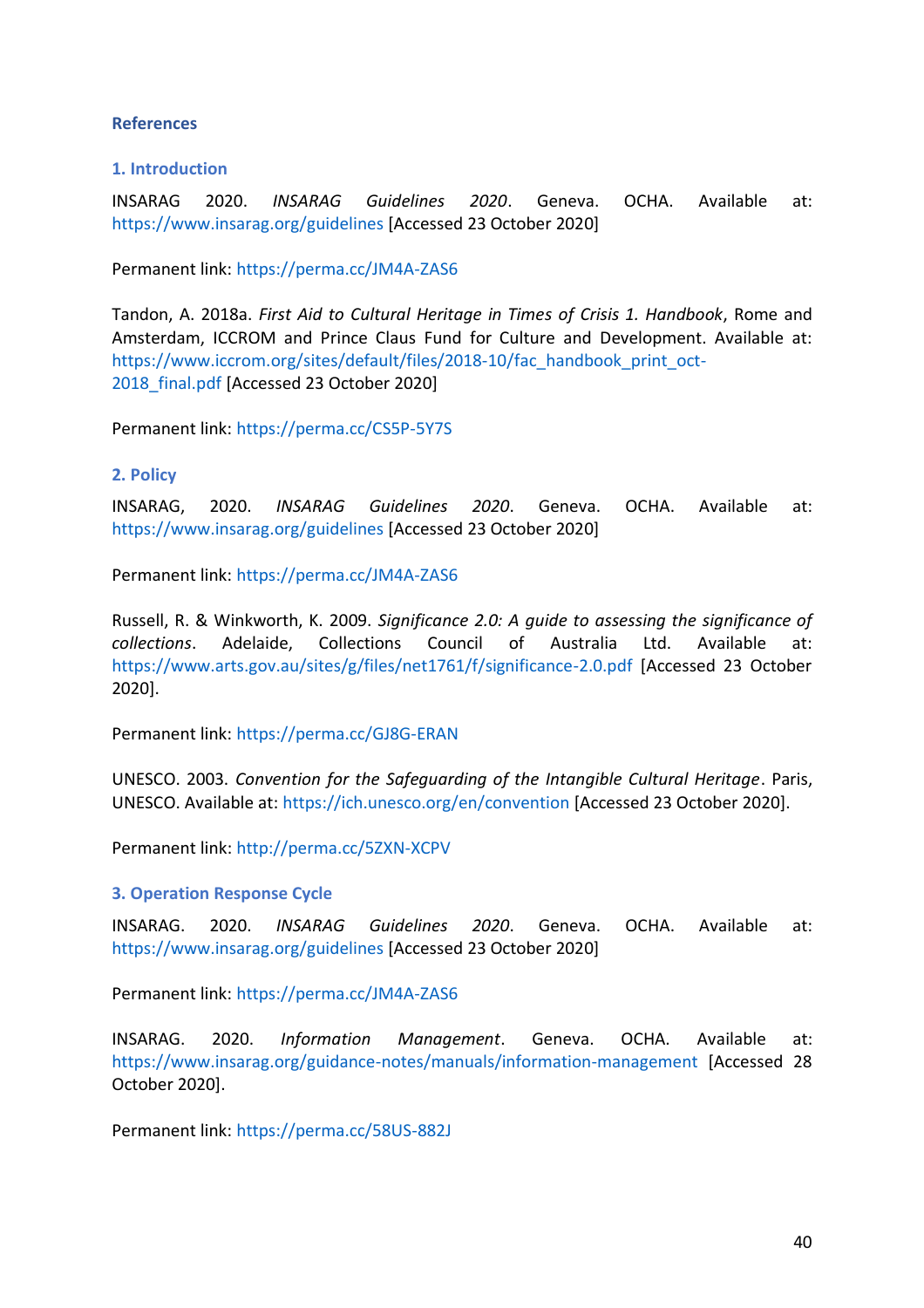INSARAG. 2020. *Forms to Volume II, Manual B*. Geneva. OCHA. Available at: <https://www.insarag.org/guidance-notes/forms/volume-ii-man-b> [Accessed 28 October 2020].

Permanent link:<https://perma.cc/5GUX-8KUZ>

INSARAG. 2020. *Technical Reference Library: Post Mission*. Available at: <https://www.insarag.org/technical-reference-library/post-mission> [Accessed 28 October 2020].

Permanent link:<https://perma.cc/76KH-4K5A>

INSARAG. 2020. *USAR Coordination Manual*. Geneva. OCHA. Available at: [https://www.insarag.org/images/UCC\\_Manual\\_v\\_22\\_Aug\\_-ilovepdf-compressed\\_1.pdf](https://www.insarag.org/images/UCC_Manual_v_22_Aug_-ilovepdf-compressed_1.pdf) [Accessed 28 October 2020].

Permanent link:<https://perma.cc/P7A5-G6C8>

Tandon, A. 2018a. *First Aid to Cultural Heritage in Times of Crisis 1. Handbook*, Rome and Amsterdam, ICCROM and Prince Claus Fund for Culture and Development. Available at: [https://www.iccrom.org/sites/default/files/2018-10/fac\\_handbook\\_print\\_oct-](https://www.iccrom.org/sites/default/files/2018-10/fac_handbook_print_oct-2018_final.pdf)[2018\\_final.pdf](https://www.iccrom.org/sites/default/files/2018-10/fac_handbook_print_oct-2018_final.pdf) [Accessed 23 October 2020]

Permanent link:<https://perma.cc/CS5P-5Y7S>

Tandon, A. 2018b. *First Aid to Cultural Heritage in Times of Crisis 2. Toolkit*, Rome and Amsterdam, ICCROM and Prince Claus Fund for Culture and Development. Available at: [https://www.iccrom.org/sites/default/files/2018-10/fac\\_toolkit\\_print\\_oct-2018\\_final.pdf](https://www.iccrom.org/sites/default/files/2018-10/fac_toolkit_print_oct-2018_final.pdf) [Accessed 23 October 2020]

Permanent link: <https://perma.cc/3LA9-9FZ8>

#### **4. Glossary**

Australian Psychological Society & Australian Red Cross. 2013. *Psychological First Aid: An Australian guide to supporting people*. Melbourne. Australian Psychological Society & Australian Red Cross. Available at: [https://www.psychology.org.au/getmedia/c1846704-](https://www.psychology.org.au/getmedia/c1846704-2fa3-41ae-bf53-7a7451af6246/Red-cross-psychological-first-aid-disasters.pdf) [2fa3-41ae-bf53-7a7451af6246/Red-cross-psychological-first-aid-disasters.pdf](https://www.psychology.org.au/getmedia/c1846704-2fa3-41ae-bf53-7a7451af6246/Red-cross-psychological-first-aid-disasters.pdf) [Accessed 28 October 2020].

Permanent link:<https://perma.cc/WRY5-39YM>

Carter, B. & Pozarny, P. 2016, *National Disaster Management Authorities*, GSDRC Helpdesk Research Report 1359. Birmingham, University of Birmingham. Available at: <https://gsdrc.org/wp-content/uploads/2016/05/HDQ1359.pdf> [Accessed 23 October 2020]

Permanent link: https://perma.cc/H4FC-BL99